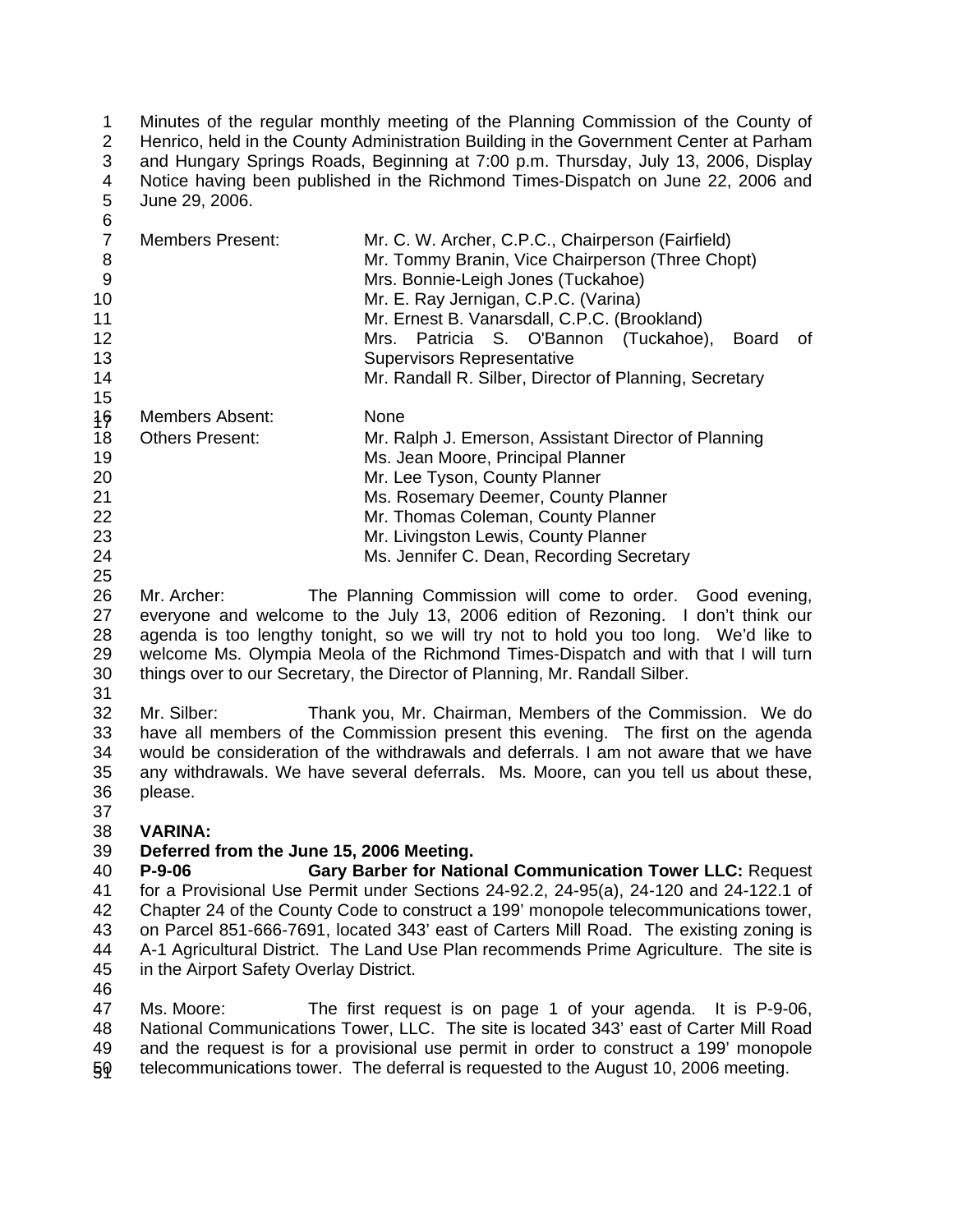- 52 53 54 Mr. Archer: All right. Is anyone present who is opposed to deferring P-9-06, Gary Barber for National Communication Tower, LLC? I see no opposition. Mr. Jernigan.
- 55

56 57 58 Mr. Jernigan: Mr. Chairman, with that I will move for deferral of Case P-9-06, Gary Barber for National Communication Tower, LLC, to August 10, 2006, by request of the applicant.

59 60

61

Mr. Vanarsdall: Second.

62 63 64 Mr. Archer: Motion made by Mr. Jernigan and seconded by Mr. Vanarsdall. All in favor of the motion say aye. All opposed say no. The ayes have it. The motion is carried.

65

66 67 At the applicant's request, the Planning Commission deferred P-9-06, Gary Barber for National Communication Tower LLC, to its meeting on August 10, 2006.

68

## 69 **Deferred from the June 15, 2006 Meeting.**

70 71 72 73 74 75 76 77 **C-75C-05 John J. Hanky III, for Barrington Development, Inc:** Request to conditionally rezone from R-3C One Family Residence District (Conditional) to O-2C Office District (Conditional), Parcel 740-758-4797, containing 2.215 acres, located on the east line of the proposed John Rolfe Parkway right-of-way approximately 310 feet south of Three Chopt Road. The applicant proposes an office development. The use will be controlled by zoning ordinance regulations and proffered conditions. The Land Use Plan recommends Suburban Residential 2, 2.4 to 3.4 units net density per acre, and Environmental Protection Area. The site is in the West Broad Street Overlay District.

78

79 80 81 82 83 Ms. Moore: The next is on page 3 of your agenda in the Three Chopt District. It is C-75C-05, Barrington Development Inc. The site is located on the east line of the proposed John Rolfe Parkway right-of-way approximately 310' south of Three Chopt Road. The request is to rezone from R-2C to O-2C for an office development. The deferral is requested to the September 14, 2006 meeting.

- 84 85 Mr. Vanarsdall: December?
- 87 Ms. Moore: September.
- 89 Mr. Branin: September.

91 92 Mr. Archer: All right. Is there anyone present who opposes the deferment of C-75C-05, Barrington Development, Inc.? I see no opposition. Mr. Branin.

93

86

88

90

94 95 96 Mr. Branin: Mr. Chairman, I would like to move for deferral of C-75C-05 to the September 14, 2006 meeting per the request of the applicant.

- 97 Mr. Vanarsdall: Second.
- 98 99 100 Mr. Archer: Motion by Mr. Branin and seconded by Mr. Vanarsdall. All in favor of the motion say aye. All opposed say no. The ayes have it. The motion is carried.
- 101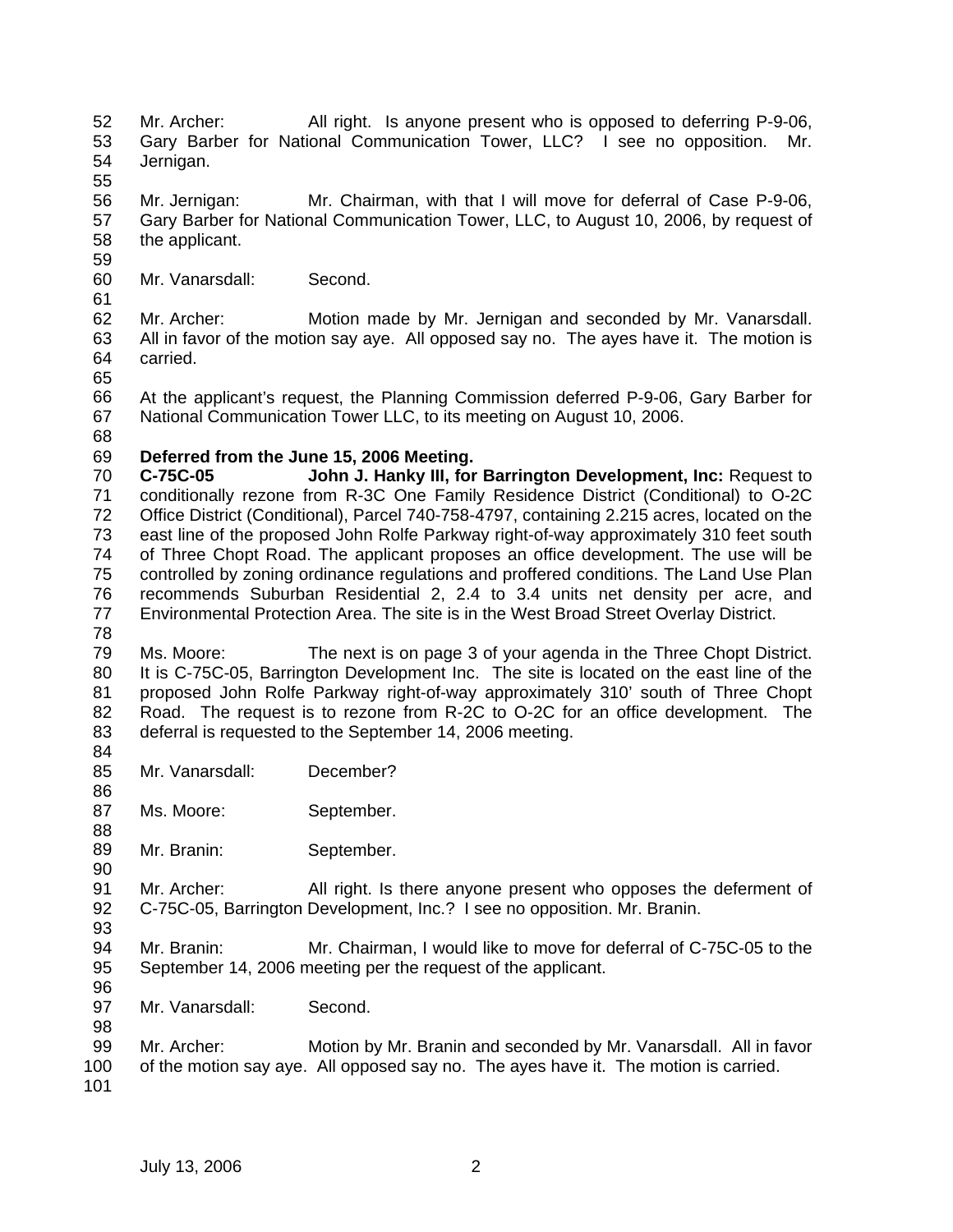102 103 At the request of the applicant, the Planning Commission deferred Case C-75C-05, Barrington Development, Inc. to its meeting on September 14, 2006.

104

110

116

126

128

131

136

138

140

105 106 107 108 109 **P-12-06 Simon Mueller for Neil Desai:** Request for a provisional use permit under Sections 24-55(a), 24-120 and 24-122.1 in order to operate a convenience store with gas pumps, on Parcel 751-753-0230, located at the southwest intersection of Three Chopt and Pemberton Roads. The existing zoning is B-1 Business District. The Land Use Plan recommends Commercial Arterial.

- 111 112 113 114 115 Ms. Moore: Also on page 3 of your agenda in the Tuckahoe District is P-12- 06, Neil Desai. The site is located on the southwest intersection of Three Chopt and Pemberton Roads. The request is for a provisional use permit in order to operate a convenience store with gas pumps. The deferral is requested to the August 10, 2006 meeting.
- 117 118 Mr. Archer: Is there anyone present who is opposed to this deferral, P-12-06?

119 120 121 122 Mrs. Jones: Mr. Chairman, I'd just like to state for the record that I have a representational conflict with this particular case and will not be voting on the case, nor have I been involved in any discussions of the case.

- 123 124 125 Mr. Archer: Thank you, Mrs. Jones. So noted. There is no opposition, so with that I will move for deferment of P-12-06, Simon Mueller for Neil Desai, to the August 10, 2006 meeting, at the request of the applicant.
- 127 Mr. Vanarsdall: Second.

129 130 Mr. Archer: Motion by Mr. Archer and seconded by Mr. Vanarsdall. All in favor say aye. All opposed say no. The ayes have it. The motion passes.

- 132 133 134 At the applicant's request, the Planning Commission deferred Case P-12-06, Simon Mueller for Neil Desai, to its meeting on August 10, 2006.
- 135 Mr. Silber: Are there any other deferrals by the applicant?
- 137 Ms. Moore: No, sir.
- 139 Mr. Jernigan: Mr. Chairman, I have one. It is on page 1, C-79C-05.

141 142 143 144 145 146 147 148 149 150 151 **C-79C-05 Larry Horton for StyleCraft Homes Development Corp.:**  Request to conditionally rezone from A-1 Agricultural District to R-5AC General Residence District (Conditional), RTHC Residential Townhouse District (Conditional) and B-3C Business District (Conditional), Parcel 813-701-0425, containing 81.46 acres, located at the southwest intersection of Darbytown Road and Laburnum Avenue. The applicant proposes a retail and residential development with density of no more than one hundred and sixty (160) single family and townhouse units. The uses will be controlled by zoning ordinance regulations and proffered conditions. The R-5A District allows a minimum lot size of 5,625 square feet with a maximum gross density of 7.7 units per acre. The maximum density in the RTH District is nine (9) units per acre. The Land Use Plan recommends Urban Residential, 3.4 to 6.8 units net density per acre.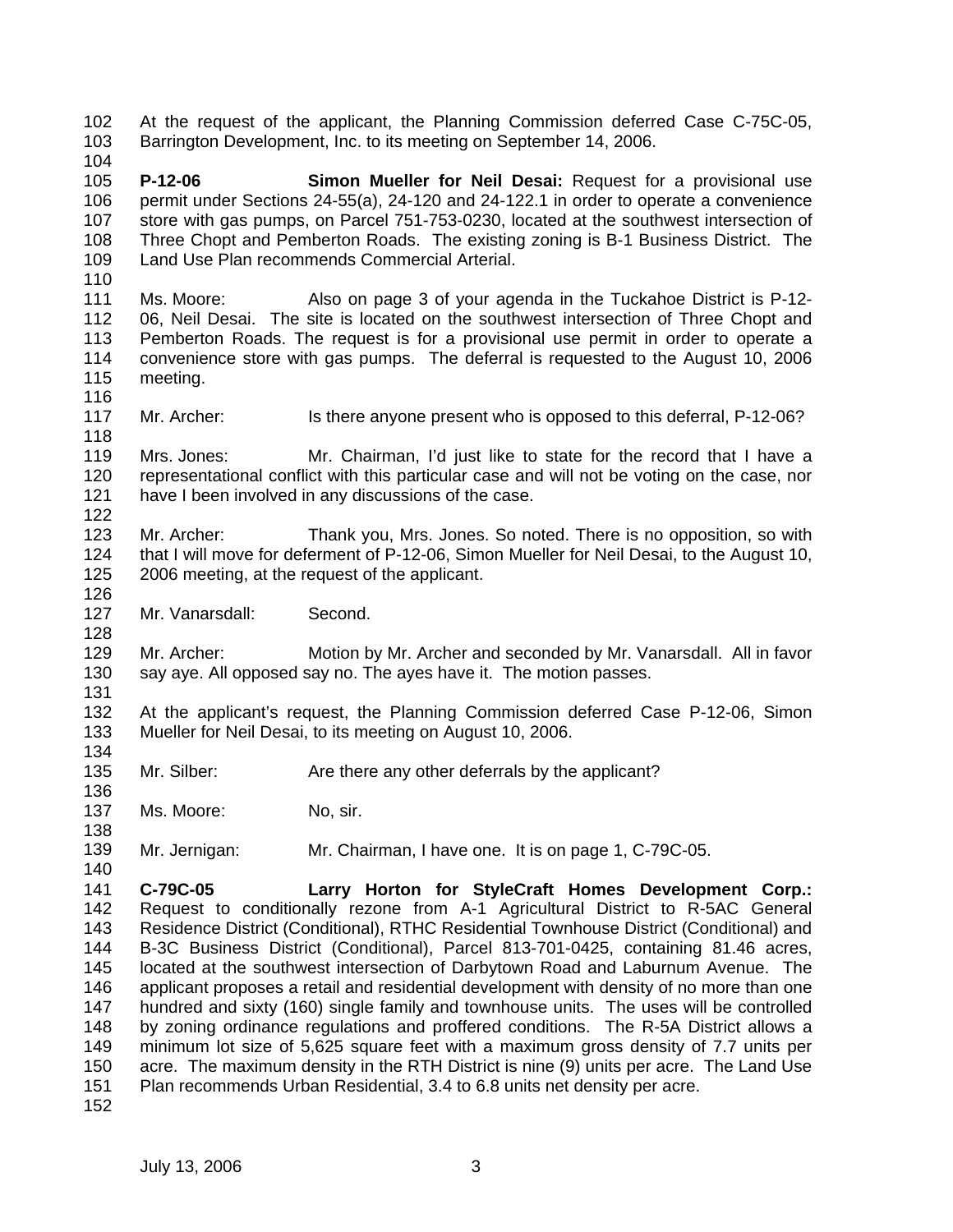153 154 Mr. Jernigan: Larry Horton for StyleCraft Homes.

155 156 157 Mr. Archer: All right. Is there anyone present who is opposed to this deferment, C-79C-05, Stylecraft Homes Development Corp.? No opposition. Mr. Jernigan.

159 160 161 162 Mr. Jernigan: Mr. Chairman, with that I move for deferral of Case C-79C-05, Larry Horton for StyleCraft Homes Development Corp. to August 10, 2006, by request of the Commission.

- 163 Mr. Vanarsdall: Second.
- 164

170

158

165 166 Mr. Archer: Motion by Mr. Jernigan and seconded by Mr. Vanarsdall. All in favor say aye. All opposed say no. The ayes have it. The motion is carried.

167 168 169 The Planning Commission deferred Case C-79C-05, Larry Horton for StyleCraft Homes Development Corp. to its meeting on August 10, 2006.

171 172 173 174 175 176 177 178 179 Mr. Silber: Are there any other deferrals by the Planning Commission? Hearing none and moving on to the expedited items. These are items on the agenda that are somewhat minor in nature, they have no outstanding issues and staff is recommending approval of these rezoning requests. The Commission's member from the district has no issues with the request. The applicant is agreeable to staff's recommendations, so we do have an expedited agenda for these. If there is opposition on these expedited items, they would be pulled off of this agenda and heard in the order in which they are found on the full agenda. I believe we have one item that has been requested to be heard on the expedited agenda.

180

181 182 183 184 185 186 187 **C-33C-06 Gloria Freye for Glen Allen Service, Inc.:** Request to conditionally rezone from B-1 Business District to B-3C Business District (Conditional), Parcels 770-767-2959 and 770-767-4453, containing approximately 1.1 acres, located at the southwest intersection of Mountain and Hamilton Roads. The applicant proposes an automobile repair and service station. The use will be controlled by zoning ordinance regulations and proffered conditions. The Land Use Plan recommends Commercial Concentration.

188

189 190 191 192 193 Ms. Moore: This is in the Brookland District on page 2 of your agenda. It is Case C-33C-06, Gloria Freye for Glen Allen Services, Inc. The site is located at the southwest intersection of Mountain and Hamilton Roads. The request is to conditionally rezone from B-1 to B-3C to allow an automobile repair and service station. You have before you, revised proffers. The time limits would not have to be waived on them.

- 194
- 195 196 197 Mr. Archer: Is there anyone here who is opposed to this case, Case C-33C-06, Glen Allen Service, Inc. in the Brookland District? I see no opposition. Mr. Vanarsdall.
- 198

199 200 201 202 203 Mr. Vanarsdall: All right. Before I make a motion I would like to acknowledge Mr. and Mrs. McMillan who are in the back row, commonly known as Ellen and Jimmy. These are the applicants and we are glad to have you and we are glad to have you tonight. Good luck on it. With that, I recommend C-33C-06, Glen Allen Service, Inc. to the Board of Supervisors for approval.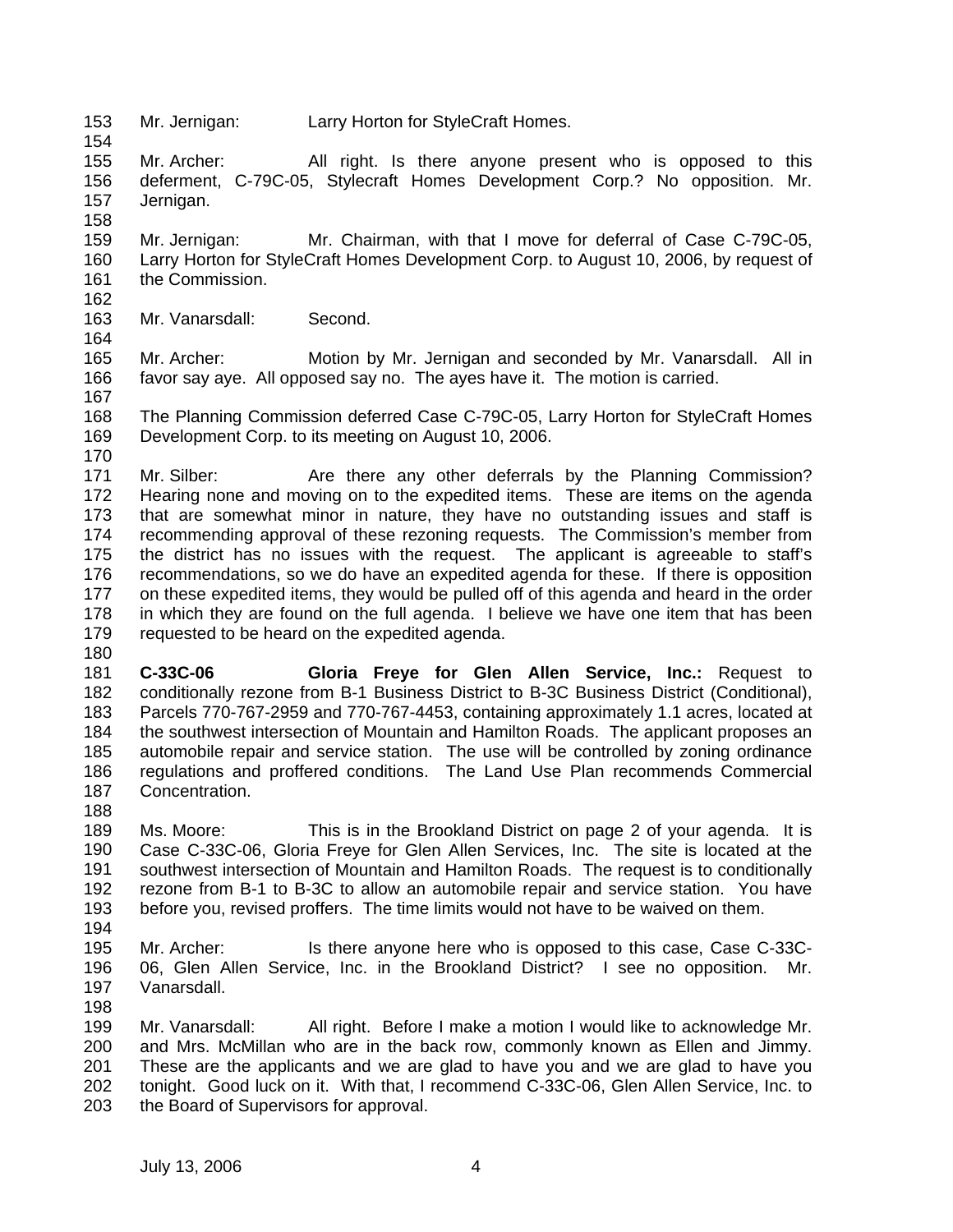204 205 Mr. Jernigan: Second.

207 208 209 Mr. Archer: Motion by Mr. Vanarsdall and seconded by Mr. Jernigan. All in favor of the motion say aye. All opposed say no. There is no opposition. The ayes have it. The motion passes.

210

216

206

211 Acting on a motion by Mr. Vanarsdall, seconded by Mr. Jernigan, the Planning Commission voted to recommend the Board of Supervisors **grant** the request because it would not be expected to adversely affect the pattern of zoning and land use in the area, and the proffered conditions should minimize the potential impacts on surrounding land uses. 212 213 214 215

- 217 218 Ms. Moore: Mr. Chairman that concludes our report for that. Thank you.
- 219 Mr. Archer: Thank you, Ms. Moore.
- 220 221 **Deferred from the June 15, 2006 Meeting.**
- 222 223 224 225 226 227 228 229 **C-12C-04 Andrew M. Condlin for Water Tower Associates, LLC:** Request to conditionally rezone from B-1C Business District (Conditional) to B-3C Business District (Conditional), part of Parcel 747-757-6938, containing 1.142 acres, located at the northeast intersection of Old Cox and Three Chopt Roads. A veterinarian facility including office, hospital, grooming and day school for dogs is proposed. The use will be controlled by proffered conditions and zoning ordinance regulations. The Land Use Plan recommends Commercial Concentration.
- 230 231 232 233 234 235 Mr. Silber: The first case to be heard this evening would be in the Three Chopt District. This was deferred from the June 15, 2006 meeting. This is Case C-12C-04, Andrew M. Condlin for Water Tower Associates, LLC. This is a request to conditionally rezone from B-1C to B-3C containing 1.14 acres located at the northeast intersection of Old Cox and Three Chopt Roads.
- 236 237 238 239 Mr. Archer: Thank you, Mr. Secretary. Is there anyone present who is opposed to this case, C-12C-04, Andrew M. Condlin for Water Tower Associates, LLC? I see no opposition. Mr. Coleman, how are you?
- 240 241 242 243 244 Mr. Coleman: Fine, thank you. Mr. Chairman, Members of the Commission, this request would rezone 1.14 acres from B-1C to B-3C. At this location, the Crossroads West Pet Center operates a veterinarian office and pet center providing grooming, "doggy day care", and boarding services. Approval of this request would permit the pet center to utilize an existing outdoor pen area.
- 245
- 246 247 248 249 250 251 The services offered are permitted in the B-1 District provided all activities are conducted indoors. However, outdoor pens or "dog run" areas are being utilized at the site. These enclosures are permitted in the B-3 district with a code-required 200 foot setback from any "R" district. This application would need to be approved to continue utilizing the outdoor pens. As constructed, however, the existing pens are less than the required 200 feet from "R" districts.
- 252
- 253 254 Several proffers currently regulating the property would be carried forward. Additional proffers further regulating the property would include: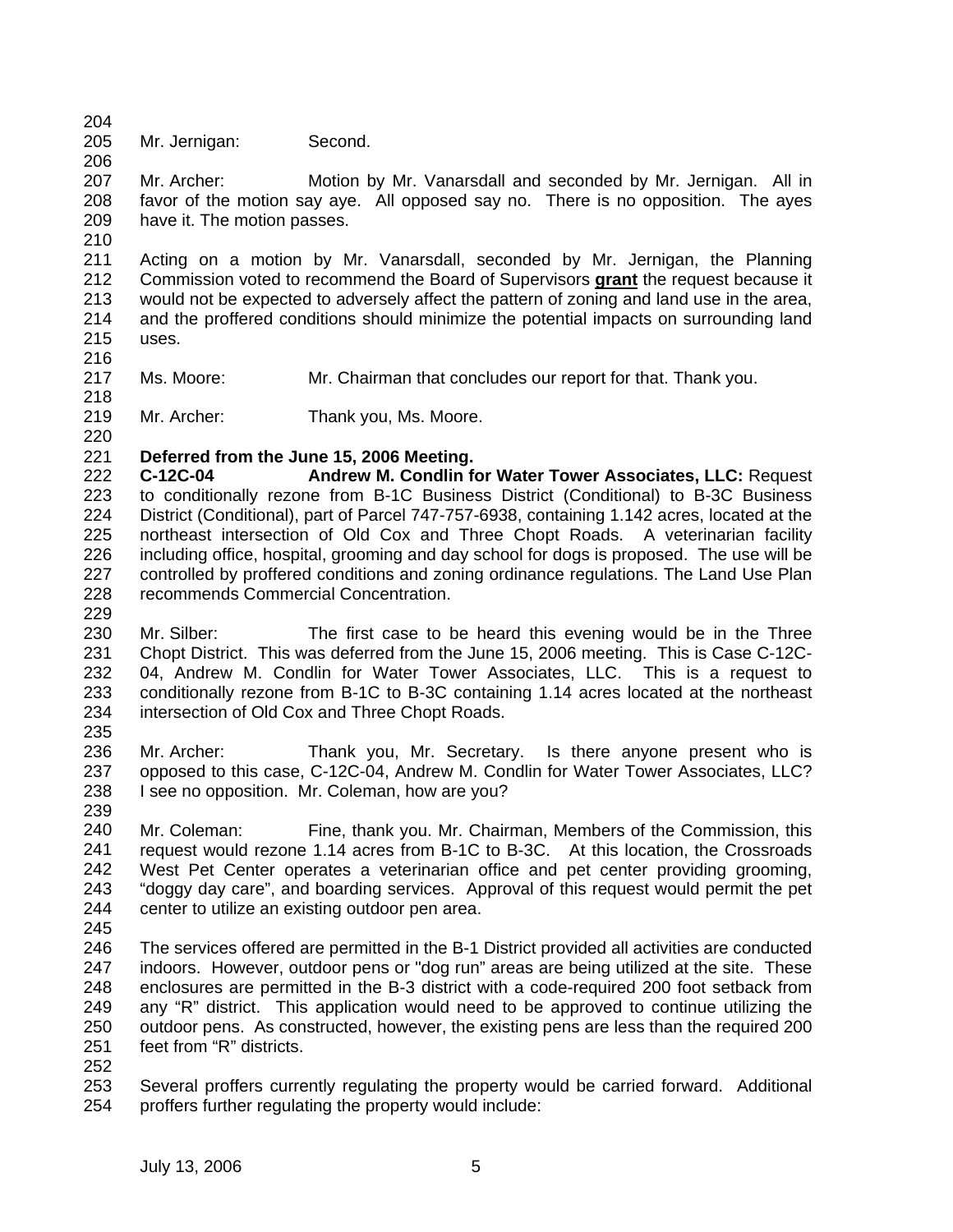255 256 257 258 259 260 261 262 263 264 265 266 267 268 269 270 271 272 273 274 275 276 277 278 279 280 281 282 283 284 285 286 287 288 289 290 291 292 293 294 295 296 297 298 299 300 301 302 303 304 305 • Except for an animal hospital or kennel, the uses first permitted in the B-3 and B-2 districts would be prohibited. Selected B-1 uses would also be prohibited; • A vinyl fence would be installed to screen the open pen area; • The animal hospital or clinic would be open to the public from 7:00 a.m. to 7:00 p.m. Monday through Friday and 8:00 a.m. to 6:00 p.m. on Saturday. Staff has serious concerns with this more intense use of the site, and they include: approval of this request would set a precedent for additional B-3 zoning requests in this area; the existing pens are less than the required 200 foot setback from residential zoning districts to the south and east; the relatively small size of the parcel limits site design and buffer options; and there are potential impacts on adjacent undeveloped land. Considering these issues, staff recommends denial of this request. If the Commission were to recommend this application, the time limits would need to be waived. That concludes my presentation. I would be happy to answer any questions. Mr. Archer: Thank you, Mr. Coleman. Are there questions for Mr. Coleman from the Commission members? Mr. Branin: Not for Mr. Coleman. I would like to hear from the applicant. Mr. Archer: Would the applicant come forward, please? Mr. Vanarsdall: Do we have opposition in this case? Mr. Archer: No. Good evening, Mr. Condlin. Mr. Condlin: Good evening, Mr. Chairman, and Members of the Commission. My name is Andy Condlin with Williams Mullen. Do you want a full presentation or to go through the case generally? Mr. Branin: No, sir. I just have a couple of questions. I see that you have now proffered the vinyl fencing and there are some additional elements out there that need to be addressed, such as the internal wood fencing. That is going to be taken down so it won't be visible. Mr. Condlin: By taken down you mean lower than on the outside fence. Yes. Mr. Branin: So it won't be able to be seen from the outside. Mr. Condlin: The intent of those proffers, if you can see a fence, then it has got to be vinyl, the low vinyl, if you look beyond that, but everything else would be below that, because they do have different size dogs, and they don't want the bigger dogs in with the smaller dogs. Mr. Branin: Mr. Condlin, also there is a motor home that is in the back part of the property that is being used currently as a dog house. Mr. Condlin: Yes, sir. That will be removed.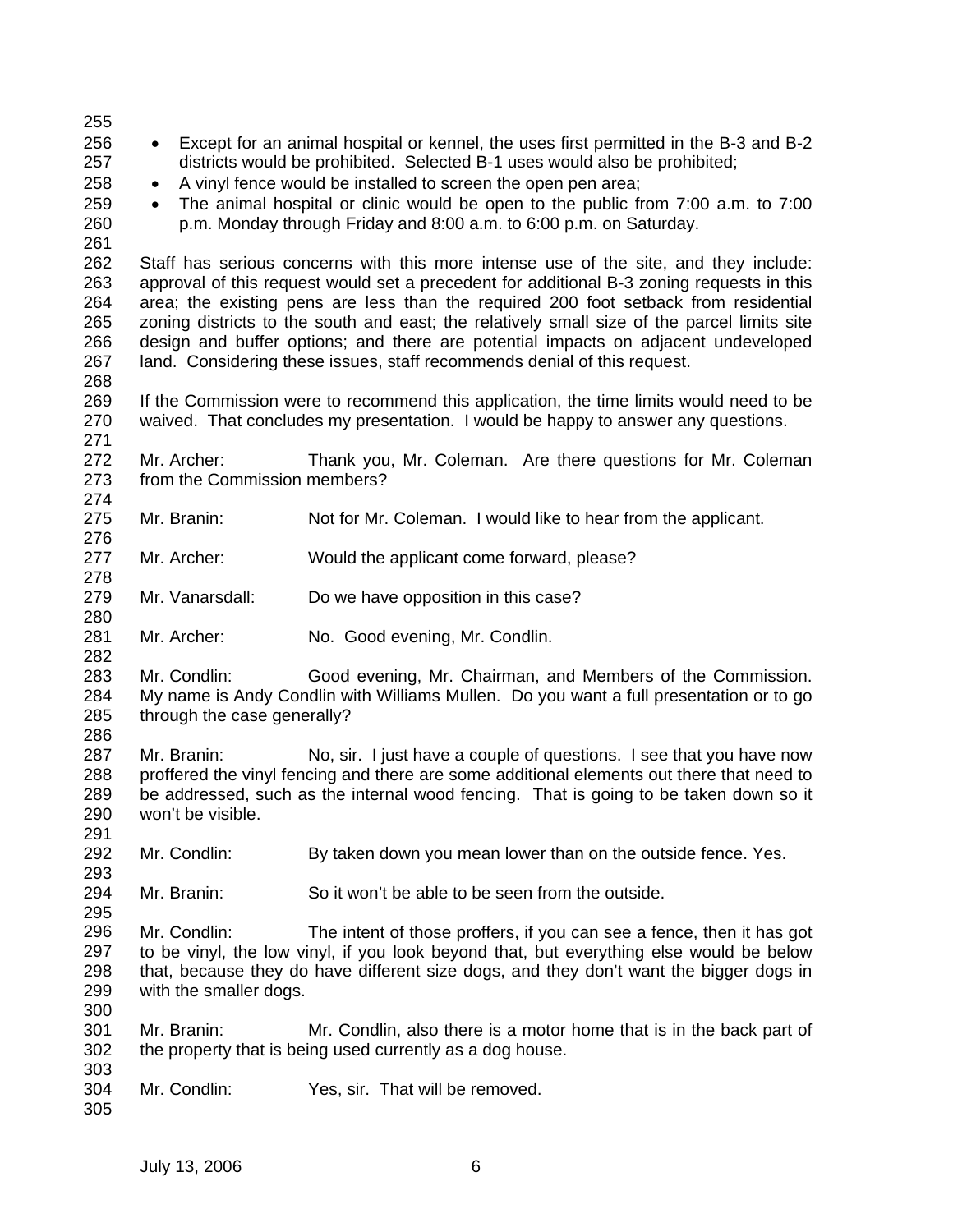306 307 308 309 310 311 312 313 314 315 316 317 318 319 320 321 322 323 324 325 326 327 328 329 330 331 332 333 334 335 336 337 338 339 340 341 342 343 344 345 346 347 348 349 350 351 352 353 354 355 356 Mr. Branin: OK. That will be removed and the fence will go around the entire property? Mr. Condlin: Yes, sir. I have never written a proffer about removing an RV. Mr. Branin: I just wanted to make sure we got that on public record that it would be removed. Mr. Condlin: There will be no commercial vehicle other than in front of a commercial business and I think that will satisfy that. Mr. Jernigan: Andy, what is the distance from the R-1 district? Mr. Condlin: We've got some fencing, there is some fencing over by the veterinarian on the right side that you can see there (referring to rendering) and over on this side, this is within the 200 feet. They are going to be moving that. This is slightly older. There was a mismeasurement. I didn't realize Three Chopt Road – part of it is a restrictive easement in this area on the other side. So, based on that, this line actually moves over with the 200 feet, but the 200 feet runs generally right here, and I think you've got a plat in front of you that was given to Mr. Coleman to share the plat, but the 200 feet still runs on this side and this fence area could not be used for any dog purposes. It was there when the Rainbow Station was previously there and all of this would have to be adjusted and you can see some of the internal fence lines in there. Mr. Branin: There is also a white picket fence out front that was used as a garden area. Now it is being used as a dog pen. Mr. Condlin: That is where the little dogs were. It's understood that is not allowed anymore. That will still be used as a garden area, quite frankly, and keep that white picket fence with a garden around it. The proffers specifically say "All uses related to the dogs have to be in what they call the open pen area behind the building surrounded by the white PVC vinyl fencing. Mrs. Jones: So, if I understand this correctly, all of the dog uses on the exterior will be within the prescribed setback? Mr. Condlin: Yes, ma'am. The 200 foot setback, otherwise. Mr. Jernigan: This has been under this condition for a while. Mr. Condlin: It has been in business for five years and two brothers have run the business, a veterinarian and a day school for the dogs, and they have been operating outside and they didn't realize they were in violation. They are purchasing the property, and, of course, they want to get this right under the condition of the purchase, make sure as owners they can use it. They don't want to buy the property and not be able to use it for that purpose. That is why they are doing it now. Mr. Jernigan: We don't have any opposition. Mrs. O'Bannon - Did anyone in Planning bring the question up about a conditional use permit?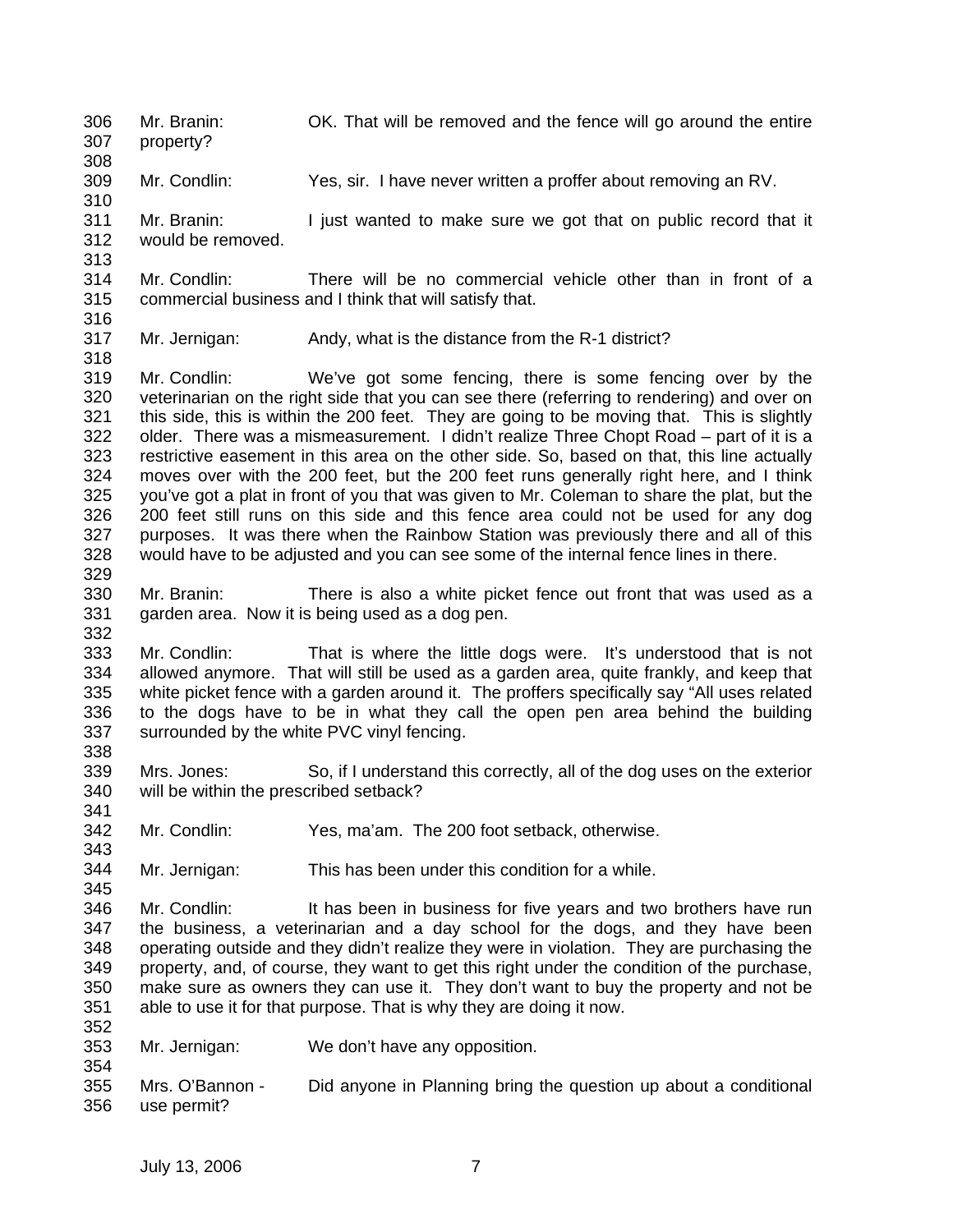357 358 359 360 361 362 363 364 365 366 367 368 369 370 371 372 373 374 375 376 377 378 379 380 381 382 383 384 385 386 387 388 389 390 391 392 393 394 395 396 397 398 399 400 401 402 403 404 405 406 Mr. Silber - The property is zoned B-1 and in order to have outdoor pens, my understanding is that they need to have B-3 zoning. Mr. Condlin There is no provision in the B-1. The only place you can go is B-3. Mr. Silber: It is not like it is permitted in B-1 and B-2 with a use permit. It requires B-3. Mr. Archer: Mr. Secretary, let me ask a question. Does the introduction of the proffers address the fence? Are they staff's concerns? Mr. Silber: We may need to have Mr. Coleman come back up and address that. I haven't had a chance to see the proffered conditions. I think they came in late and I was tied up this afternoon, so I don't know if staff concerns were based on setback issues that have now been addressed and whether the fencing and the obligation to keep this dog outside as setback requirements are still our concerns, or if there are still outstanding concerns. Mr. Coleman: I would say that addresses some of our concerns. Our concerns were sensitive about B-3 in this area and putting this use adjacent to undeveloped land which could be used for office or possibly residential uses. As for our other concerns, certainly that would address the concerns with the setbacks and the vinyl fencing, one thing we would like to see is maybe a more clear plan of where the fence is going to be. It is my understanding that is going to be a new fence and the older fence is going to be retained, but would like more detail on that. Mr. Silber: Mr. Archer just asked me if this would require a POD. It probably would not require a POD. These improvements would be made administratively. Mr. Archer: Are we able to ascertain with some certainty that the things you just mentioned can be incorporated? Something a little more definite. Mr. Condlin: We can sit down and talk with them about that and the idea that the vinyl fence is going to be on the exterior of the property including any areas where if there is a fence up and you can see it from the outside, it is going to be white vinyl. That is the answer, and if you can see a fence, it is going to be a white vinyl fence, from the outside. Mrs. Jones: Solid? Mr. Condlin: Solid opaque. If you'd like the lattice, that part might not be completely OK, but I think it will show three inches on the top and it will be a minimum of six feet tall, white vinyl fence, and the property next door, it is all owned by the church across the street, and part of that is a cemetery, and we had a nice meeting with them and they don't seem to be disturbed by it, because they don't leave the dogs out during the night and on the weekend and Sunday hours are by appointment only, so there is not a lot of activity otherwise, but that property is owned by the church, the wooded area.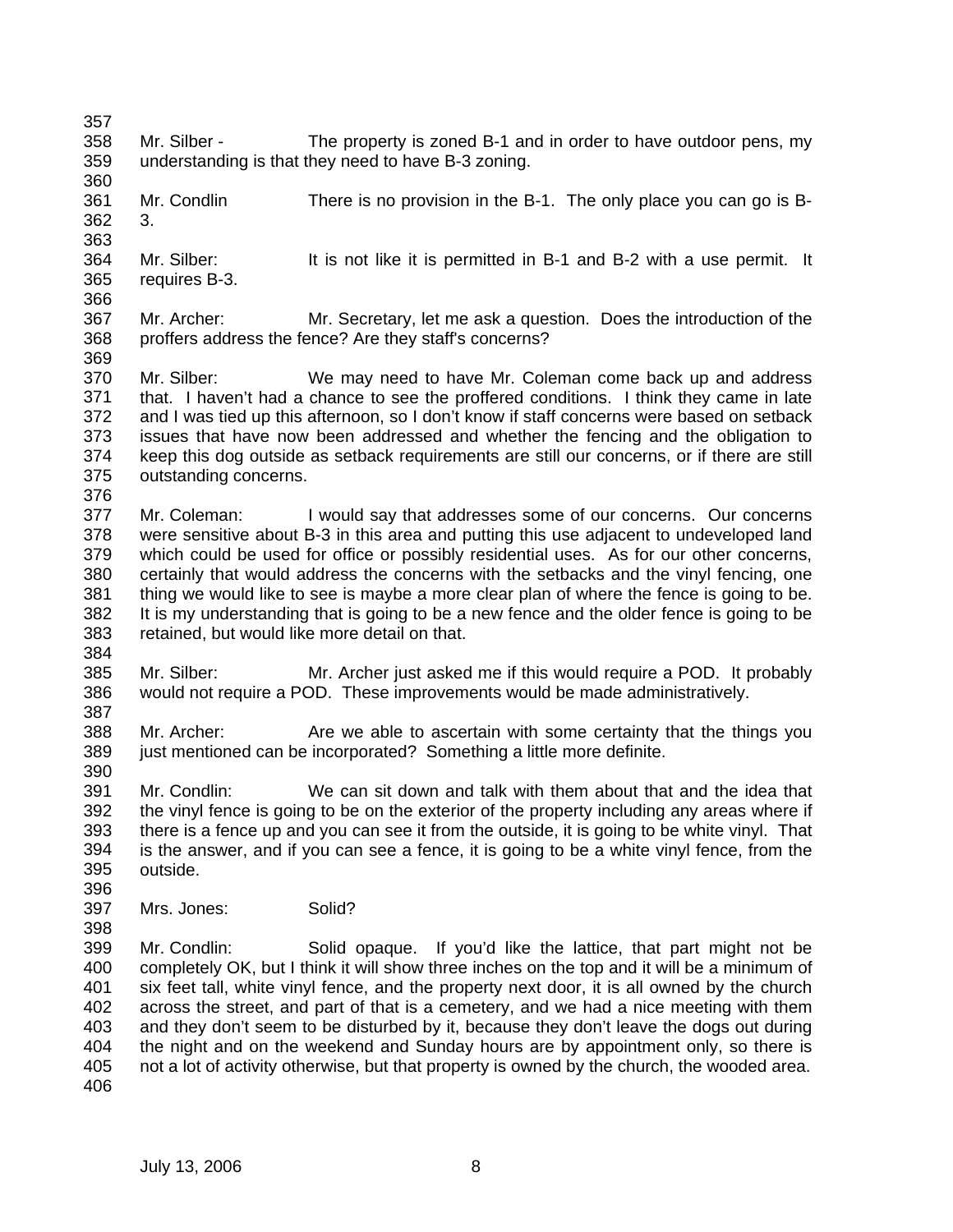407 408 Mrs. Jones: About the fence. Will that be coming back for review and approval by the Planning Department before this is put up?

409

414

424

426

429

410 411 412 Mr. Condlin: We can certainly put that in there, it would be approved by the planners out there.

413 Mrs. Jones: Well, with the tie in to old fencing…

415 416 417 418 419 420 421 422 423 Mr. Branin: I can probably help with that a little bit. The exterior fence around the property is a wood stockade fence that is in disrepair. They have, since they occupied the building, put wood supports on and chicken wire. So, to say the least, it is an eyesore, which was one of the main concerns. The other side of it isn't any concern because of the woods and the cemetery and so forth. But, if they are going to upgrade their property the way it should be done, then they need to do the entire property, so the fence that is coming down, the eyesore fence, will be replaced with vinyl siding in the same space. Inside the property, there are additional fences they will be altering, but not removing.

425 Mrs. Jones: So that answers your concerns about the aesthetics?

427 428 Mr. Branin: Yes. The use out front was also a problem with having dogs out front during the day.

430 431 432 433 434 435 436 437 438 439 440 Mr. Silber: Mr. Condlin, I think this illustration clearly shows what the setback requirements are, but I still am troubled that we don't have a plan to show where the fence would go, perhaps a detail of the fence, or if not a detail, perhaps some commitment that a fencing plan and detail would be provided with a landscape plan that can be reviewed administratively by my staff and myself and approved at some point in time. I think that would have to take place soon after zoning, so this isn't something that could linger. I think we just don't have all of the details we need to make sure that this is going to make a commitment that the Commission is considering at this point, so whether this gets forwarded to the Board with more work or whether it gets deferred, but I think it is up to the Commission, but I think it is going to need more work.

441 442 443 444 445 446 Mr. Condlin: I understand. Whether it is deferred or I can move forward, I could sit down with you and your staff to take care of that and give the details you want, but this is one of those cases that has a different plan. The location to me is simple, but I can see that exterior fences on the rear boundary that is going to be replaced, and this is a question of detail. To me it is common sense, but we can give you the detail for a 6 foot white opaque vinyl fence with a lattice top. We can get that to you whether it is…

447

455

448 449 450 451 452 453 Mr. Branin: I am in agreement with the Secretary, that this case has been a difficult one, and you guys are making the right motions to improve the problem out there, but we really do need to see the landscape plan with the fence, and a sample of the fence, and I am going to push it forward contingent on one being provided before it gets to the Board.

454 Mr. Condlin: We can do that in the next week and a half.

456 457 Mr. Archer: Well, my concern, Mr. Condlin, was without having the benefit of a development plan that we can have some control over, and I am sure your intentions are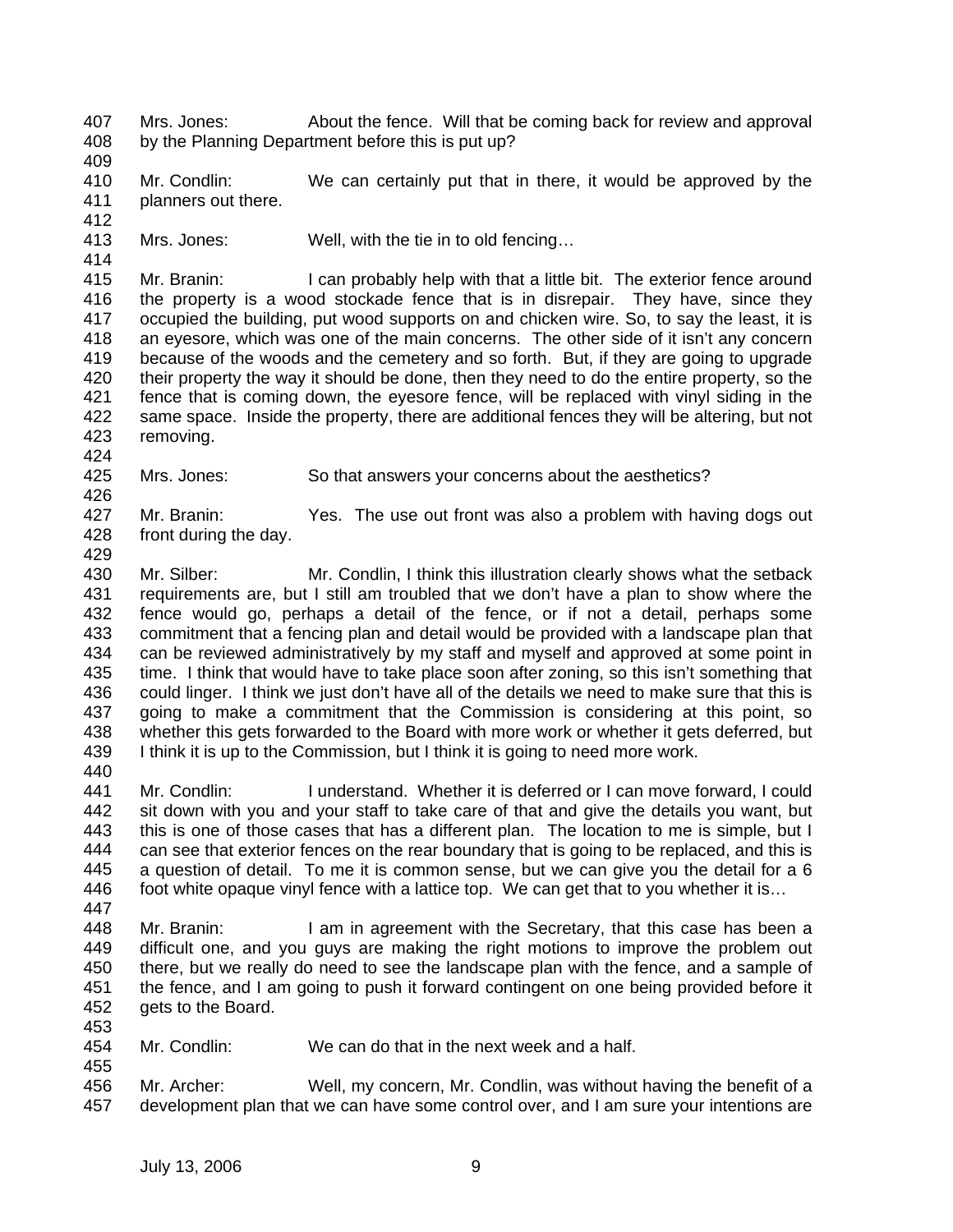458 459 honorable here, but we just saw these tonight, and we wanted it to be so we could ascertain…

460

461 462 463 Mr. Condlin: Just to clarify, I know the landscaping hasn't been brought up, but there is an incredible amount of landscaping up front and on the side where you and I walked, is that what you were thinking, along that area?

464 465 466 467 468 469 470 471 472 473 474 475 476 477 478 Mr. Branin: Along the side where the massage school is? Mr. Condlin: Right. Mr. Branin: And out front you can show what is presently there. Mr. Condlin: **OK, we can do that.** Mr. Archer: All right, Mr. Branin. Any more questions from anybody? Mr. Branin: Mr. Chairman, with that, I would like to move to waive the time limits. Mr. Jernigan: Second.

480 481 482 Mr. Archer: Motion to waive the time limits by Mr. Branin and seconded by Mr. Jernigan. All in favor say aye. All opposed say no. The motion passes.

483 484 485 Mr. Branin: Mr. Chairman, I would like to move that C-12C-04 be sent to the Board of Supervisors with a recommendation for approval contingent on the conditions set forth by the Commission tonight and the recommendations to the Board.

486 487

488

479

Mr. Jernigan: Second.

489 490 Mr. Archer: Motion by Mr. Branin, seconded by Mr. Jernigan. All in favor say aye. All opposed say no. The motion passes.

491

492 Acting on a motion by Mr. Branin, seconded by Mr. Jernigan, the Planning Commission voted to recommend the Board of Supervisors **grant** the request because it is appropriate business zoning in this area and the proffered conditions should minimize the potential impacts on surrounding land uses. 493 494 495 496

## 497 **Deferred from the June 15, 2006 Meeting.**

498 499 500 501 502 503 504 505 506 507 508 **C-26C-06 Roy Amason for McCabe's Grant L.L.C.:** Request to conditionally rezone from A-1 Agricultural District, R-1 One Family Residence District, C-1 Conservation District, R-2A One Family Residence District, and R-3 One Family Residence District to R-2AC One Family Residence District (Conditional), Parcels 742- 755-8449, 742-754-8984, 743-754-4375, and part of Parcel 743-755-1624, containing approximately 13.77 acres, located at the termini of Crown Grant Road, Loreine's Landing Lane, and Persimmon Trek. The applicant proposes a single-family residential development with a maximum of 23 dwelling units. The use will be controlled by zoning ordinance regulations and proffered conditions. The Land Use Plan recommends Suburban Residential 1, 1.0 to 2.4 units net density per acre, Environmental Protection Area, and Suburban Residential 2, 2.4 to 3.4 units net density per acre.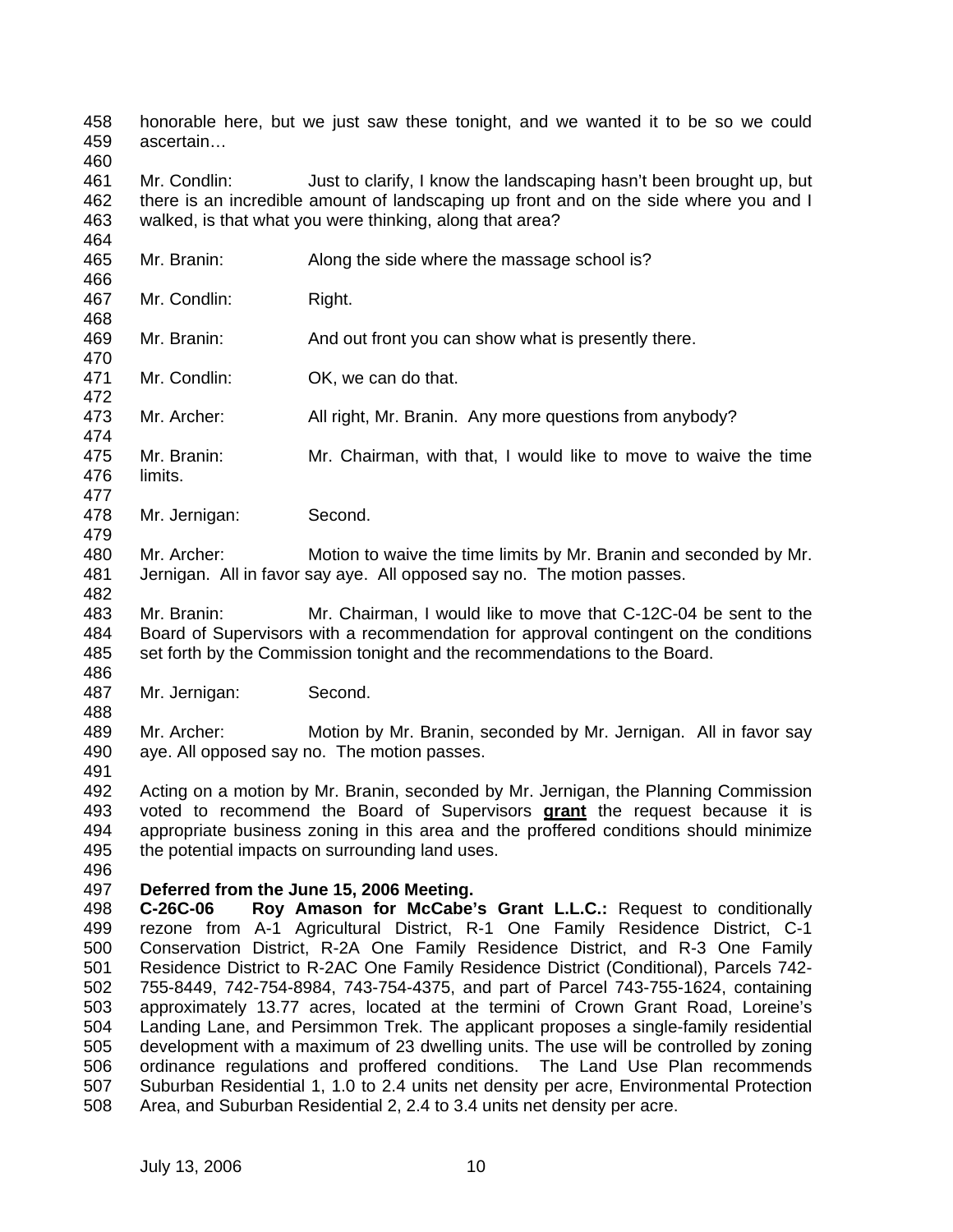509

511

- 510
- Mr. Silber: This is in the Three Chopt District.

512 513 514 515 Mr. Archer: Thank you, Mr. Secretary. Is there anyone present who is opposed to Case C-26C-06, Roy Amason for McCabe's Grant, L.L.C.? Are you in opposition or do you just want to talk about it? Well, we will consider that opposition. You will have a chance to speak. Thank you, so much. Good evening, ma'am.

516

517 518 519 520 521 522 523 524 525 526 527 528 529 530 531 Mrs. Croft: Thank you Mr. Chairman, Members of the Commission, Mrs. O'Bannon, Mr. Secretary. This request was amended on July 7, 2006 to reduce the area of the property to be rezoned. A revised concept plan is being distributed with the proffer revisions. The request would now rezone 13.77 acres to R-2AC, One Family Residence District (Conditional) to permit the construction of a single-family subdivision of no more than 23 lots. The subject site is located adjacent to Lake Loreine, at the termini of Crown Grant Road, Loreine's Landing Lane, and Persimmon Trek. An existing single-family dwelling is located on the property, and is proposed to be demolished. The property is surrounded by single-family dwellings and Lake Loreine. The applicant has submitted revised proffers dated July 12, 2006, which include the following: no more than 23 dwelling units; a minimum finished floor area of 3,800 square feet; lot widths of not less than 100 feet for at least 21 of the 23 lots; 70% of the exterior of each home would be brick, stone, or stucco; a minimum of two-car side or rear loaded garages for each home; curb and gutter on all streets within the property; and C-1 zoning for those areas within the 100-year floodplain.

532

533 534 535 536 Staff has concerns regarding several of the submitted proffers. First, Proffer 5: Lot Width. For clarification and enforcement purposes, staff recommends the applicant clarify lot widths to be as defined in the County's Zoning Ordinance, which measures lot width at the minimum required front yard setback, not where the building is actually constructed.

537

538 539 540 541 542 543 544 545 Proffer 7: Exterior Materials. This proffer actually gives the Architecture Control Committee ultimate control over the exterior materials of the homes. A condition controlled by an outside entity should not be classified as a proffer if it is not regulated and enforced by the County. Staff recommends the applicant either remove language referring to the "superior materials as determined by the Architectural Control Committee" or assign ultimate control of this proffer to the County, either through the Director of Planning or the Planning Commission.

- 546 547 548 549 550 551 552 Proffer 12a: Architectural Control Committee. Staff recommends the applicant delete this proffer entirely. Staff believes the County should not be in the position to enforce the membership of any such committee, nor within how many days written notice should be given from the developer to the Homeowner's Association regarding a vacancy on the committee. This language is suitable to be included in Restrictive Covenants, but not in proffers.
- 553 554 555 Proffer 12b: Mailboxes. This is appropriate for restrictive covenants, but not for proffers. Staff believes this proffer should be deleted.

556 557 558 Proffer 12c: Fences. Staff believes this proffer should be a stand-alone proffer. In addition to the prohibition on stockade style fences, staff also suggests a maximum fence height of 42 inches.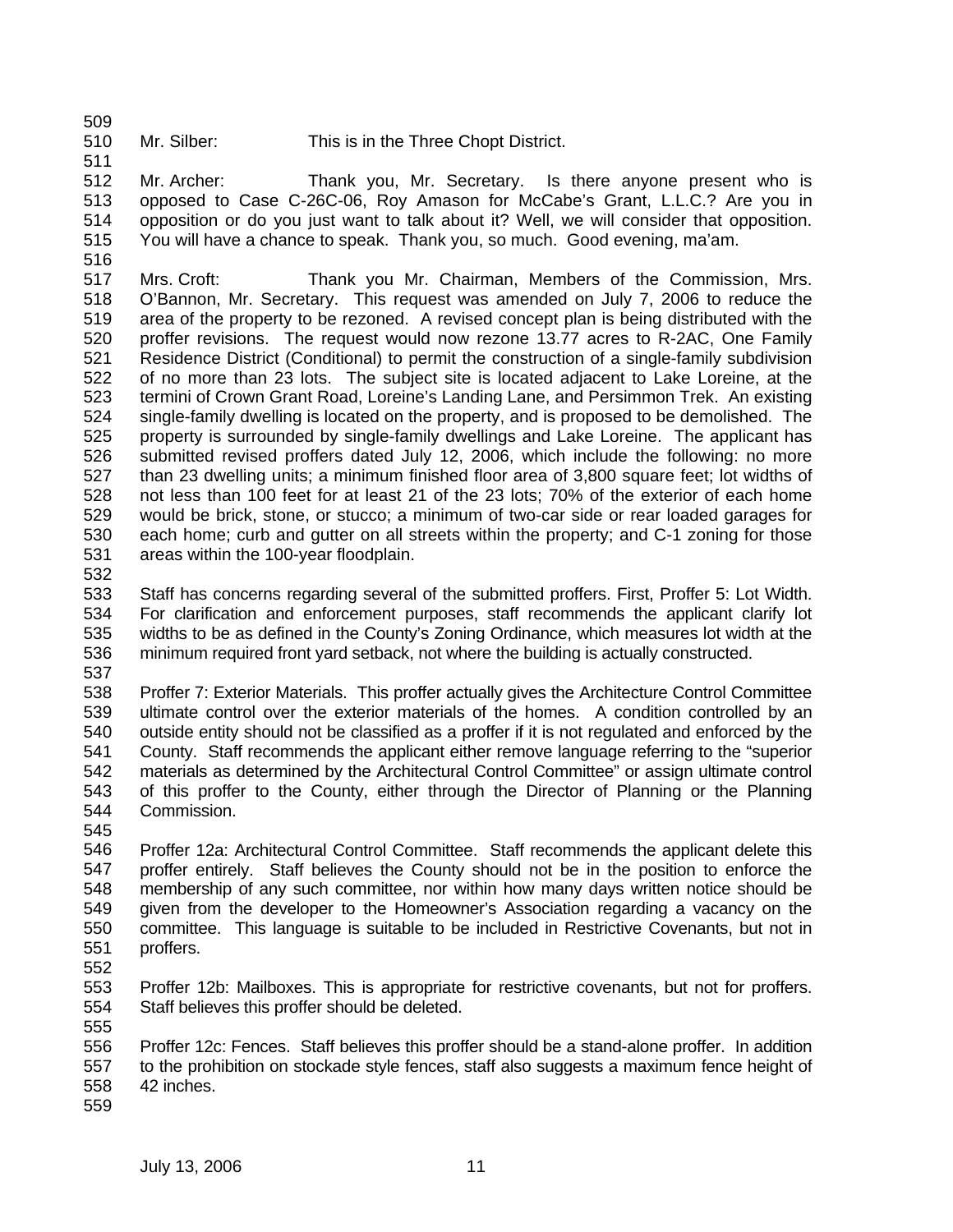560 561 562 563 564 Proffer 13: C-1 Zoning. The applicant is committing to file a rezoning application for those properties within the 100-year floodplain no later than the date of the recordation of the last subdivision plat for the last lot platted on the property. Because this time frame is very open-ended, staff recommends the applicant commit to filing this application prior to final subdivision approval.

565

566 567 568 569 570 571 572 573 574 575 576 Proffer 16: Construction Access. The applicant has proffered development construction traffic would access the site through Crown Grant Road, while home construction traffic would access the site via Loreine's Landing Lane. Staff notes because development construction and home construction will most likely be ongoing, this proffer would be extremely hard to enforce and most likely should be deleted. Staff suggests the applicant include construction access in their own contracts with subcontractors rather than having the County try to enforce which entrance certain construction vehicles use. If Crown Grant Road is to be used for construction traffic, staff recommends the applicant commit to planting a buffer with a minimum width of 15 feet and planted to a Transitional Buffer 25 adjacent to the terminus of Crown Grant Road when the construction traffic at that entrance ceases.

578 579 580 581 582 To be consistent with recently approved residential development in the County, and to ensure compatibility with adjacent neighborhoods, the applicant is encouraged to address the following: installing sod and irrigation on all lots; installing street trees at intervals of approximately 35' on all streets within the property; prohibiting the burning of stumps, cleared trees, branches, and debris; and prohibiting cantilevered features.

583

577

584 585 586 587 588 589 590 On July 7, the applicant submitted a revised application, reducing the amount of property to be rezoned. As you can see from the original and revised site plans, where the hand is (referring to rendering) the original lots 24 through 26 are no longer part of this application. The only proposed access to the site is via Loreine's Landing Lane through the established Lake Loreine neighborhood; however, staff does note the proposed lot sizes are not comparable with those existing along the street existing. Staff believes the proposal could be enhanced by increasing the proposed lot sizes.

591

592 593 594 595 596 597 598 Staff is also concerned the proposed site plan would impact several residentially-developed properties in the adjoining subdivisions. The proposed cul-de-sac on the southern portion of the property is located approximately 18' from a residentially-developed parcel on Persimmon Trek, and the proposed cul-de-sac on the northern portion of the property is located approximately 48' from a residential property in the Bell Tower subdivision. Staff encourages the applicant to provide supplemental landscaped buffers in areas where proposed cul-de-sacs are located close to existing residences.

599

600 601 602 It is important to note Public Works has requested the developers build a cul-de-sac at the end of Persimmon Trek. Schools has noted Godwin High School is currently over capacity and this development will cause additional overcrowding.

603

604 605 606 607 608 609 Staff is concerned the applicant has not given the affected community adequate time to review and comment on the request. A community meeting was held on June 29, 2006. At that meeting, the applicant first disclosed the intention to route development construction traffic through Crown Grant Road; however, the applicant sent invitations to only 6 of the 33 homes along Crown Grant Road. The applicant sent a notification approximately a week ago to those 33 homes on Crown Grant Road indicating a subdivision would be built and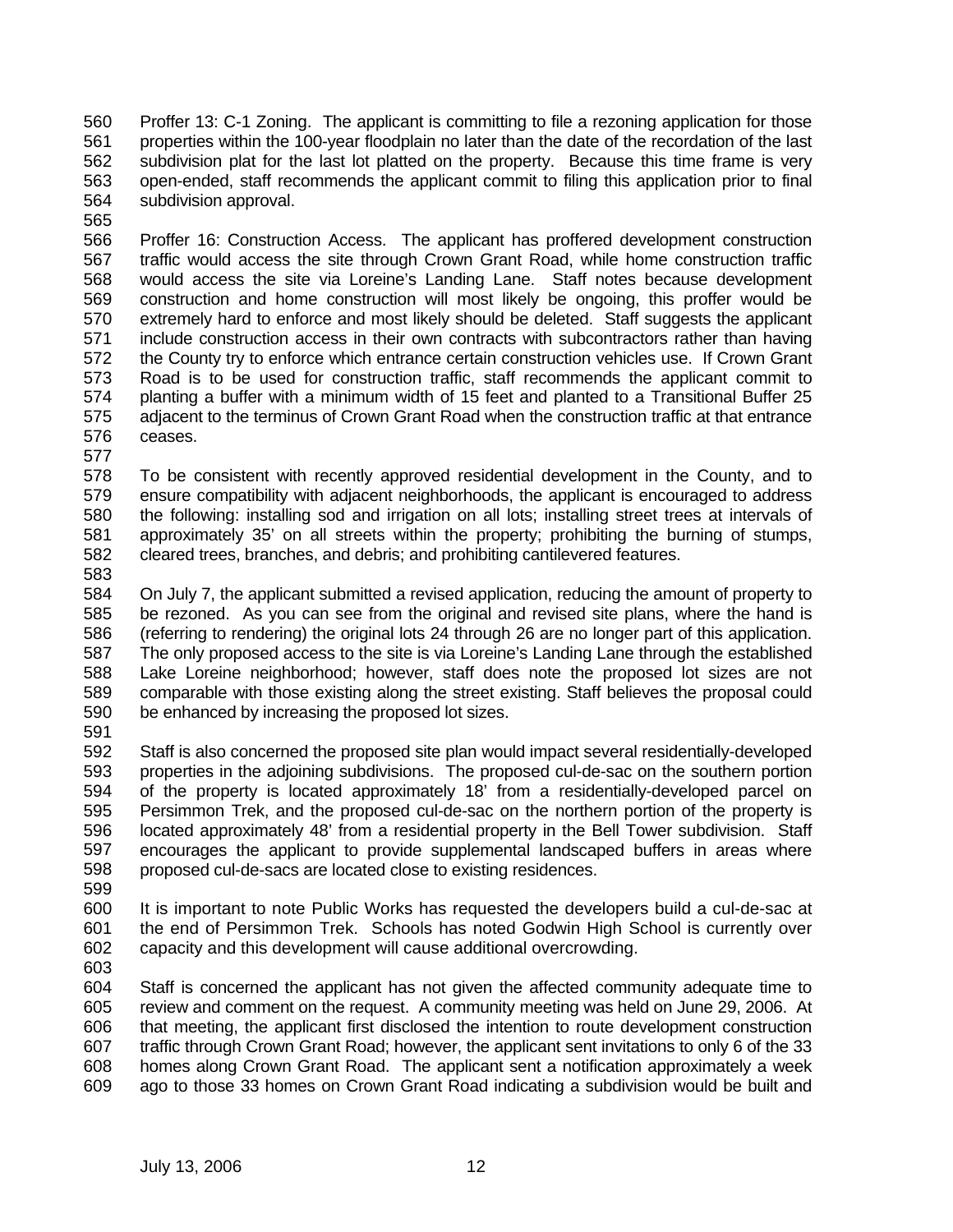610 611 612 613 614 615 616 617 618 619 620 621 622 623 624 625 626 627 628 629 630 631 632 633 634 635 636 637 638 639 640 641 642 643 644 645 646 647 648 649 650 651 652 653 654 655 656 657 658 659 660 construction traffic would use Crown Grant Road. However, no contact information was included on the letter in case anyone had questions. The 2010 Land Use Plan designates the majority of the site Suburban Residential 1. Environmental Protection Area is recommended for those areas adjacent to Lake Loreine, and a small portion of the site is designated Suburban Residential 2 (2.4 to 3.4 units per acre). While the proposed single-family residential development is consistent with the use and density recommended in the 2010 Land Use Plan for the majority of the site, several concerns remain as previously mentioned. This concludes my presentation, I would be happy to try to answer any questions you may have. The applicant is also here. Time limits would need to be waived on these proffers. Mr. Archer: Thank you so much, Mrs. Croft. Are there questions from the Planning Commission? Mr. Branin: No, but I definitely want to hear from the applicant. Mr. Silber: I had one question, Mrs. Croft. The acreage you mentioned which has been removed from this case, is that reflected in the description that is on the agenda now as 13.77 acres? Mrs. Croft: Yes, sir. Mr. Archer: OK, will the applicant come forward, please. Mr. Amason, how are you, sir? Mr. Amason: I am fine, sir. Mr. Archer: It has been a while. Nice to see you. Mr. Amason: Nice to see all of you. Mr. Archer: Bear in mind, Mr. Amason, you have someone who wants to speak to this case, not necessarily in opposition, but you may want to reserve some time for rebuttal. Mr. Amason: I think you also have someone who wants to speak in favor of it. Mr. Archer: Thank you, sir. Did you want to reserve some time? Mr. Amason: I do want to reserve some time. Let me have two or three minutes. Mr. Archer: You said three minutes so we will give you seven to present. Thank you, sir. I am sure you heard all of the problems staff mentioned. Mr. Amason: I have and to be frank with you, I am shocked. I have been working on these since yesterday at 4:00 and I thought for sure we were going to get a recommendation. There are many things that staff has brought up here tonight that are conflicting, but we tried really hard to do what staff recommended, even though staff always says, "We can't tell you what to proffer. We are just going to recommend." Sometimes that means the developer doesn't necessarily agree with them; however, for example, we have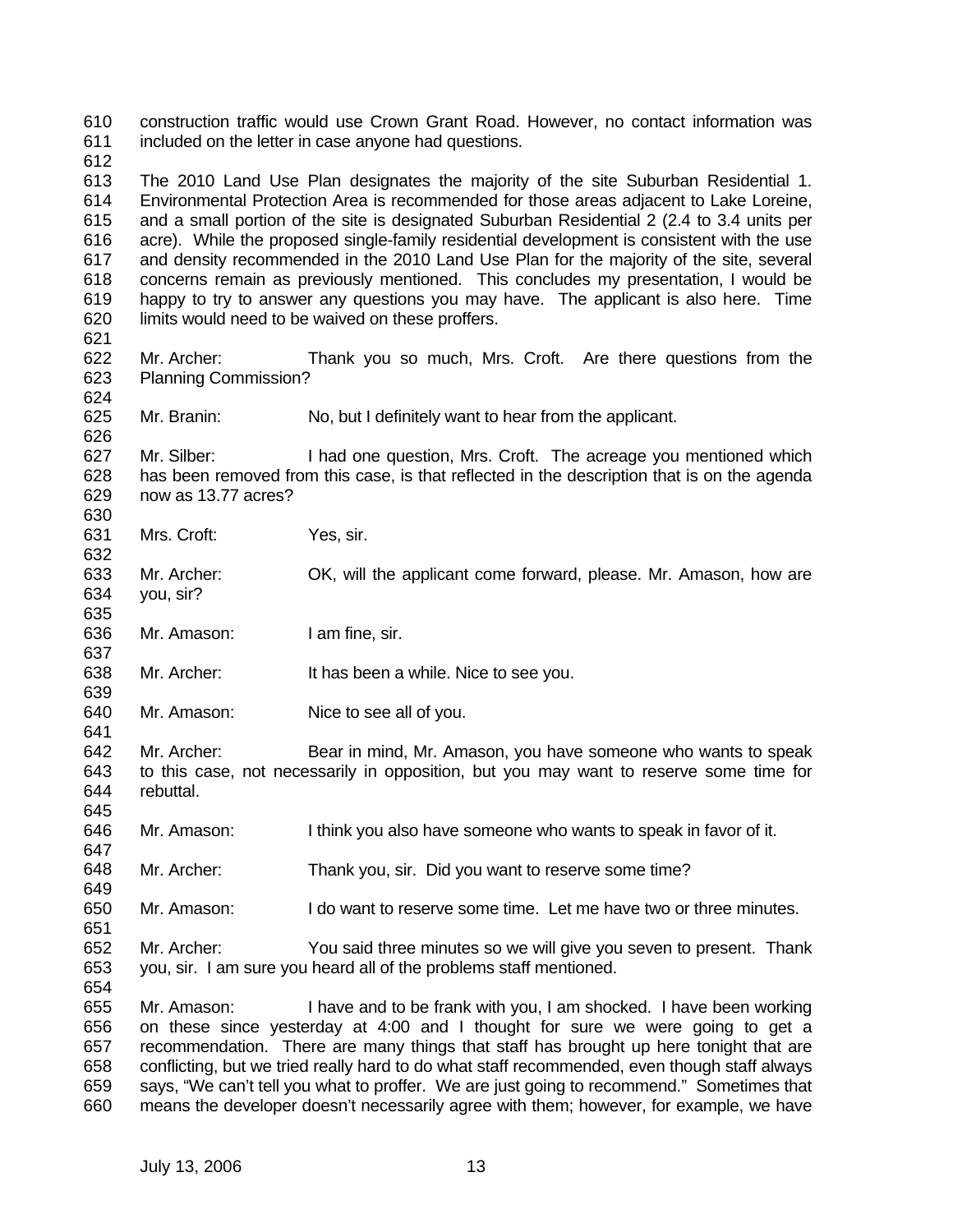661 662 663 664 665 666 667 668 669 670 increased the distances between houses at the end of the cul-de-sac significantly from our first lay out and we frankly thought we were doing what staff and neighbors wanted, because we had a meeting over there, and they all talked about it, and they all discussed it. All of the neighborhoods were invited. We invited, by the way, the people that the Supervisor, staff, and Planning Commission recommended to us to invite to a neighborhood meeting, and then we got a call just before, a week before, I think, that we changed our mind and think we ought to direct something to the people about the traffic situation, so we got a flyer together and put them out to those people. So, we were recommended to notify the people that adjoined the property and our meeting was with the Supervisor and staff. We did exactly what we were asked to do.

671

672 673 674 675 676 677 678 679 Mr. Branin: Mr. Amason, at that time, when that was recommended, I don't believe, and if I missed that I apologize, and if Mr. Kaechele missed that, that we were surprised that at the neighborhood meeting, you stated the road being used for construction was going to be Crown Grant as opposed to Lake Loreine. So, you know, the change in climate was due to the change and lack of knowledge of the road you were going to be using, and now the people that you will be affecting, so to say that we all of a sudden changed; we changed….as a result of new information that was not given to us.

680 681 682 683 684 685 686 687 688 Mr. Amason: Well that I do understand, because when we had that first meeting, we decided we would address those neighborhoods and the problems, at the neighborhood meeting, as you know. There was a discussion with Lake Loreine's Board as to how much traffic would be coming in and out concerning the structures. So we decided since we had a paved road to the property at Crown Grant Drive, that we would use that road for development traffic. After development, we would cut that off and we would use the Loreine's Landing Drive for the construction traffic of homes. Any way you slice this, nobody wants any traffic on their roads, and so as a developer, we are kind of between the devil and the deep blue sea.

689

696

690 691 692 693 694 695 Mr. Branin: And, you know, I don't condemn you for your decision. You know I think it is a good decision, I think, because it is a paved road. It is wide, but originally all we talked about was Lake Loreine, and when you change it, you are going to impact the people of the Three Chopt District. You need to, by right, notify them and get them involved, because lots of construction traffic through their neighborhood is going to affect them.

697 698 699 700 Mr. Amason: What we did was we went to those people's houses. What are we going to do to minimize construction traffic? I believe we've got to go down Lake Loreine Drive.

701 702 Mr. Branin: That is not in contention, sir. The intention is notifying people properly.

703 704 705 706 707 708 709 710 711 Mr. Amason: All right, OK. Other than that, I think what we have done is we have worked on these proffers, and they have been amended four, five, or six times trying to satisfy staff and mainly the Board of Directors of Lake Loreine, because that is where we are entering and we are going to be part of their neighborhood. There are a couple of things that are in the proffers that staff and I discussed late yesterday afternoon, and I asked that they remain in the proffers, and staff said they would like them taken out. I did that because we had made commitments to the Lake Loreine Association, and I wanted to make sure that we weren't going backwards on that, and I said to staff, "If we have to take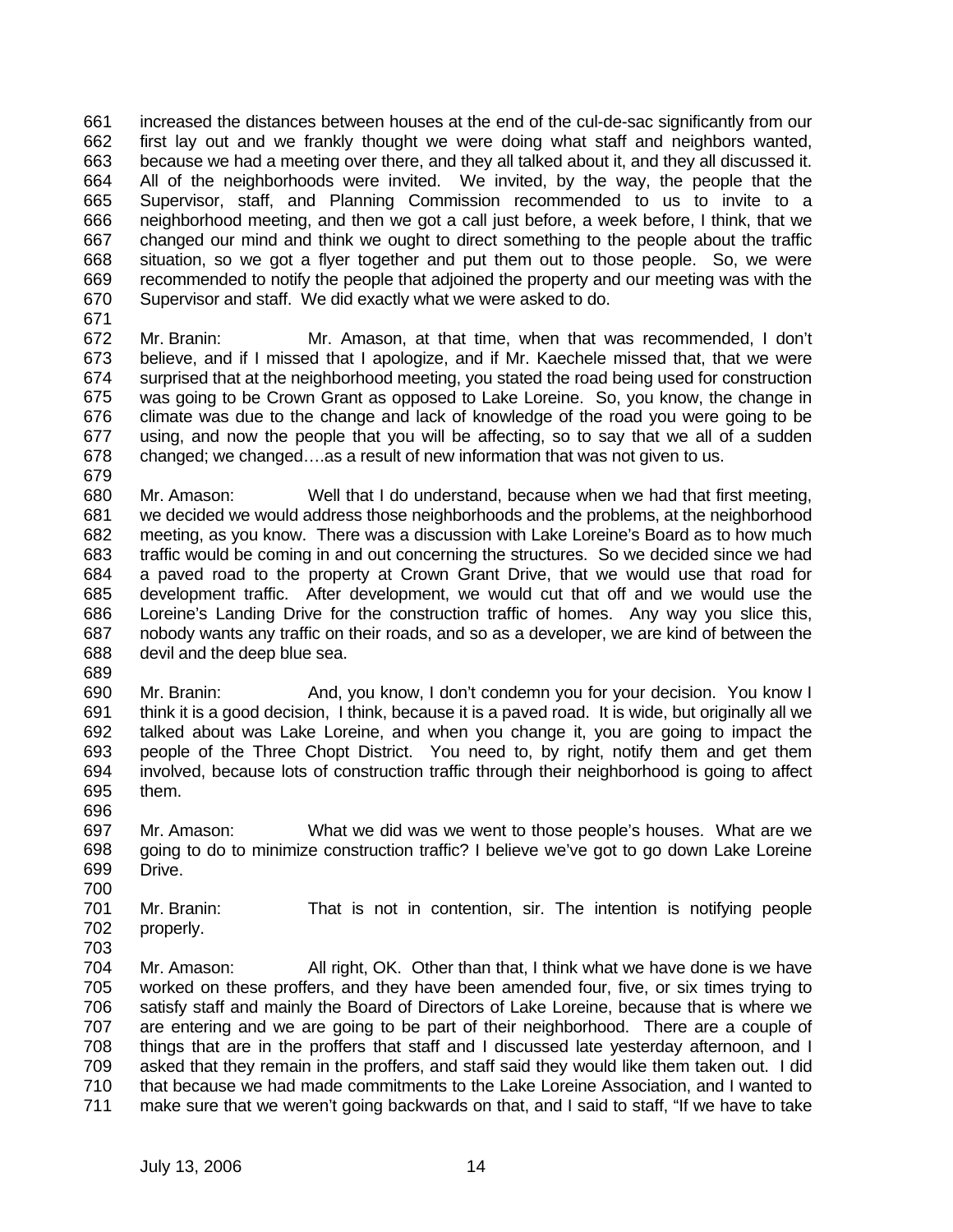712 713 714 715 716 717 718 719 720 721 722 723 724 725 out these proffers, then I would really like to ask you to and I will agree, but I don't want to do it on my own, because I don't want Lake Loreine to think I went back on something. We did make some changes, one of them had the Planning Commission would approve the siding, exterior materials, and we felt like that was more of an Architectural Control Committee function and not a Planning Commission function. If I am wrong on that, then I have learned something new. But I just think that is an Architectural Control Committee situation and not a staff situation. Overall, I feel like we have done in the proffers the best we could with the neighborhood and the staff. If there are changes that need to be made, I am sure that we can make these changes. What I would ask you to do is listen to the people that have come tonight and if we could do so, we would like to be able to change between now and the Board of Supervisor's meeting, not defer it for another 30 days, because you have deferred it once and we have tried our best to do it. We do not have an objection to doing what staff wants and what the neighborhood wants as best we can do it.

726 727 728 729 730 731 732 733 734 735 736 737 We are developing a piece of property that is in the middle of all of these involved neighborhoods and anyway you cut it, you are going to have some controversy over traffic, while we are under construction at least. We do meet all of the requirements as far as number of units, as far as ingress and egress; we are not as big as lots at Lake Loreine. We do have curb and gutter which Lake Loreine does not. We are going to be having \$1,500,000 homes. I think Lake Loreine will tell you tonight that they are in support of what we are doing and the size lots we are doing. We thought that we were in compliance with setbacks and the 100 feet. Evidently we didn't word it right, but we didn't know that until yesterday afternoon. That can be changed just by a typo, so I don't know what else to address. Are there any other questions that you might have? We have worked very hard on this case to make sure we did what staff and, frankly, Tommy, what you wanted, and what the neighborhood wanted, so we are still trying to do that.

- 738 739 740 Mr. Silber: I think there is another one we dealt with in C-1 zoning. I am not sure if you addressed that one.
- 742 Mr. Amason: I thought that we did. I know that we had it.

744 745 746 747 748 Mr. Silber: The proffer indicates that you file for the rezoning for C-1 no later than the day of recordation of the last subdivision plat or last lot platted on the property. What would typically happen in rezoning to C-1 the 100 year flood plain property, is we get that application no later than final subdivision approval. That is when you will have your construction plan.

- 750 Mr. Amason: I do not have a problem with that.
- 752 Mr. Silber: OK.
- 754 755 Mr. Amason: The items that were in here quite frankly were recommended to us, not necessarily by staff. I don't know where it came from.
- 757 758 759 760 Mr. Silber: I think part of the problem might be that the last proffers we had, I believe, were dated April 19, 2006 and then we received new proffers, the first time revised proffers dated July 12, 2006, so I think some of us are trying to work through these and in kind of a late order. You may have been meeting with some of those residents.
- 761

741

743

749

751

753

756

762 Mr. Amason: During that time I was meeting constantly with Lake Loreine. You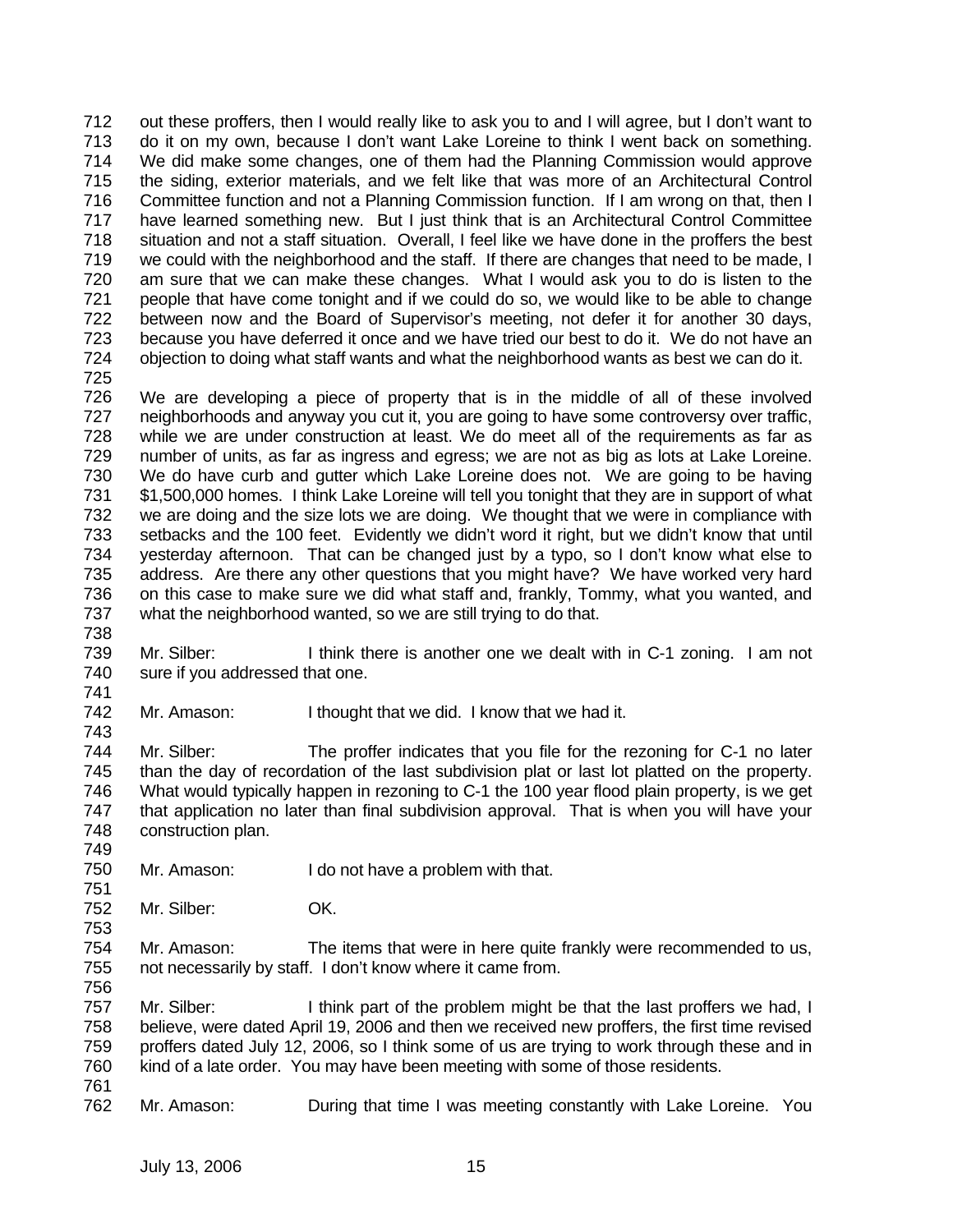763 764 765 766 are correct. And they were talking with staff and I was talking with staff all during that time. We were in close contact the whole time with Lake Loreine. We did not realize that it was a problem with staff until tonight. I am sorry.

767 768 769 770 771 772 Mrs. Jones: May I ask a few questions? I don't know about the time. I have two questions quickly. Staff raised the question that two lots in particular were going to have to be very, very close in proximity, enough to raise a real concern, and I'd like to have your comment on what might be solutions to that, and secondly, I want to check with my understanding of some of this proffer wording as staff pointed out as more appropriate for restrictive covenants. I guess my concern would be enforceability.

774 Mr. Jernigan: That has to come out.

776 777 778 Mrs. Jones: OK, that's no problem. OK. Could you address then the other two lots that staff brought up?

779 780 781 Mr. Amason: Well, when it originally came up, we adjusted our cul-de-sacs and I thought, quite frankly, we were in compliance with what staff wanted, so I am at a little bit of a loss on it. On the one that is down at the bottom right…

783 Mrs. Jones: Can you point that out for me please; to make sure I understand it?

785 Mr. Amason: That is the part I am talking about right here (referring to rendering).

787 Mrs. Jones: OK.

773

775

782

784

786

788

791

794

800

802

804

806

811

789 790 Mr. Amason: We moved that in considerably with what it was. It was 25 feet and now it is 48 feet. The concern there, I think, is I don't know what it is. What is it?

792 793 Mrs. Croft: This area right here is a residential lot in Covered Bridge subdivision.

795 796 797 798 799 Mr. Amason: What I am confused about is the Planning Commission approved that subdivision and had that lot put there, and the cul-de-sac was the way that it is. We are on the back of that property. Our front yard is on the side of his front yard. I just don't see where an 18 foot distance is a problem, to be frank with you. There are woods there existing.

801 Mrs. Jones: The 18 feet would be between your home, which side?

- 803 Mr. Amason: The front of the home right here.
- 805 Mrs. Jones: OK.

807 808 809 Mr. Amason: So, the front yard there would be 18 feet from, I think from his side front yard. He faces the same way as our house does.

810 Mrs. Jones: OK.

812 813 Mr. Amason: There is his house and here is ours. The 18 feet they are talking about is right in here. But to me that is all front yard. It is not like you are putting a back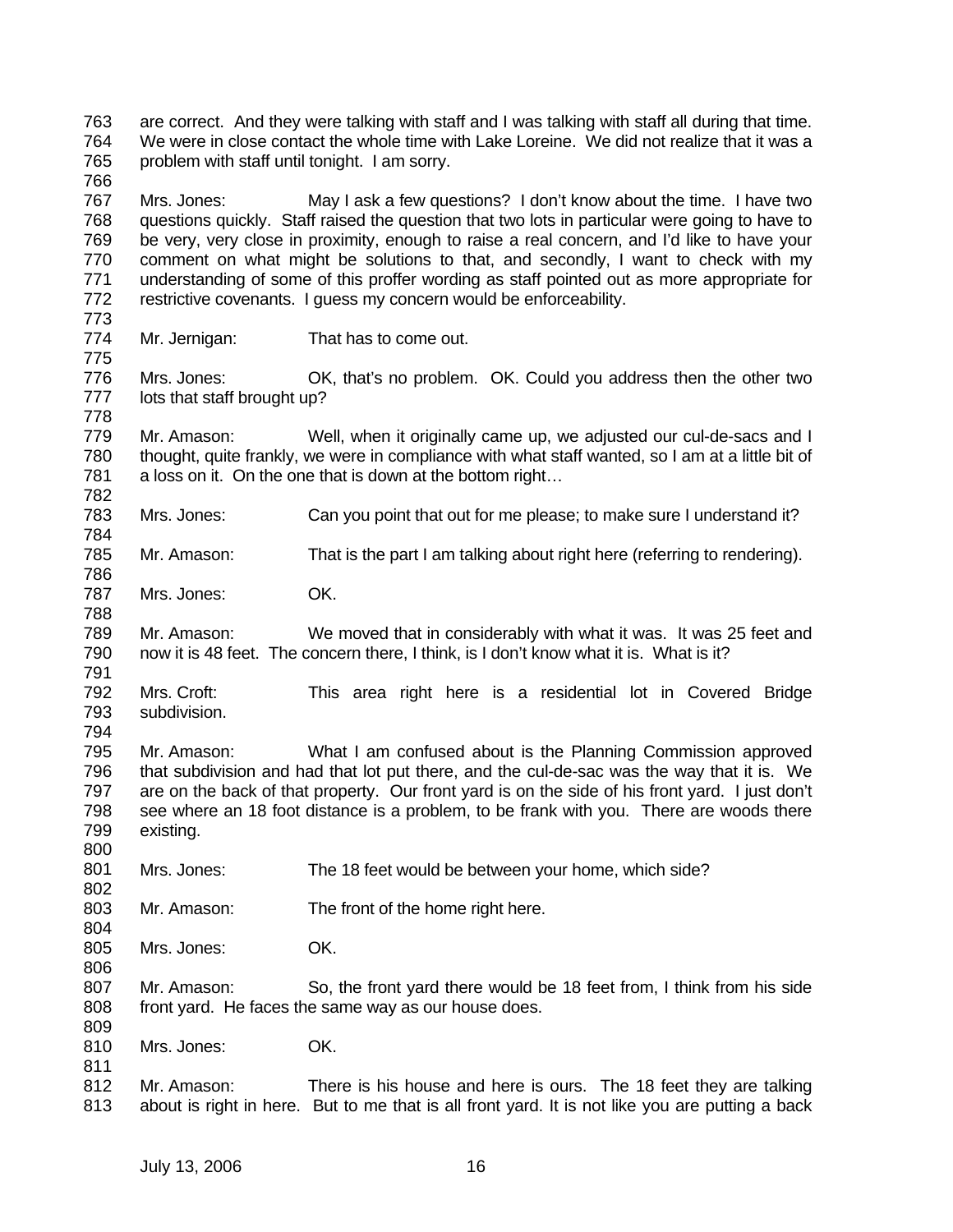814 815 816 817 818 819 820 821 822 823 824 door 18 feet from his front door. That is not true. On the other one, Bell Tower, we have a side yard which is up here in the corner. We have a side yard right here which is in the front side yard of that dwelling. That adjoins the back yard of a house sitting where my hand is on the picture here (referring to rendering). So, again, on that man's back door, looking way out across his backyard, I don't see where that side yard, not the side yard, but distance of that cul-de-sac here is of great concern. It is not like it is on his front door. What we tried to address was the distance of the end of this cul-de-sac to the neighborhood this way. Here we didn't have a lot of choice. To be frank with you, the way Bell Tower is laid out; all of these are backyards up here. If they are going to have a subdivision, they are going to be doing some backyards somewhere.

- 825 826 827 828 829 830 831 832 Mr. Silber: Mr. Amason, I see what you are saying and there is some distance there, and we appreciate your pulling the cul-de-sac back and providing some distance between the cul-de-sac and adjacent properties. This may be the best we can get it, but I think typically you like to see a cul-de-sac with lots going around the end of the cul-de-sac in a typical fashion. Like if you look at lots 8, 9 and 10, they are at the end of one of your cul-de-sacs, so you have a backyard backing up to a backyard. If you look at lots 3 and 4, you don't have that arrangement. You have run your cul-de-sac closer to those lots and you don't have that separation that we normally like to have.
- 834 835 836 837 838 839 840 841 842 Mr. Amason: I understand and I know that staff and Henrico County are not supposed to and don't want to look at economics, but what we have done to this subdivision at the request of the County is spend a half a million dollars in buying additional land so that we had no out parcels sitting out there. We had to do that and make sure that we wouldn't disturb some others, and we tried hard to do that. I understand what you are saying. Obviously, if we lose two or three of these expensive lots we are in trouble, so reconsider where we are. I don't see a solution on our part about that right now. It is a very expensive, \$350,000 to \$400,000 solution and I don't see the need for it. It may be how County standards are done, but I don't know that I agree with them.
- 843 844 845 846 847 Mr. Silber: Is there a way of moving that cul-de-sac between lot 3 and 4 and just curving the road so you don't lose a lot, but you have more of a rear yard to rear yard relationship? You may be building more pavement on that cul-de-sac than necessary. I am looking after your economics here, Mr. Amason.
- 849 850 Mr. Amason: I hear what you are saying. I don't know. We obviously would be willing to look at that.
- 852 853 854 855 856 Mr. Silber: You might be able to turn that into a normal elbow and not have that cul-de-sac. When we are locking ourselves into a layout like this with the proffered conditions; we'd like to be able to have the ability to improve on it, and I think you have made some improvements. We are just not sure if we are totally there.
- 857 858 859 860 861 Mr. Amason: I guess what we are going to have to look at, or the engineer is going to have to look at, you get into problems when you come to that. If you have a radius on a curve, that is a traffic bump. Do you understand what I am saying, as opposed to having an intersection?
- 862 Mr. Silber: You are correct.
- 864 Mr. Amason: But when you've got a 300 foot radius as you go around, it may work

833

848

851

863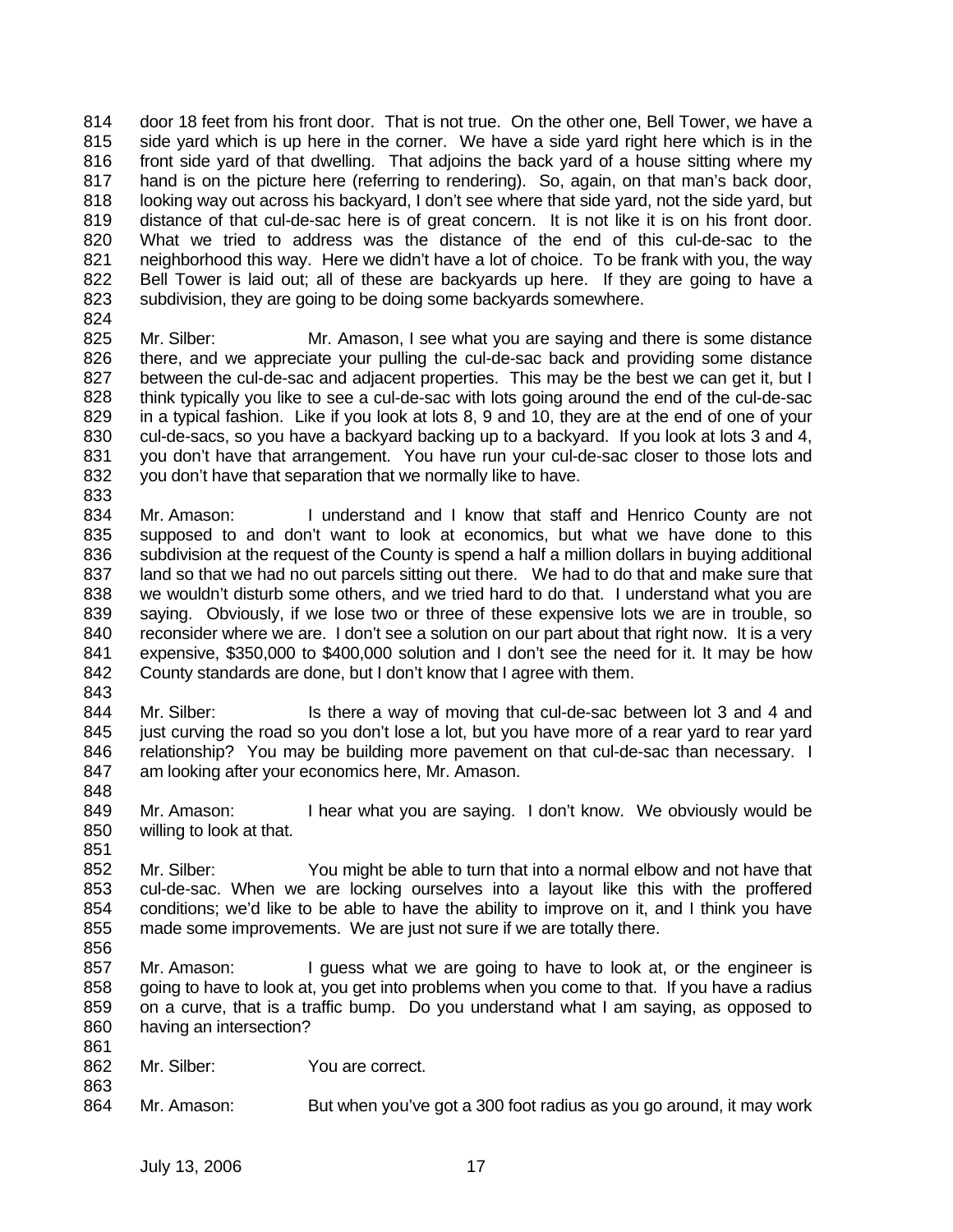865 866 867 868 869 870 and it may not. You know what I am saying. Some of these things are Catch 22's. We'd like to have bigger islands in the cul-de-sac, but then there are traffic issues and fire, they say get rid of those islands to guarantee our fire truck. So we are kind of between the devil and the deep blue sea when it comes to that situation. Those things are things that get a developer frustrated. He is trying to do what is good for everybody and it is hard to do sometimes, but that is something, obviously, that we are going to look at.

872 873 874 875 Mr. Archer: Any further questions from the Planning Commission? Mr. Amason, you had reserved some time for rebuttal. You have a minute left for your presentation and three minutes rebuttal time left. You can split that out different if you want to. But you did have some proponents here. Would you like for them to come forward?

876

883

885

902

871

877 878 Mr. Amason: I think we have one back in the back.

879 880 881 Mr. Archer: That person has a minute or either you can shave another minute off of your rebuttal time.

- 882 Mr. Amason: He can have a minute or two minutes.
- 884 Mr. Archer: Thank you, sir.

886 887 888 889 890 891 892 893 894 895 896 897 898 Mr. Hill: My name is Ed Hill. I am here on behalf of the Lake Loreine Homeowners of about 54 homes. I am on the Board. We have been working with Roy to work through these issues and I just wanted to say that we support the proffers as presented and one of the biggest concerns that we have had was the traffic. We have a narrow road. It is about 24 feet wide and during the development phase, using bigger equipment, you can only pass one car on our road if people park on the street and you can't pass a truck. We just had that happen with an oil spill. We had a lot of traffic down there. It was a nightmare versus Crown Grant Road which is 36 feet wide and has a nice curb on it. There are also very few homes on that versus all of our homes abut right up to our road, so that is one of the contentious issues that has come up to our meeting and I just want to voice our opinion on that, so I just want to let you know that 54 homes were in support of it and actually look forward to incorporating it into Lake Loreine. Thank you.

899 900 901 Mr. Archer: Thank you. Any questions? Thank you, sir. All right, I believe we had someone who was either in opposition or wanted to voice a concern, and would you come forward and state your name for the record, please.

903 904 905 906 907 908 909 910 911 912 913 914 915 Ms. Strobel: My name is Cathy Strobel and I am a member of the Cedar Station subdivision and I would just like to reiterate some of the concerns raised by the staff, as well as some of the concerns that were raised in the meeting on June 29. I just want to reiterate some of the things, as far as what we have heard here tonight, who was invited to the meeting on the 29th. In fact, very few of the Cedar Station residents were informed of that meeting. It happened to be that several of us heard it by word of mouth and I attended that meeting, which was the first point that we had to learn that they were proposing development through Crown Grant Road. The original proffers and information about the subdivision did not indicate anything like that. The residents that were there from Cedar Station expressed concern that we had not been notified and hadn't had an opportunity to express an opinion on it. The people that were there from Cedar Station, however, were very concerned about the condition of the road pending development and construction going through there. One of the other things that we were requesting of the applicant was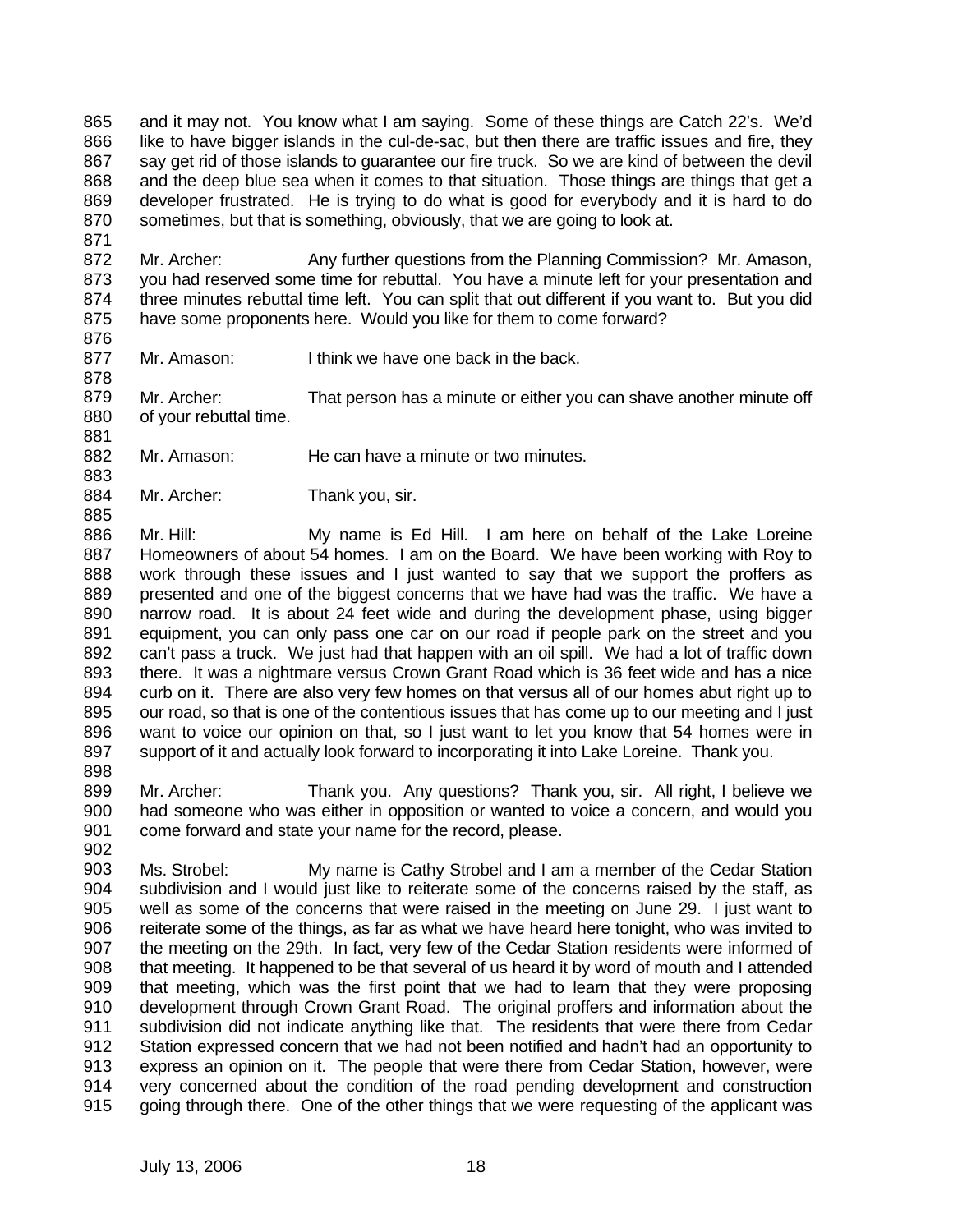916 917 918 919 920 921 922 923 924 925 926 that the terminus of Crown Grant Road be capped with landscaping at the conclusion of the infrastructure development since we had a limited time frame of enduring traffic, construction traffic, because the home construction would go through Loreine Landing and we would have some assurance of that. The revised proffers that have been presented don't look like any commitment to capping the terminus of Crown Grant Road, nor do they address the condition of Crown Grant Road following completion of development activity, so, with that in mind, at a minimum I'd like to request a letter of agreement from the applicant stating that Crown Grant Road will be repaved upon completion of the development construction and, in addition, I'd like a written commitment from the applicant that the terminus of Crown Grant Road will be capped prior to homebuilding construction with sufficient landscaping to prevent this from being used for access. Thank you.

- 927
- 928 929 930 Mr. Archer: Do you all have any questions? Any comments? All right, thank you, ma'am. Mr. Amason, I think you've got about three minutes left.

931 932 933 934 935 936 937 938 939 940 941 Mr. Amason: The reason that we took out, in the proffers, I believe they are out now. Staff did not want us to put in there the access and egress. We went back and forth on it. First they wanted us to do that, and they did and they didn't. We do not have a problem with giving Crown Grant a letter saying what is in the proffers, but what we were trying to do, quite frankly, with our development traffic, which is normally bigger equipment, it goes in and out less times than building traffic does, but it is bigger equipment. What I am thinking about is by the time you are storing equipment and the grading equipment, and they stay there until it is finished. They are not going in and out every day. However, they are bigger equipment. This did all come up at the neighborhood meeting and we discussed it and we thought we had made a consensus that we would split the traffic up; have development traffic from one end and building traffic from the other.

942

943 944 945 946 947 948 949 950 951 952 We do not have a problem with cutting off the development traffic when the development is over. We have also committed that, it is not in the proffers, but we just committed to the neighbors the fact that we are going to put some kind of landscaping at the end of Crown Grant Road. Quite frankly, that is a county road. It goes no where. It just ends. But the County has not said what they are going to do with that little piece but if they leave it like it is; we have committed to the neighbors that we will put some plantings on the back of that lot. That is a house, a house will be sitting there and you can't drive through the house. But we will put some landscaping there and we can do that at the same time as we stop our development and went to our building phase. So not only would it be cut off, that it would be aesthetically cut off.

953

954 955 956 957 958 959 960 961 962 963 As far as proffering or making an agreement to repave Crown Grant Road, I think that is a decision that will have to be made at the time that construction traffic is in and out of there. We don't know that we are going to have enough traffic back there quite frankly, to fill that road up. I don't think we are. There is not that much traffic. We are talking about developing 20 some lots here. We are not developing 900 lots on Broad Street. We are just putting in 20 some lots. Most of the time what we will do if someone or whoever the developer or contractor is, will bring in their equipment and they will stay in there until they are finished and then take the equipment out. The main traffic will be the workers going in and out and coming to it. That would involve some pick up trucks itself, but once we get the main traffic in there, it will stay in there.

964

965 966 As you have heard, we have worked very hard with Lake Loreine and there has been some confusion as we went along because we were trying to satisfy three masters. That was all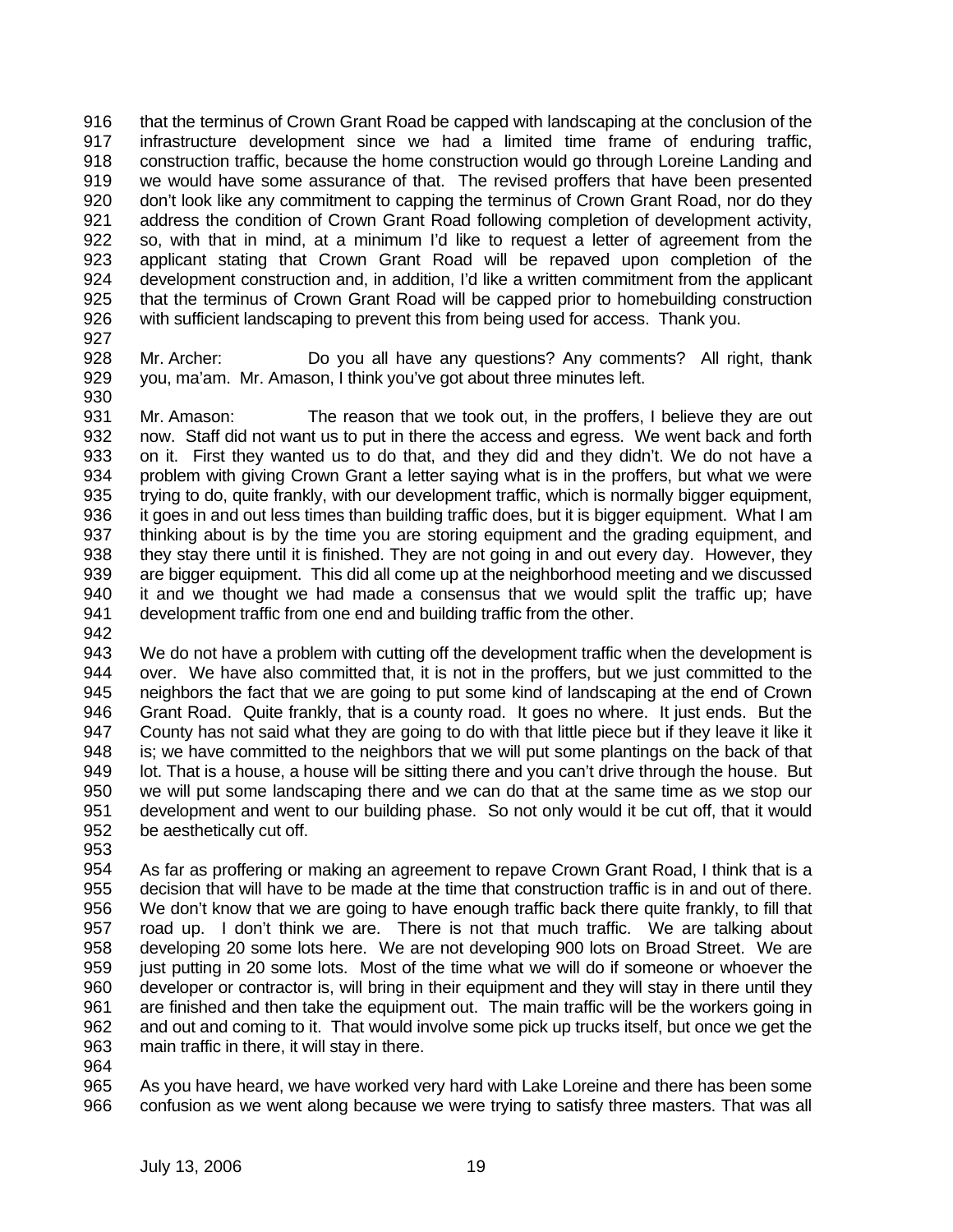967 968 969 970 971 972 973 974 975 976 977 978 979 980 981 982 983 of the public, Lake Loreine, staff and the County. I think we have done a good job of it although it doesn't sound like it here, I think we have done a good job of it. If you want us to take more time and try to do it again, we will try to do it again. I didn't feel like we gave Cedar Station too short of notice because I felt like we were doing what we were requested to do. I know what Tommy was saying. It's because of the traffic that things changed. Now if we need to have another meeting with Cedar Station, we will be glad to. I don't know that the facts are going to change any however. I don't know what we can say to these people. We can't say that we are not going to have traffic. I don't think that's fair to Lake Loreine. I think the way we've got it, we have both entities getting some traffic during a shorter period of time. I don't know what else I am going to say to those people but I will be glad to say what ever I need to, but not something that's not realistic. We will be glad to……and at any time when you are working on roads, etc., if the County inspectors come to us and say you are leaving mud on the roads, you are tearing up the roads, they make us take care of that as we are going along. I think that's a fair statement. They always have for me. I think to just say right up front we are going to repave that road whether it needs it or not is not very prudent. I guess that's about all I have at this stage unless you have more questions of me.

985 Mr. Archer: Thank you Mr. Amason. Are there more questions?

986 987 988 989 990 991 992 993 994 995 996 997 998 999 1000 1001 Mr. Branin: Just a couple of comments. Mr. Amason, first of all I want to commend you for the quality of development that you have done in Henrico County. You have been a quality builder from the get go and that has never been in question. Your proposal and architectural committee and where we are now, as opposed to where we originally started, we have come a million miles. Your layout is pretty much there. Your proffers are rough with the wording. I know it's made me as well as some of the other Commissioners a little uneasy with them. As I stated to you before, we have to be, we have to recognize everybody that this will affect. With someone from that community coming out and saying and I recognize that she was at the meeting, that she doesn't feel that she was notified and the rest of the people were notified well enough, is what I think I heard her say. I'm going to allow you to defer this or I will defer this, it's up to you. In that time, I would like those proffers tied up a little bit tighter and have a meeting with hopefully everybody. I know Lake Loreine is tickled pink with this. I will tell you again I think you are going to build a quality subdivision, I really do, but there is a little bit of housekeeping that we need to take care of before we push it up to the Board.

- 1003 1004 1005 1006 1007 Mr. Amason: I think if I ask for a deferral, I will do it in front of you all so that it is on record. I will do this deferral for 30 days but I would like for us to take 20 days deadline or 15 days deadline so that I know when I come before you next time, that I have made agreements that are good. Because that's what I thought I was told.
- 1008 1009 Mr. Branin: Considering that I saw these proffers this evening, I am 100% with you sir. My fellow Commissioners would be happy to have their copies as well.
- 1011 1012 1013 1014 1015 1016 Mr. Amason: I tried to change those. I did not agree with all of them and I didn't change all of them. Proffers are supposed to be voluntary and that's what…but we only had a few issues on that situation. I think our main issue tonight is getting with Cedar Station and talking with them. That's fine. I am more than willing to do that. I will say again however, I do not know how to solve the problem of the traffic so I will look to you all to help me do that.

1010

1002

984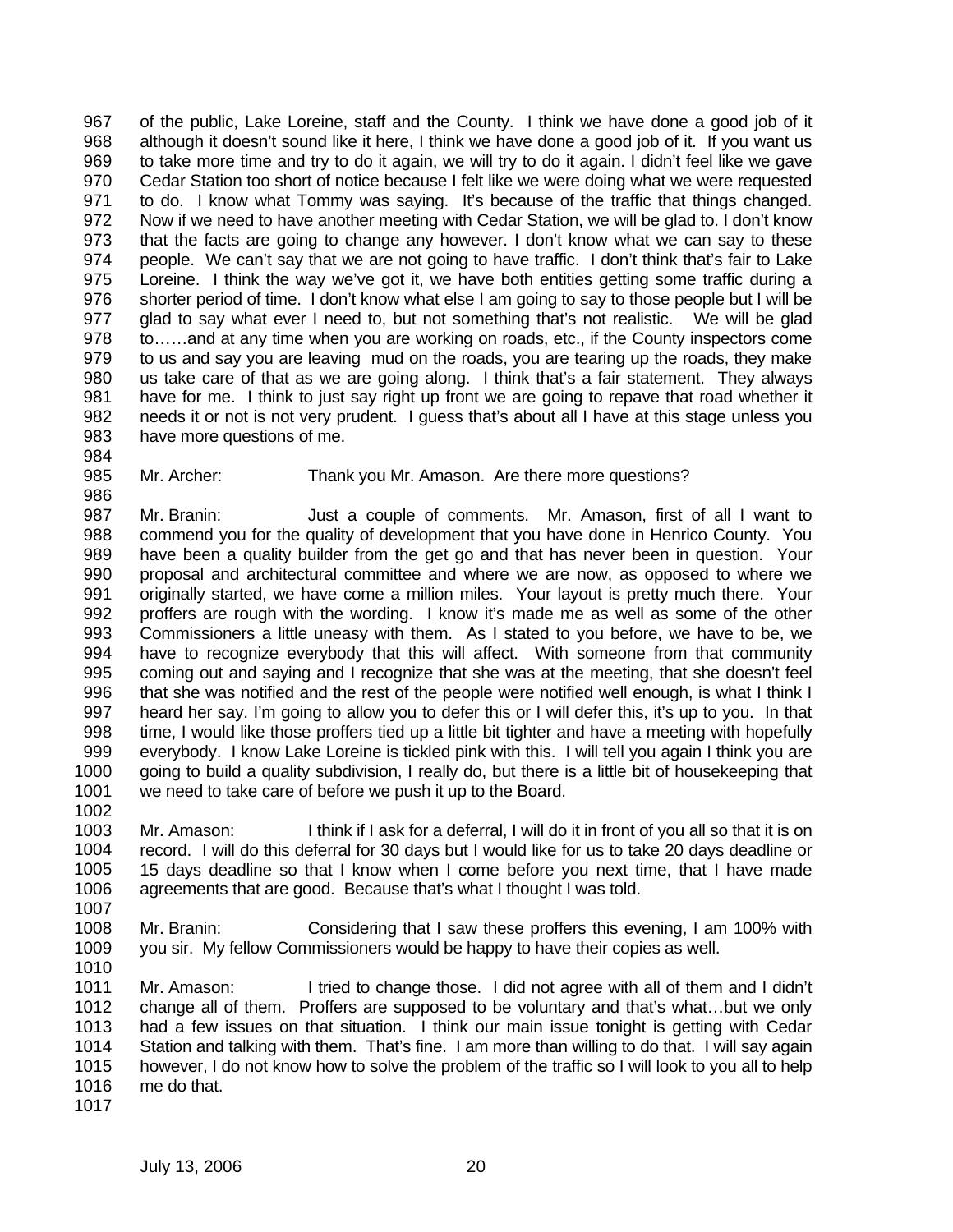1018 1019 Mr. Branin: We will hold your hand and lead you through that.

1020 1021 Mr. Amason: That's good, that's good. So with that, I would like to ask for a 30 day deferral.

1023 1024 1025 Mr. Archer: Before we move on that I would like to ask…Ms. Strobel made some remarks concerning assurances that you would like to see in written form and I think I heard some conversation indicating that those are already in the form of the proffer.

1027 Mr. Branin: No.

1022

1026

1028

1030

1036

1039

1044

1029 Mr. Archer: No, they are not?

1031 1032 1033 1034 1035 Mr. Amason: We can make some of those. What I said was we will make…if you want to put them in…..I don't know if that is proper or not but if you want us to have a proffer that says we will plant at the end of Crown Grant Drive at the back of that lot when we finish the development, I will be more than happy to do that. I don't want planting before that because we will tear it up.

1037 1038 Mr. Archer: I think that would have a little bit more permanence than even a letter to Cedar Station.

1040 1041 1042 1043 Mr. Amason: If we are going to do it, then we are going to do it. What I didn't want to proffer was that I would pave from the end of Crown Grant Drive all the way out to Church Road. I would rather the County tell me, well you need to pave that. What I am saying is that I don't really want to tear it up.

1045 1046 1047 1048 1049 1050 1051 1052 Mr. Silber: Mr. Amason, I think a proffer saying that you would plant at the end of the street would be appropriate because that's on your property. The paving of that road would be off your property. It would be an off-site proffer. What I suggest that you do is provide a letter to the neighborhood and to the County committing that you would be willing to have the County evaluate the status of that road at the end of your construction period and if it does need to be resurfaced or repaved, you would be willing to do that. Let the County decide and the Department of Public Works decide whether that is necessary or not.

- 1054 1055 1056 Mr. Amason: I think that's good. I think what we would do is agree that the County can inspect it and tell us what repairs need to be done to the road.
- 1057 1058 Mr. Branin: Mr. Amason, I would also request that the County inspect it prior to the start.
- 1059

1061

1063

1053

- 1060 Mr. Amason: Oh, absolutely.
- 1062 Mr. Branin: We don't want these potholes that are already current....

1064 1065 1066 1067 1068 Mr. Amason: I have just done that and as you know I have done a lot of developments and I've just done that one over at Crosspoint where we had the County come out. We walked it. We did the repairs the County made without any question and now we are turning it over to the association. We are not trying to run from the problems. We just don't want to proffer something upfront that we don't know exists.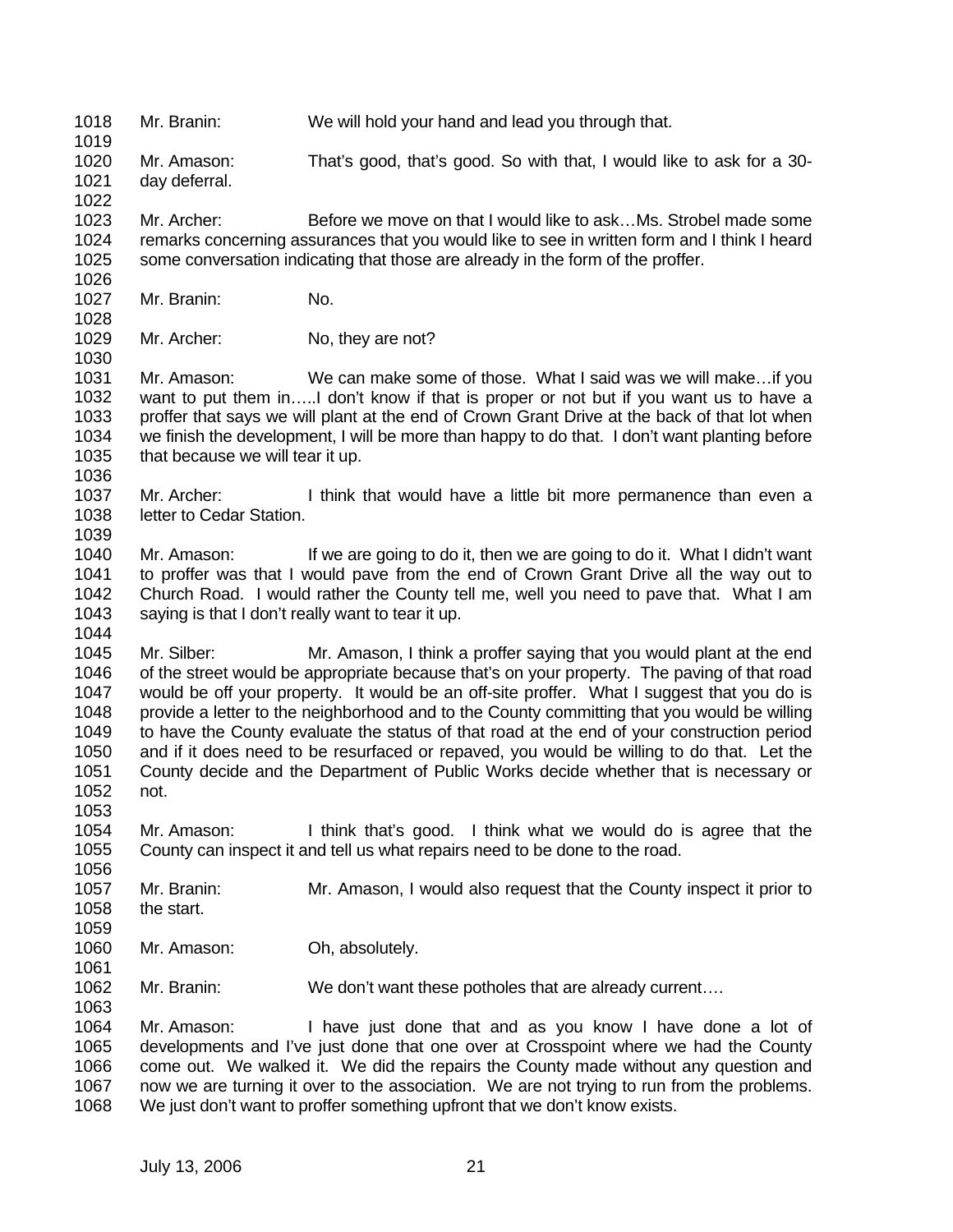1069 1070 1071 1072 1073 1074 1075 1076 1077 1078 1079 1080 1081 1082 1083 1084 1085 1086 1087 1088 1089 1090 1091 1092 1093 1094 1095 1096 1097 1098 1099 1100 1101 1102 1103 1104 1105 1106 1107 1108 1109 1110 1111 1112 1113 1114 1115 Mrs. O'Bannon: I would suggest that you videotape it and have a date on the video tape. That's the way it's been done before; before construction starts. Mr. Amason: Ok, not a problem. So with that I think that we are all in agreement. Mr. Archer: Thank you Mr. Amason. Ms. Strobel, before we move on, you are going to have to come up, but does that address your concerns about how we would put this into the record? Ok. Ms. Strobel: (Unintelligible) Mr. Branin: Please ma'am come up here to talk. Mr. Amason: Do we need to have a meeting or do we need to just do this? Mr. Branin: I would prefer a meeting at your convenience. Ms. Strobel: I think a meeting would be appropriate because the letter that was distributed to the entire subdivision as far as the development traffic actually does not include any contact information nor does it say who it came from. So while the development was notified, we can assume it came from you Mr. Amason, but I think the entire neighborhood needs to hear these concerns and weigh in. I am sharing my opinion and the opinion of those that were present on the  $29<sup>th</sup>$ , but that was limited. Mr. Archer: What we are trying to accomplish Ms. Strobel, is to make sure that all of the things we are talking about tonight can be agreed to here in public for everybody to hear and it's on the record. So thank you for coming up. I think you will find that Mr. Amason will work with you on that. Ms. Strobel: Thank you. Mr. Archer: All right, we will go ahead and vote on the deferral Mr. Branin. Mr. Branin: Again, Mr. Amason, I appreciate you working with us and I appreciate you taking the movement to defer this. With that Mr. Chairman, I would like to make a motion that C-26C-06, McCabe's Grant LLC, be deferred at the applicant's request to the August 10, 2006 meeting. Mrs. Jones: Second. Mr. Archer: Motion by Mr. Branin, seconded by Mrs. Jones. All in favor of the motion say aye. Those opposed say no. The ayes have it. That motion is granted. The Planning Commission deferred Case C-26C-06, McCabe's Grant LLC, to its meeting on August 10, 2006. 1116 *Deferred from the June 15, 2006 Meeting.* 1117 1118 1119 **C-11C-06 Neil Rankins for R & R Development, LC.:** Request to rezone from [R-5C] General Residence District (Conditional) to B-2C Business District (Conditional), Parcels 739-761-2693 and 739-762-0100, containing 2.441 acres, located on the south line of West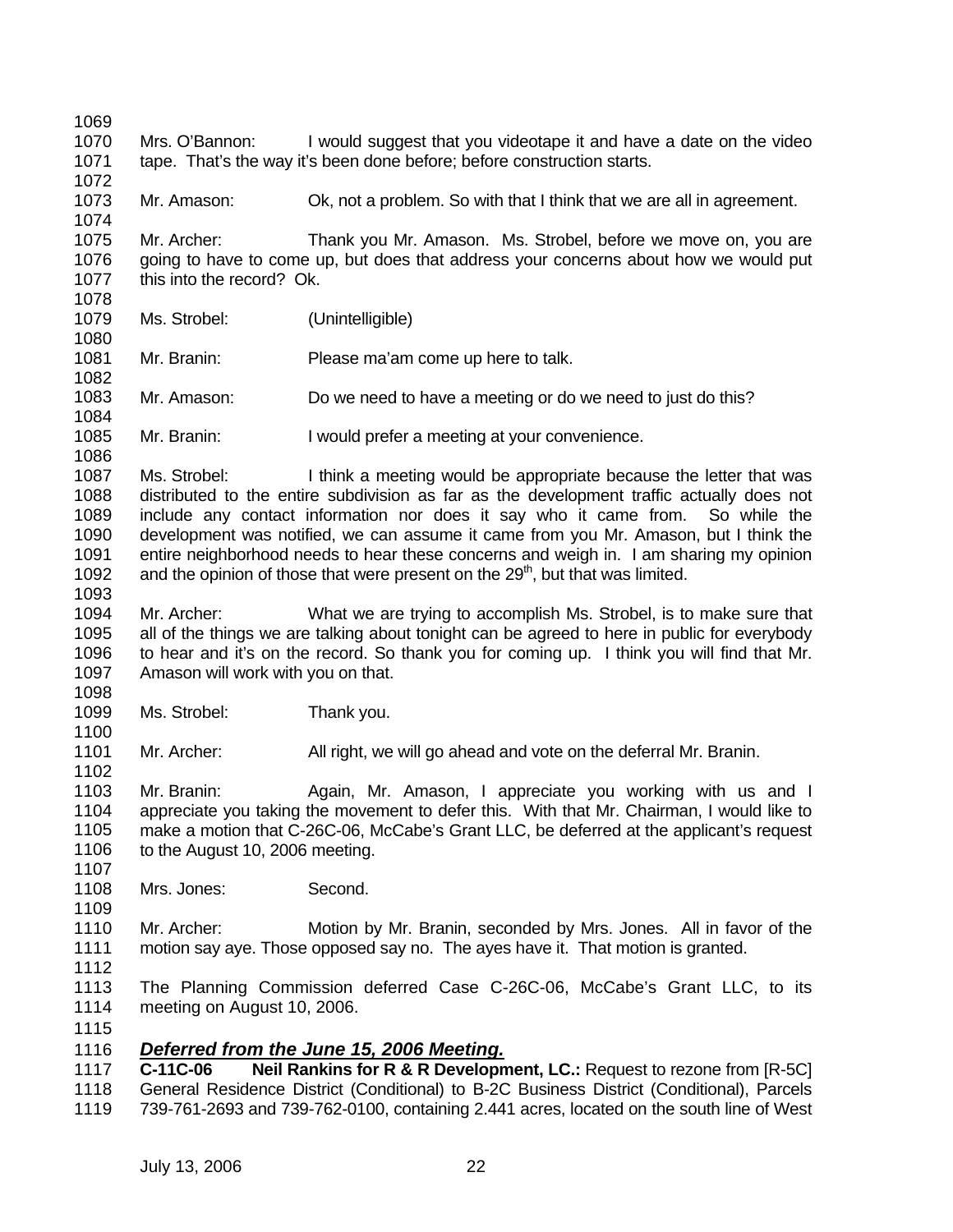- 1120 1121 1122 1123 Broad Street (U. S. Route 250) approximately 195 feet east of Spring Oak Drive. The applicant proposes a retail development. The use will be controlled by zoning ordinance regulations and proffered conditions. The Land Use Plan recommends Mixed Use. The site is in the West Broad Street Overlay District.
- 1125 1126 1127 1128 1129 Mr. Silber: Next on the agenda is a matter deferred from the June 15, 2006 meeting. It is C-11C-06, Neil Rankins for R & R Development, LC. It is a request to rezone from [R-5C] General Residence District to B-2C Business District Conditional. This property contains 2.4 acres located on the south line of West Broad Street approximately 195' east of Spring Oak Drive in the Three Chopt District.
- 1130

1124

- 1131 1132 1133 1134 Mr. Archer: Thank you Mr. Secretary. Is there anyone present who is opposed to C-11C-06, Neil Rankins for R & R Development, LC.? I see no opposition. Mr. Coleman.
- 1135 1136 1137 1138 1139 Mr. Coleman: Mr. Chairman, Members of the Commission. This application would rezone 2.44 acres from [R-5C] to B-2C for retail development. The property is designated Mixed Use on the 2010 Land Use Plan and lies within the West Broad Street Overlay District. The subject property was rezoned in 1981 (C-72C-80), and the proffers strictly limit development to attached housing for the elderly.
- 1140
- 1141 1142 1143 1144 Retail development could be consistent with the Mixed Use designation and compatible with existing uses along West Broad Street. However, staff strongly recommends a more significant commitment to interconnectivity in support of a well-designed and coordinated site plan.
- 1145
- 1146 1147 1148 1149 1150 1151 1152 The applicant submitted several proffers to further regulate the property, and major aspects include: Proffered conceptual site plans for Parcels A and B; elevations for the proposed furniture store on Parcel A; building materials would consist primarily of brick, EIFS, stone, ceramic tile, glass, cast stone, split-faced block, and cementitious siding; and selected B-2 and B-1 uses would be prohibited. Additional proffers would regulate screening HVAC equipment, dumpster enclosures, underground utilities, signage, lighting, public address systems, and other items.
- 1153

1154 1155 1156 1157 1158 1159 The applicant also committed to providing two points of access - including one from West Broad Street plus one additional access from either the east or west. Staff believes interconnectivity with both the adjacent parcels is a critical component to a well designed project at this location. Therefore, although this application contains positive aspects, staff cannot support this application as proposed and strongly recommends a full commitment to creating and maintaining access to the abutting properties to the east and west.

- 1160
- 1161 In conclusion, there are housekeeping matters with the proffers that should be corrected.
- 1162
- 
- 1163 1164 That concludes my presentation. I would be happy to answer any questions.
- 1165 1166 1167 Mr. Archer: Thank you Mr. Coleman. Are there questions from the Commission?
- 1168 1169 Mrs. O'Bannon: Is what we see here, has it been proffered? (referring to rendering)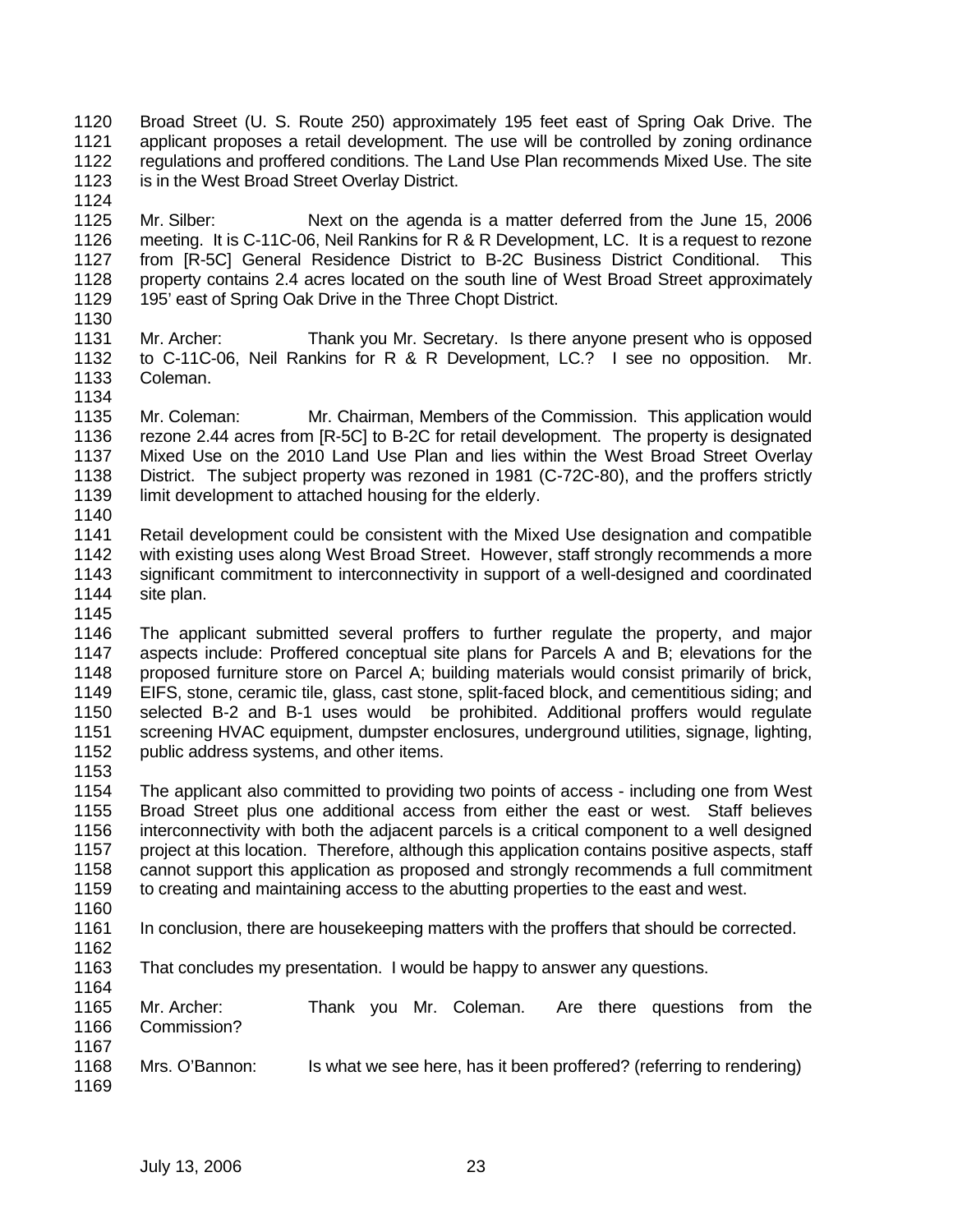1170 1171 1172 1173 1174 Mr. Coleman: No, I was showing the options that have been discussed to show the connectivity. The applicant has agreed to provide one connection from Broad Street and either one to the west or to the east. We believe they should provide one to the east and west. It's very important.

- 1175 Mrs. O'Bannon: Ok, thank you.
- 1177 Mr. Archer: Anything further? Mr. Branin.
- 1179 Mr. Branin: I would like to hear from the applicant.
- 1181 1182 Mr. Archer: All right. Will the applicant come forward and identify yourself. Good evening gentleman.
- 1184 Mr. Reynolds: Good evening. My name is Sarge Reynolds.

1186 1187 1188 1189 Mr. Branin: Good evening gentleman. The project has come along greatly and it is about ready to go. The only reason I brought you up was so the other Commissioners can hear. Mr. Reynolds, I know you are working currently to get access. Can you explain where you are and tell us what access you will be achieving?

1191 1192 1193 1194 1195 1196 1197 1198 Mr. Reynolds: Well we do, we will have the access off of West Broad Street. We have a verbal agreement to get access from the west side. We are very confident that we can have that before the Board of Supervisor's meeting next month. We have been in talks with the neighbors to the east. It has been a little more complicated because it's a larger center and their association and ECR's allow for not only the landowner to have to get permission from him but we also need some of the anchor tenants as well. We have gotten verbal commitments and even a letter from several of them but they are not all unanimously on board yet but we are still working on that.

1200 Mr. Branin: The main anchors in there would be?

1202 1203 1204 1205 1206 1207 1208 1209 Mr. Reynolds: Ukrops, which we had a meeting with Brian Jackson today. Brad Sauer, an owner, we had a meeting and have a letter from him in support but it takes everybody. Nusbaum owns the center and right now they have some concerns about traffic coming through their center. I actually have concerns about traffic coming through our center if we open that up, cutting over to get to the stop light to take a left on Broad Street. I think it creates safety issues. I think, in my opinion, and I will let Neil speak to this, but access from the west side plus Broad Street should be sufficient for the flow of traffic to and from our property.

1210 1211

1176

1178

1180

1183

1185

1190

1199

1201

- Mr. Branin: Ok, Mr. Rankins do you want to make a comment as well?
- 1212
- 

1213 1214 1215 1216 1217 1218 1219 1220 Mr. Rankins: Only that you also recognize we are putting in a continuous right turn lane on Broad Street right in front of the Four Eyes property over to the Short Pump Crossing entrance. There is currently a right turn lane from the Short Pump Crossing entrance to Pump. So that will be continued. That's why we felt like for us to get over to Short Pump Crossing is just a matter of ruling out a right turn lane into another right turn. Obviously for Short Pump Crossing traffic to get on to Broad other than through Pump Road, they would go through our site and then over to the Four Eyes property at Spring Oak Drive. So I have always felt like the connection to Short Pump Crossing was really an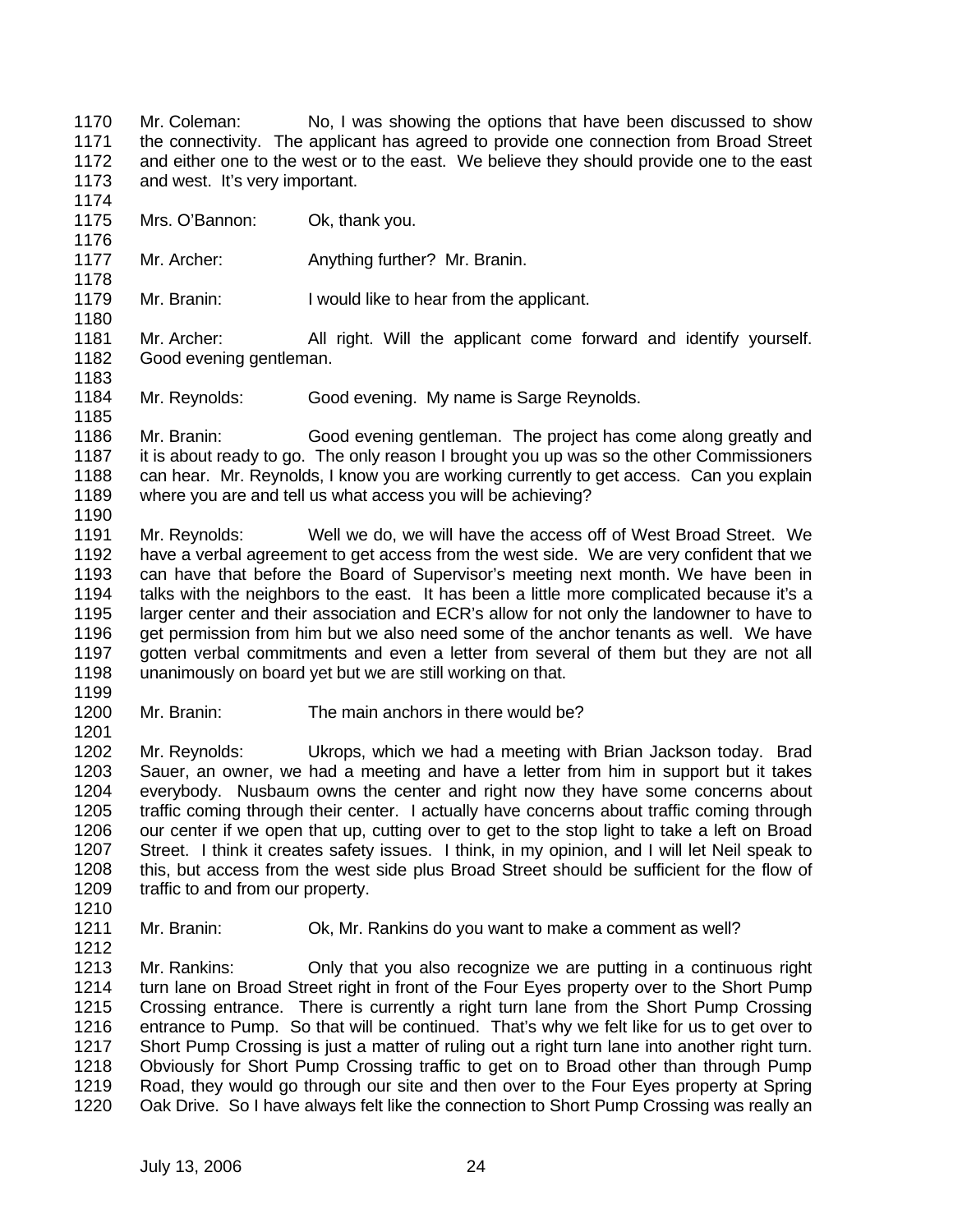1221 1222 1223 1224 1225 1226 advantage to Short Pump Crossing and not so much to us. But we had really hinged our development on getting the access to Spring Oak Drive, I mean road. We have a contract and an easement document that's prepared and we will be trying to get that executed before the next 30 days passes, whether it's the Board of Supervisors or Planning Commission meeting. That's for a price as well so we felt like that was a pretty good offer. It's not free.

1227 1228

1229

Mr. Branin: It never is.

1230 1231 1232 1233 1234 1235 Mr. Reynolds: This may be speculation on my part but the owner of the center perhaps is not necessarily enthusiastic about that access because perhaps he views us as competition for him. I don't know. I just wonder why he wouldn't want access. He knows the County would like for us to have all three points of access. We are certainly pursuing it but I think it would be a shame to deny us rezoning if we can only get the two points of access. I feel like we are kind of caught in the middle of it a little bit.

- 1236 1237 1238 1239 1240 1241 1242 1243 Mr. Rankins: I think the point of access to the east is really as I said is more of an advantage to Short Pump Crossing and not so much to us because we really don't need it to get to Short Pump Crossing. They need it to get back to Spring Oak Drive. Which I think would be, I've told people for years, I think the Country should always require interconnectivity out on these parcels. I myself have problems going from one retail center to the other and not being able to cross-pollinate.
- 1244 1245 1246 1247 1248 1249 1250 1251 1252 1253 1254 Mr. Silber: The interconnectivity here for the benefit of the Commission has some history. The piece of property that is up for rezoning is owned by the Haithcocks. When the B-1C property at Spring Oak Drive came in for rezoning, they were proposing building at a location that would make it very difficult to have access through that B-1C and to the Haithcock property whereby we were trying to get a connection over to the shopping center to the east. The property owner at that time didn't cooperate with the interconnectivity therefore, the B-1C building got placed in a position that did not best facilitate this interconnectivity. However, it was still the County's administrations position that interconnectivity was very important for several reasons. One is as you just indicated Mr. Rankins, you don't have to go out on to Broad Street or the major roads. You can get from parcel to parcel without getting on to the major roads which is always desirable.

1256 1257 1258 1259 1260 1261 Secondly, if you can envision this, you can actually travel from the shopping center, Short Pump Crossing center, through the subject site, through the B-1C, past Spring Oak Drive and behind those retail stores. All of that is interconnected and goes all the way through to the O-3C, actually ties over to Lauderdale Drive or you can go all the way down Three Chopt Road. Three Chopt Road is proposed to connect all the way over to North Gayton Road. So you can actually travel…..

1262

1264

1255

1263 Mr. Branin: Go from Chick-Fil-A to Starbuck's.

1265 1266 1267 1268 1269 1270 1271 Mr. Silber: And all the way over to North Gayton without being on Broad Street. We are trying to facilitate interconnectivity for many reasons. I can't speculate who would benefit more but I certainly think if someone was in Short Pump Crossing mall wanting to get to the furniture store you are proposing or the bank you are proposing, they would much prefer to go right into your site and get out on Pump Road then make a left and U-turn and go all the way back around. It really makes sense. The County administration feels very strongly that it should be connected in both directions.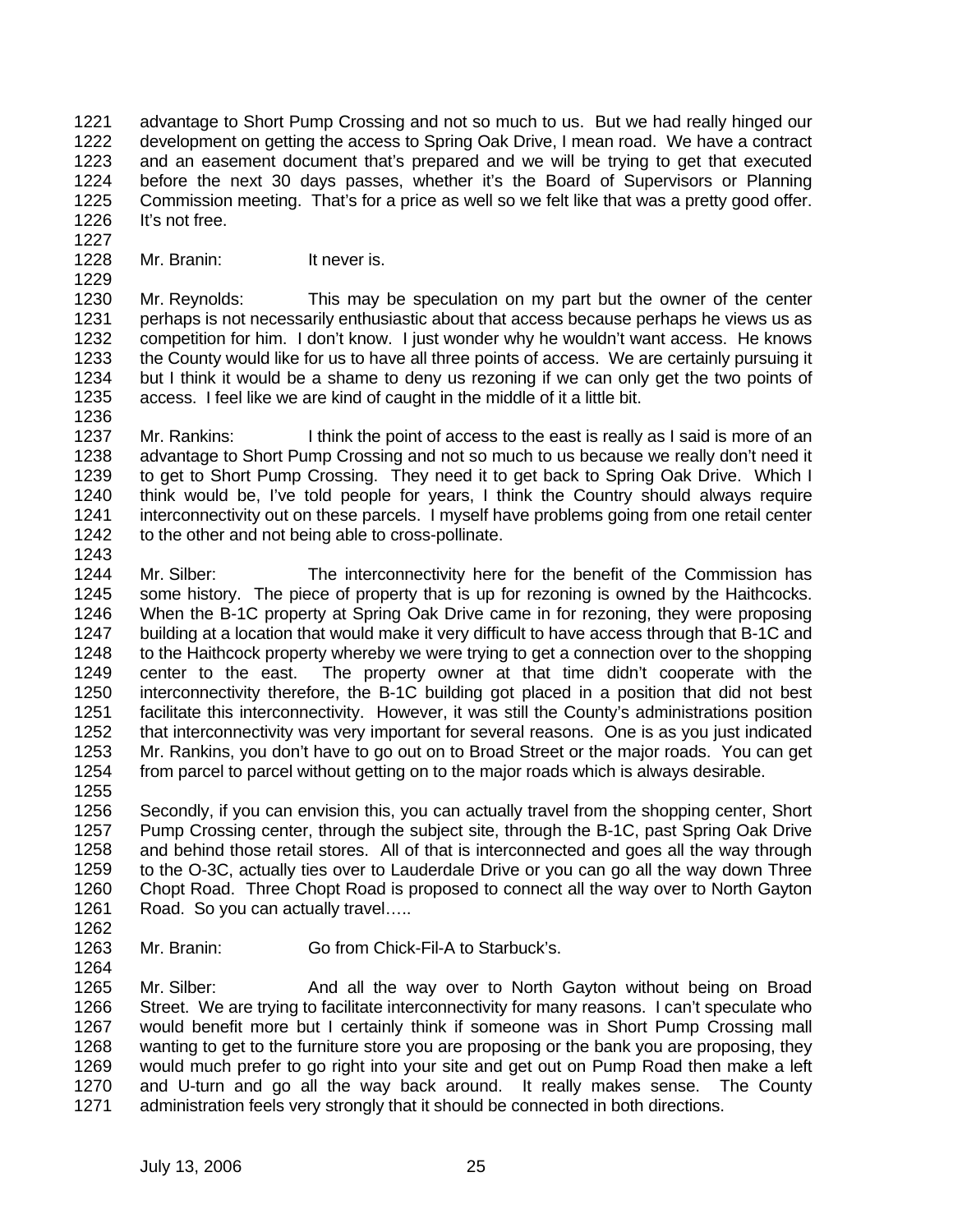1272 1273 1274 1275 1276 1277 1278 1279 1280 1281 1282 As you are also aware, on the north side of Broad Street, we have spent a tremendous amount of effort in trying to get the connection, and successfully we have, from connections behind Wal-Mart all the way through the properties zoned M-1 on this map, through the mall and that parallel road of Broad Street will go all the way to North Gayton Road. Having these parallel private drive connections really are very important. So we understand that we are asking a lot of you to coordinate your development with what is proposed or the interconnection to the properties to the east. Even when there are multiple property owners, we feel committed that we would like to work with you on that and have you continue to pursue that. We believe it is very important to the zoning of this property.

1283

1307

1309

1311

1284 1285 1286 1287 Mr. Branin: Mr. Silber, can I ask a question? Because this is in my opinion a good project and it's getting rid of a piece of property that isn't desirable right now with the way it is today. Is there anything that the County can do to help in facilitating that access?

1288 1289 1290 1291 1292 1293 Mr. Rankins: I guess the only interjection that I would make is that we want the access and we have been trying diligently and I think have made very good progress. We are probably down to one party kind of acquiescing. But we are the one that wants to put the access in per your desires and ours as well. It's the other party that we have no control over other than convincing them.

1294 1295 1296 1297 1298 1299 1300 1301 1302 Mr. Reynolds: Quite frankly to add to that, we will keep trying but we will lose our major tenant if we don't get this thing through. We are about to lose them now and if I lose that tenant, I will have to move on to another project. The next person is going to need to come in and fight that battle. So hopefully, we can get everybody to cooperate and we can get that access but again my hands are tied a little bit. We had a great meeting today with Ukrops and hopefully they will help us get through this. We will keep trying but we are on a very short timeline with our major tenant which is getting back to economics, what I heard earlier, that is critical to this project.

1303 1304 1305 Mr. Rankins: I think that we will have the one, I'm very, very confident we will have the one to Spring Oak Drive.

- 1306 Mr. Jernigan: Tom, could I see the aerial again please?
- 1308 Mr. Branin: Randy, do you have any comment to my question?
- 1310 Mr. Silber: I think we can try.

1312 1313 1314 Mr. Branin: Mr. Rankin, as he blows this up and gets it a little bit bigger, you want to show exactly the lane you are putting in, the access point.

1315 1316 1317 1318 1319 1320 1321 1322 Mr. Rankin: On here? (referring to rendering) Well, the Four Eyes is a development which is WSG and they are actually stubbed out to our property and it could be because the County required that, I don't know. They are very anxious to tie into our property and that would be right there (referring to rendering) and then we would go through their property and then out on to Spring Oak either way, right there, (referring to rendering) so that would go out like that. Then our other access which VDOT (Virginia Department of Transportation) has approved is right there off of Broad Street. Then we would have access over to here (referring to rendering) via a right turn lane which is of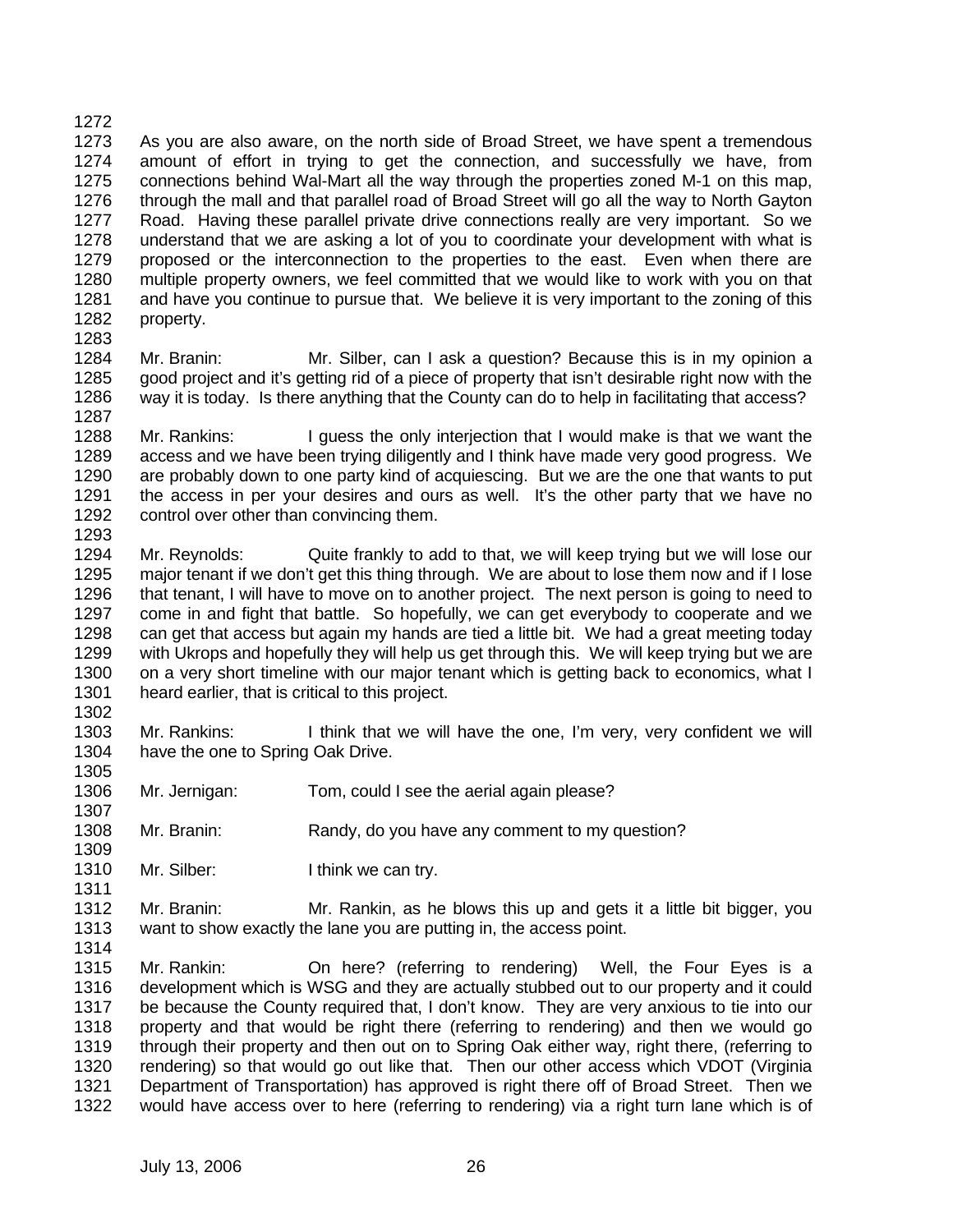1323 1324 1325 1326 1327 1328 1329 1330 1331 1332 1333 course is a bit slower traffic. The key connection that everyone is talking about here is either here or back here (referring to rendering). The problem back here is it's about a 20 foot high bank so it just presents technical problems and traffic in getting the cars up from one level to the other. We felt like we could make a connection here across from that entrance into Capri Jewelers and make a little but more even traffic flow. I think we are down pretty much to Nusbaum and they haven't disagreed. Mr. Branin: They just haven't given the agreement. Mr. Rankin: We talked to Nusbaum first. He was like well it's a lot of trouble. There are about 25 people that we have to amend ECR's for joint access and all that stuff.

1334 1335 1336 It's just a lot of trouble but then we went ahead and talked to Brad Sauer and he thought it was a great idea and was very much behind it. He said go talk to Jim Ukrop. If Jim Ukrop is behind it, I'm pretty sure it will go through. We've done that and he is behind it.

1338 1339 1340 Mr. Reynolds: Well they are going to meet about it but I think that he is but it's not official.

1341 1342 Mr. Rankin: Once it goes through that circuit it will come back around to Nusbaum probably and they will say (unintelligible).

1344 1345 Mr. Branin: Ok, thank you. Like I said to start with I think this is a good project.

1346 1347 Mr. Rankin: This is basically the building that will go there.

1348 Mr. Branin: Which would be a nice addition.

1350 Mr. Rankin: It's compatible. This is what's there now.

1352 1353 Mr. Branin: If you would pass these up so we can all see it while I speak.

1354 1355 1356 Mr. Rankin: It's a project that I don't know what else I would put on the....I was talking to Tom today that if this doesn't pass I'm not sure what I would put on the property otherwise. It's a very low traffic generator.

1358 1359 1360 1361 1362 Mr. Branin: Mr. Reynolds and Mr. Rankin, we will and I will commit in trying to assist in what we can do to get the dialogue going and possibly these problems answered. You guys like I said are coming with a good project. You know the problem that we have with it is the access. I am going to move it forward. You guys really need to get that in writing, legally documented, that you have the access before it gets to the Board.

1364 Mr. Rankin: Yes, sir. Thank you.

1366 1367 Mr. Archer: Mr. Branin, before you vote it might be helpful and you may have already done this is to take the approach that connectivity is a two way street.

1369 Mr. Jernigan: Literally.

1371 1372 Mr. Archer: Traffic there on your property might also want to have access to the property that is over there. Maybe they haven't seen that point yet.

1373

1337

1343

1349

1351

1357

1363

1365

1368

1370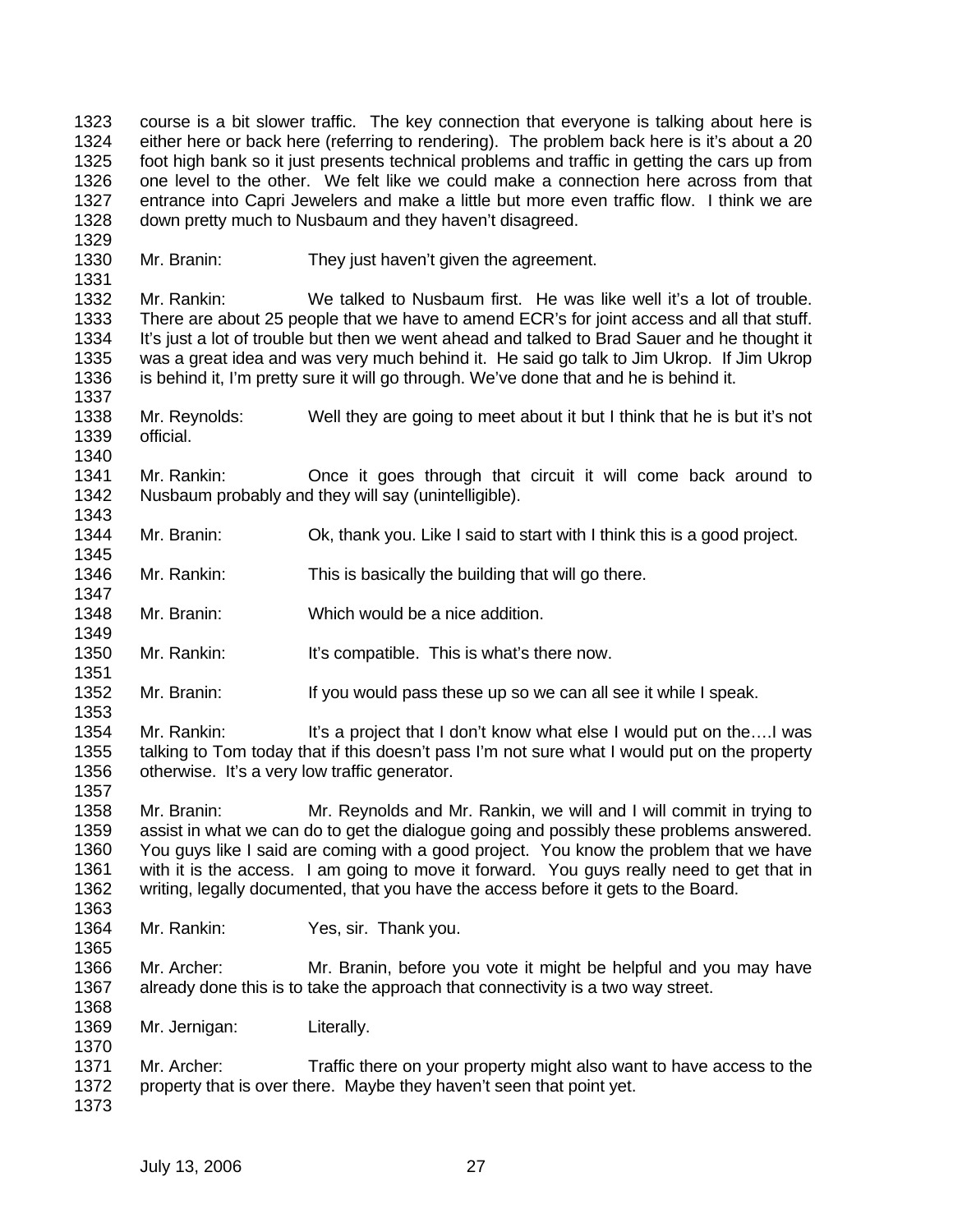1374 1375 1376 1377 1378 1379 1380 1381 1382 1383 1384 1385 1386 1387 1388 1389 1390 1391 1392 1393 1394 1395 1396 1397 1398 1399 1400 1401 1402 1403 1404 1405 1406 1407 1408 1409 1410 1411 1412 1413 1414 1415 1416 1417 1418 1419 1420 1421 1422 1423 1424 Mr. Rankin: We have tried to present it in a light that is an advantage to you. Mr. Branin: That's where I think the County could possibly say we were in favor of this because it helps with our connectivity. Mr. Silber: Yes, Mr. Branin that has been done. I have talked to the majority of the property owners that they are referring to and there are some that are in agreement and there are some that are not. I think some of it comes down to being a business deal. That has to be discussed among the parties involved. The County can only go so far in becoming involved with that. Mr. Archer: I think that we ought to be able to solve this. Mr. Branin: I think we can and that's why we are going to do this. Mr. Archer: All right Mr. Branin. Mr. Branin: Mr. Chairman, I'd like to make the motion that C-11C-06 R & R Development LLC, be approved with the understanding that some items need to be documented and solved before it reaches the Board of Supervisors. Mr. Jernigan: I don't know if I would word it that way. I mean I am for it but I'm just saying…. Mr. Branin: Well then let me redo that. Mr. Jernigan: I would just move ahead for approval because.... Mr. Branin: With the understanding that they..... Mr. Jernigan: They would still work on it too but I mean I have a little problem. If they are willing to put in both entrances and somebody else won't let them. I don't think we can hold them hostage at that point. You can't put a gun to the other persons head either to give them access. So maybe if we move it along it will get them cracking a little bit and see that we feel that it's all right, then maybe they might get it straight before it goes to the Board. Mr. Silber: I think part of the issue Mr. Jernigan is that we need to make sure that if the interconnectivity does not occur then you want to put uses on this property that do not generate a lot of traffic. Otherwise you are putting a larger burden of that traffic out on to Broad Street. So it does tie in to the zoning. Is B-2 zoning appropriate or should it be B-1 zoning if you are not going to have interconnectivity. I think what Mr. Branin is saying is he can support this moving on to the Board of Supervisors with the understanding they need to resolve this interconnectivity. Get them a step closer. It sounds like they are making some good strides but I think, I don't think the staff is supporting the rezoning moving forward unless there is a strong commitment to this connection. Mr. Rankin: A furniture store is about the lowest use of vehicular traffic generator that there is.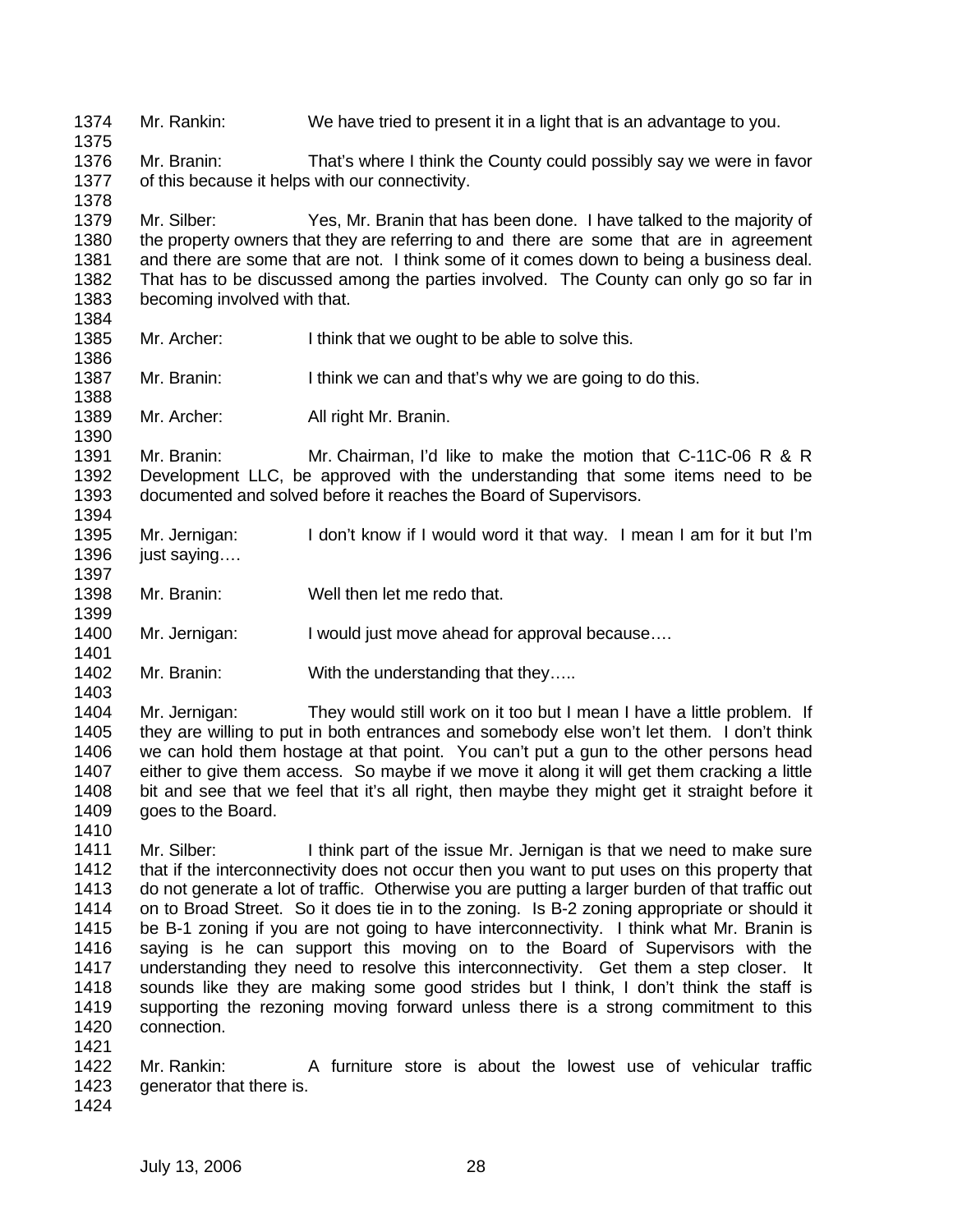1425 1426 1427 1428 1429 1430 1431 1432 1433 1434 1435 1436 1437 1438 1439 1440 1441 1442 1443 1444 1445 1446 1447 1448 1449 1450 1451 1452 1453 1454 1455 1456 1457 1458 1459 1460 1461 1462 1463 1464 1465 1466 Mr. Silber: That's true. But a bank with a drive-thru can generate some traffic. Mr. Rankin: Yes, it can. Mr. Jernigan: I would just….what Mr. Branin said that we would continue to work and try to get this access but I wouldn't want to say that we have to get this access before it's cleared up. Mr. Reynolds: Where the bank would be located is over in the area where they could get in and out and have that control signalization at Broad and Spring Oak Drive. I would think that and I'm not a traffic engineer but I would think that would help with the traffic right there. Mr. Branin: If you have ever gone into that Four Eyes and that Verizon, you know that is probably undoubtedly the worst parking lot in western Henrico. Mr. Rankin: It should help them clear up the flaws that they have there. Mr. Branin: So do I stick with my original motion or should I change it? Mr. Silber: I really think your recommendation is to send it forward with recommendation for approval from the Planning Commission with the commitment from the applicant that they continue to work on the desire for this interconnectivity. Mr. Branin: What he said. Mr. Jernigan: That sounds good. Mr. Branin: Do you want me to repeat that or can we just go with that? Mr. Silber: We will go with it. Mr. Branin: We'll go with that. Mr. Jernigan: Second. Mr. Archer: Motion by Mr. Branin, seconded by Mr. Jernigan. All in favor say aye. Those opposed say no. The ayes have it. The motion is granted. You all will try to get that access. Mr. Reynolds: Thank you, have a great evening. The Planning Commission voted to recommend the Board of Supervisors **grant** the request because it continues a form of zoning consistent with the area and the proffered conditions will assure a level of development otherwise not possible. 1467 1468 1469 1470 1471 1472 1473 1474 1475 **C-34C-06 Mike Haurand for Disco Sports, Inc.:** Request to conditionally rezone from R-6C General Residence District (Conditional) to B-2C Business District (Conditional), part of Parcel 752-744-2461, containing 0.4 acres, located on the west line of Starling Drive approximately 360 feet south of Quioccasin Road. The applicant proposes a therapeutic massage and wellness center. The use will be controlled by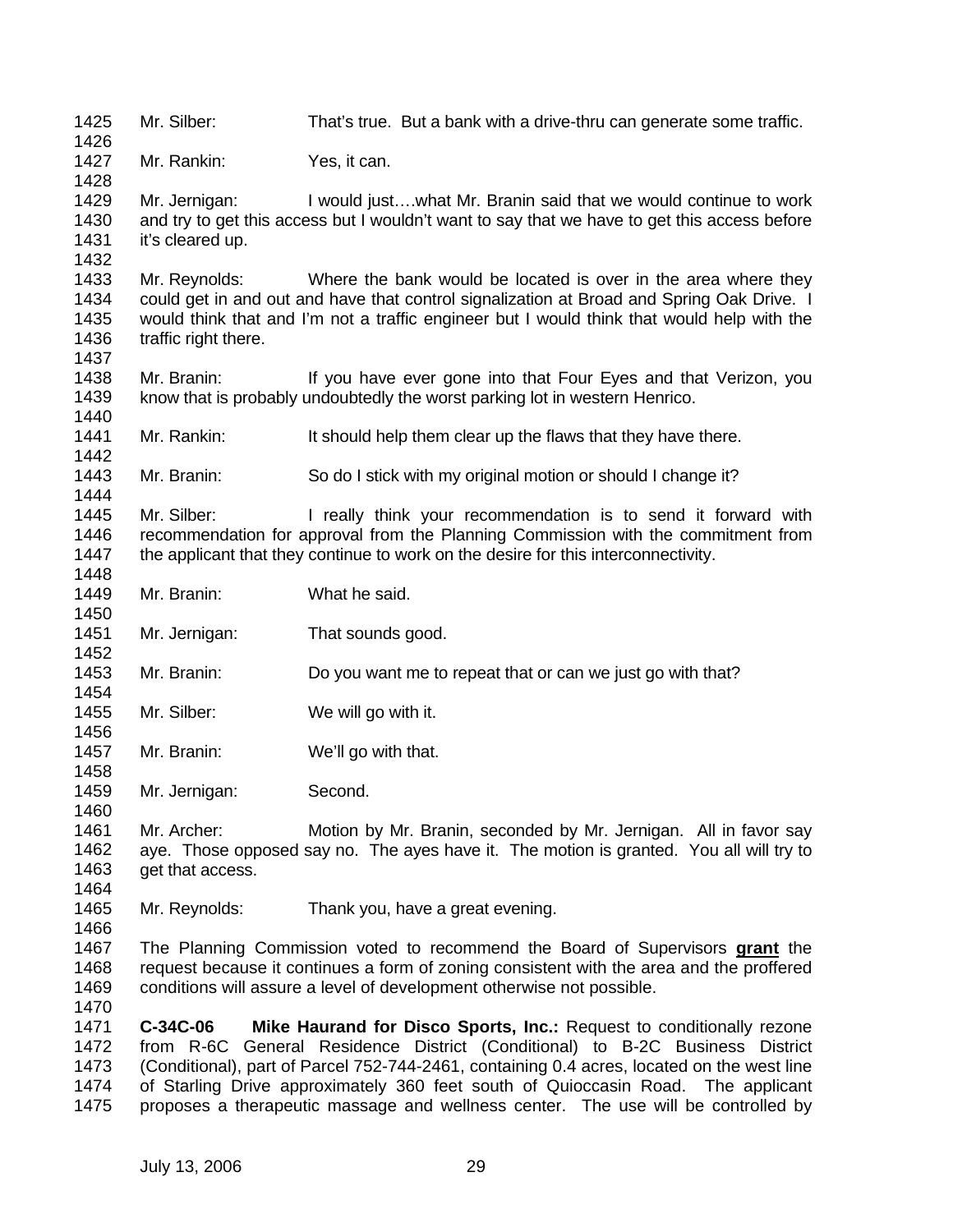1476 1477 zoning ordinance regulations and proffered conditions. The Land Use Plan recommends Commercial Concentration.

1478

1484

1489

1479 1480 1481 1482 1483 Mr. Silber: Next on the agenda is in the Tuckahoe District. This is request C-34C-06 Mike Haurand for Disco Sports Inc. This is a request to conditionally rezone from R-6C to B-2C Business District Conditional. This property is containing 0.4 acres located on the west line of Starling Drive approximately 360' south of Quioccasin Road. Again, this is in the Tuckahoe District.

- 1485 1486 Mr. Archer: Thank you Mr. Secretary. Is there anyone in the audience who is opposed to C-34C-06 Mike Haurand for Disco Sports Inc? Well the applicant is here.
- 1487 1488 Mr. Jernigan: I know they are here.

1490 1491 1492 1493 Mr. Archer: I don't know. I saw on the news last night about a husband and wife that were running against each other in public office. It should be interesting. Good evening sir.

1494 1495 1496 1497 1498 1499 1500 1501 1502 Mr. Lewis: Good evening Mr. Chairman. You should be receiving copies of revised proffers that were submitted today. This is a request to rezone 0.4 acres of a 1.2 acre parcel from R-6C General Residence Conditional to B-2C Business Conditional. The subject site is located off of Starling Drive just south of Quioccasin Road between Regency Square Mall and the Greenbriar Hills residential neighborhood. A vacant parking lot surrounds the property. The eastern portion of the subject parcel already zoned B-2C is occupied by a two-story building under renovation by Disco Sports and is not included in this case.

- 1503 1504 1505 1506 1507 The applicant wishes to construct a 4,272 square foot one story structure behind Disco Sports for a wellness center, including therapeutic massage. This use would be considered similar to a medical clinic which is permitted in B-2 districts. The applicant also plans to lease space to additional wellness related tenants.
- 1508 1509 1510 1511 1512 1513 1514 1515 Revised proffers dated July 12, 2006 have been submitted by the applicant. The major aspects of the proffers include; the property will not be used for the establishment of a number of incompatible uses as seen your sheet; no massage therapist employed without Virginia Board of Nursing certification; no internally lit or moving signs and no inflatable attention getting devices; hours of operation limit from 7 a.m. to 9 p.m.; confirmation of shared access and parking agreements; new building styles and materials will be similar to the Disco Sports building on the property; commitment to submit a landscaping plan during the plan of development.
- 1516

1517 1518 1519 1520 1521 1522 1523 1524 1525 1526 The 2010 Land Use Plan recommends Commercial Concentration for the subject site and the surrounding properties. This designation is consistent with the requested B-2C zoning proposed use of the property and service business trend in this area of Starling Drive. Also, the updated proffers may mitigate potential impact on nearby properties. For these reasons and because the project may help promote the commercial vitality of the immediate area, staff generally supports this request. Staff notes the case could be strengthened by the applicant providing landscape details as well as more assurances that the building will be constructed with quality materials. This concludes my presentation and I would be happy to take any questions. Both the applicant and her representative are here. Time limits would need to be waived to accept the updated proffers.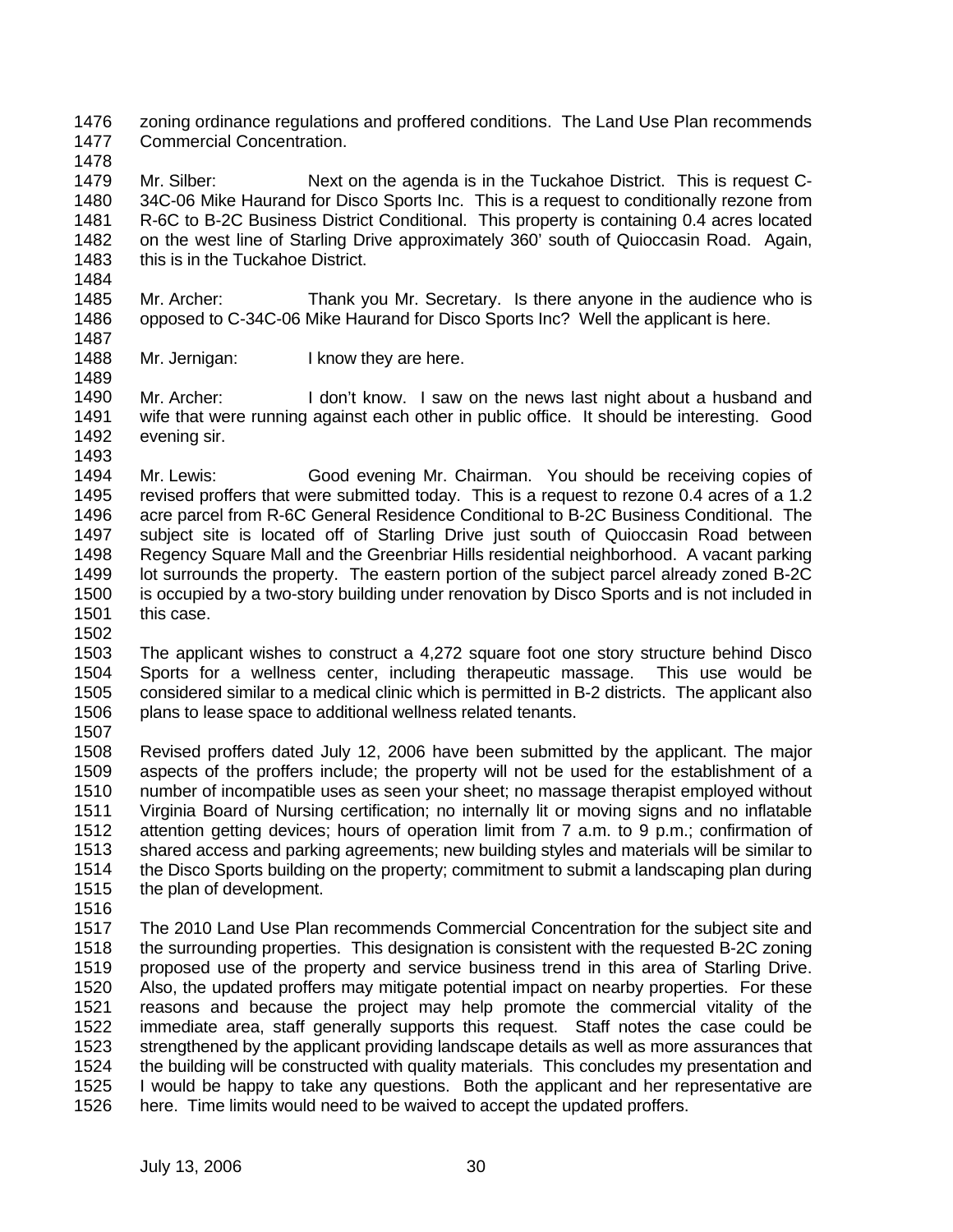1527 1528 1529 Mr. Archer: Thank you Mr. Lewis. Are there any questions for Mr. Lewis from the Commission?

1531 1532 1533 Mrs. Jones: One quick one if I could. Mr. Lewis, the architectural treatment number two on the proffer list, the last proffers, will the exterior elevations be presented as part of POD? Was that considered in this proffer?

1535 1536 1537 Mr. Lewis: I don't think that was, that was not proffered to be submitted during POD. That can certainly go up for discussion.

1538 1539 1540 Mrs. Jones: I thought we were going to see that then but I will ask the applicant about that.

1541 1542 1543 Mr. Archer: Anything further from the Commission? Thank you, Mr. Lewis. I think we need to hear from the applicant then. Please state your name for the record.

1544 1545 Mr. Haurand: Good evening Mr. Chairman, Planning Commission. I am Michael Haurand with Grand Metro Builders. This is Paige Beale.

- 1547 Mr. Jernigan: I'm sorry, what was your last name?
- 1549 Ms. Beale: Beale.
- 1551 1552 Mrs. Jones: Mike, do you have a little bit that you would like to tell the Commission about the project?

1554 1555 1556 1557 1558 1559 1560 1561 1562 1563 1564 1565 1566 1567 1568 1569 1570 1571 1572 1573 1574 1575 Mr. Haurand: Well, I am going to take the opportunity to give you a little bit of background. It is kind of a family project for the whole property just so everybody that is involved understands that Disco Sports owned by Gail and Lew Held, which they have certainly been in the area for a considerably long time. I can remember back at Regency Square and of course now they are at Westbury Shopping Center. My involvement began in October of last year when we started on some plans for them to take over what was the Darryl's restaurant and turn it into their new location, so that's when I became involved. At the time, very early on, we submitted plans and received a building permit approval in January or February of this year. In that process, Gail had passed on to me some correspondence that she had with the County and as far as rezoning this piece of property which I like to call the residential island that got left behind. It is a kind of strange situation, if somebody could help me pull that back up (referring to rendering). My brief understanding of what has transpired and gotten involved in this over time; at some point this was one large piece of property obviously. There was a line that ran this direction (referring to rendering) about 300' off of Starling Drive where the entire front of the property was B-2C. The entire rear of the property was R-6 and in a subdivision of this small portion, the R-6 got left behind when the remainder of the property got changed to B-2C. The first goal was to change that zoning. I don't know if we put the cart before the horse with Paige looking to find a location to locate her business. She has also been in Westbury Shopping Center for the last almost 6 years and of course it made it very feasible for her to join her parents on their property so we decided to put this all together into one little package here.

1576

1530

1534

1546

1548

1550

1553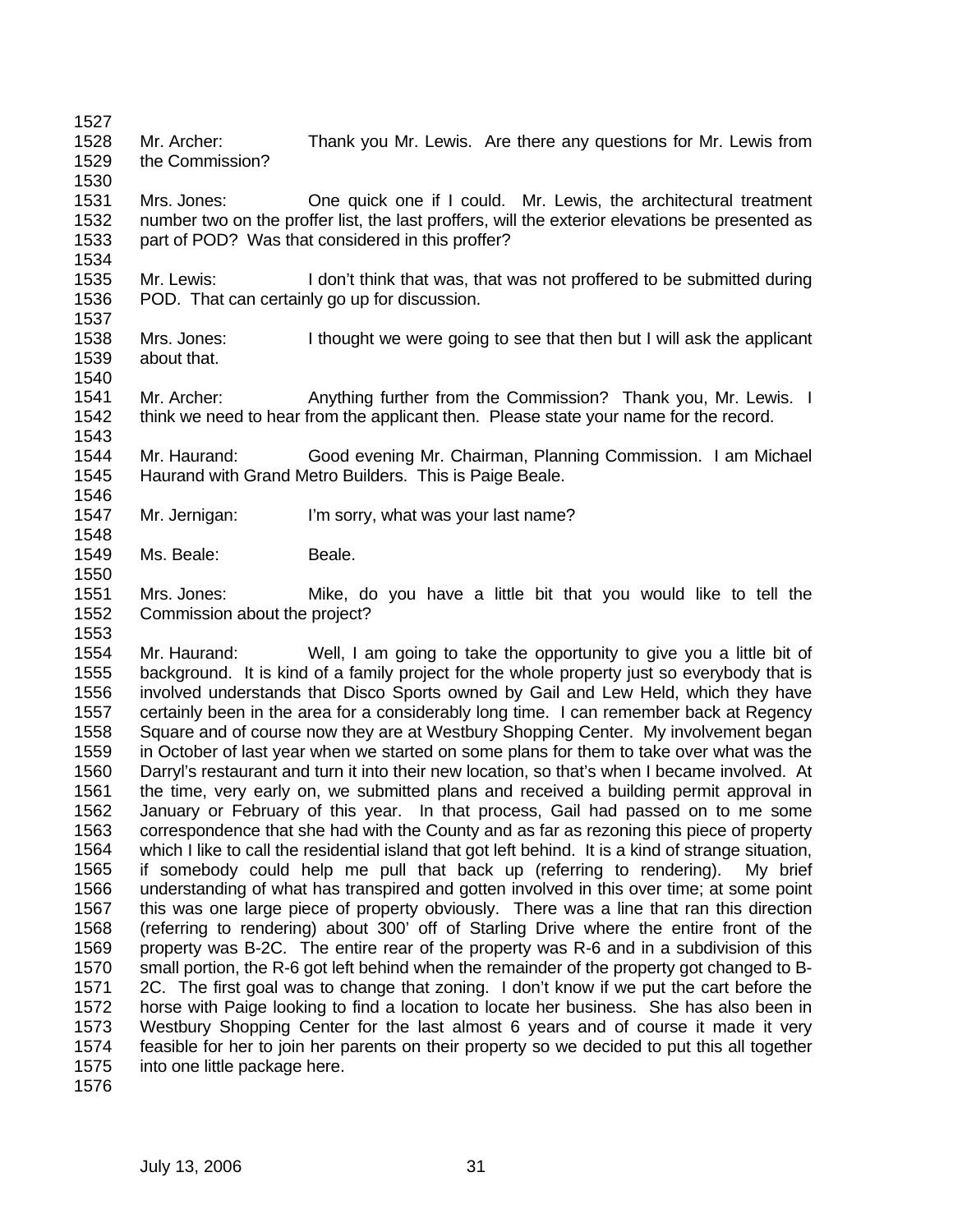1577 1578 1579 1580 1581 1582 1583 1584 1585 1586 1587 1588 1589 1590 1591 1592 1593 1594 1595 1596 1597 1598 1599 1600 1601 1602 1603 1604 1605 1606 1607 1608 1609 1610 1611 1612 1613 1614 1615 I guess that's the first issue is the three points of discussion would be the rezoning. The building I know is the main issue and what we are doing with the building. You know in listening to some of the comments earlier, the first thing we did here with the property, we used the term eyesore earlier. I think our first point of construction was picking up the couches and the refrigerators and everything else on the back of the property. They have certainly taken a piece of property that has been less than desirable and gone a long way in the last few months. Certainly with Paige's building there we are going to be continuing that and by continuing that, Livingston if you could help me bring the elevations back up, I know it's been a process and Mrs. Jones has been very helpful in offering her comments in what we are trying to put together. We want to make it blend with the property. You can draw an elevation in black and white. You can draw an elevation and put color on it and try to give somebody an idea of what the building is going to look like. If you want to go out there and look at the existing building, that's the best description of what the building is going to look like. We tried to represent that in the elevations we put together here briefly. The old Darryl's which I have shunned on people even using the word Darryl's anymore. It's not the old Darryl's; it's the new Disco now. The new Disco building certainly has batten board siding on some parts. It has brick on some parts and it has clapboard siding on some parts. The roofing is a metal, just VC metal roofing on it. Those are the exact same materials we would like to use. Certainly this building was built in the early 80's. We have progressed in the construction industry and in the trades to different products that have been developed that the sidings will be of better materials. The finishes will be better but it is going to be the same type of look and it's fortunate it's almost uncanny how this whole project comes together for the Held's of Disco Sports in that building, with Paige and her business which she wants to move over there. Her vision for the village she wants to create with her business. I know a landscaping plan is one thing that had been suggested and recommended. Obviously that is part of our POD process. I think this would be the first project that I have been involved in where the owner has come with more ideas of landscaping than I think you would even think about because her ideas generate this feel for the outside of the building. I have a picture of her looking at a site that we looked at out on Skipwith Road about six months ago standing in front of a tree and she wanted to make sure I wasn't going to cut that tree down. So the idea is to keep every tree we can to create courtyards and give it a feel that she is looking for in that area. So I hope that would quell everybody's concern as to the look of the building, the style and how it will blend with the property and create not only a village for Paige but almost a little village of that style with bringing the two buildings together. That is my part of the project, the construction, the details that are involved with that and this has been a joint process with Paige and I and I guess if there area any questions of me with regard to that, I would be glad to answer them and then pass on to Paige with the aspects of her business.

1616

Mr. Archer: Thank you Mr. Haurand. Are there any questions?

1618 1619 1620 1621 Mrs. Jones: I would like to ask Mike a question. In our last case, you heard some of the challenges of access when some folks are more cooperative with that than others. Have you all worked out the access to the property to your satisfaction; the access road?

1622

1617

1623 1624 1625 Mr. Haurand: As far as the actual moving the entrance way that we were speaking of earlier?

1626 1627 Mrs. Jones: No, are you getting cooperation so that you know you can do what you want to do?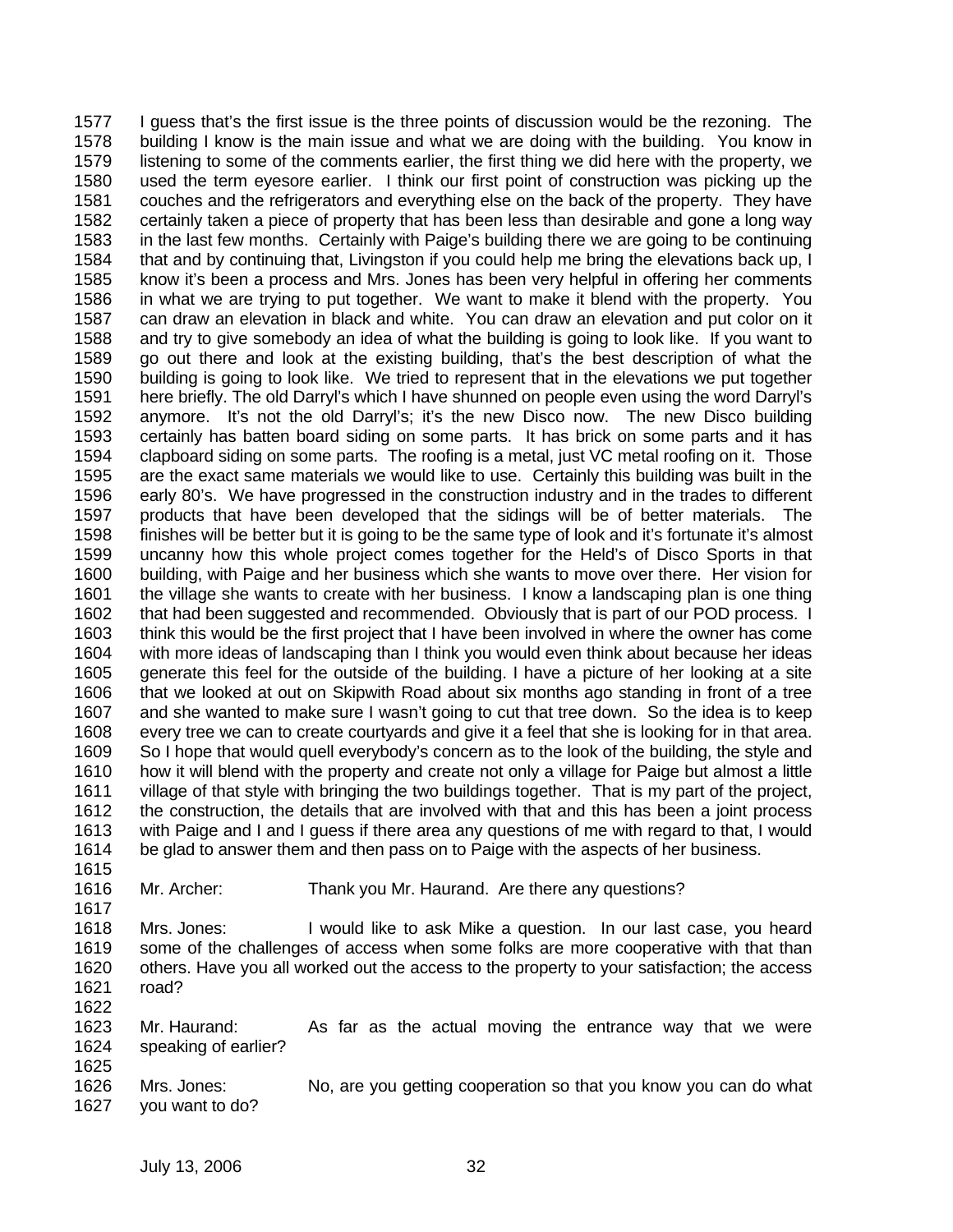1628 1629 1630 Mr. Haurand: We don't have any opposition at this point. That's again as I heard earlier is going to enhance all of the property there.

1632 1633 1634 1635 Mrs. Jones: It just made me think about your property when we were listening to the case before you trying to work out a way to have an access to their property through someone else's property and it becomes an issue sometimes. So I was hoping that maybe that was not going to be an issue for you all.

1637 1638 Mr. Haurand: No, it's not an issue that is foreseen at all. Of course that is all a deeded access as it was for the original property.

1639

1636

1631

1640 1641 1642 1643 1644 1645 1646 1647 Mrs. Jones: Ok, well that answers that. You all have done a tremendous amount of work in preparation for this meeting tonight and I can't thank you enough. Livingston Lewis has more notes on this small property than he does I'm sure for many other larger cases but I appreciate his help as well. The structure is a little different just because the style of the new Disco is a little different. I know that as you get an architect involved as you move through, there may be some modifications to that as well. Is it possible or would you be agreeable to present elevations at the POD, as part of the POD application?

1648 1649

1650

Mr. Haurand: Certainly.

1651 1652 1653 Mrs. Jones: Do you have for the benefit of the Commission, there could, Paige could you describe the businesses that you envision being part of your wellness center?

1654 1655 1656 1657 1658 1659 1660 1661 1662 1663 1664 1665 1666 1667 1668 1669 1670 1671 Ms. Beale: I am sure they are here. My practice, therapeutic massage and wellness center has been in practice for six years. The pamphlets that I gave you have all of my certifications. It has letters from doctors and nurse practitioners in the community that support our practice as far as for its therapeutic benefits. So it kind of gives all of the information about our existing business. You guys are giggling over there. It's getting late isn't it? So the other businesses that come in, what we want to build is what we call now, it's not called a healing village anymore, it's called the wellness village and what we want to do is in the center is going to be a studio for yoga and pilates, which is incredibly beneficial for the body. Then acupuncture and a nutritionist in the second building and then we will occupy one of the buildings with our massage therapy clinic. So that is what we kind of see coming together. I think we are the first applicants to come for rezoning that is a massage therapy practice. Our field in general in Richmond has gained a lot more respect and I guess understanding too of what the practice is all about and so this whole idea is really to continue educating the community about the holistic alternatives out there. The complimentary medicine, we call it complimentary because it's not in direct conflict with the conventional medicine but it compliments conventional medicine. So we hold strong ties with doctors and medical professionals in the community that support us.

| 107 L |                  |                                     |
|-------|------------------|-------------------------------------|
| 1672  | Mrs. Jones:      | Thank you.                          |
| 1673  |                  |                                     |
|       | 1674 Mr. Archer: | Thank you Ms. Beale.                |
| 1675  |                  |                                     |
| 1676  | Mr. Branin:      | Ms. Beale, I only have one comment. |
| 1677  |                  |                                     |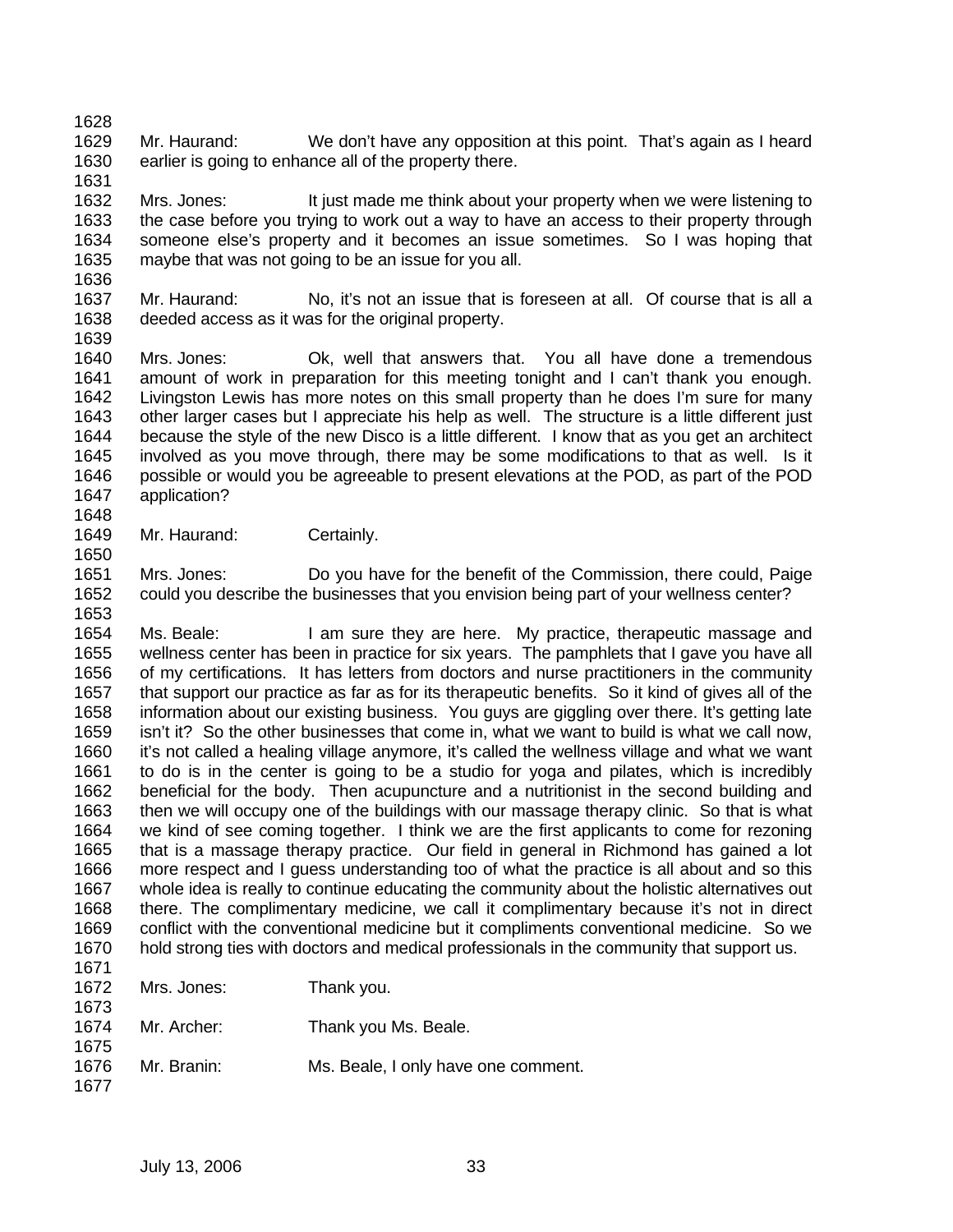| 1678<br>1679                                         | Mr. Vanarsdall:<br>Your business Paige, you don't necessarily need, you have been<br>right beside the drugstore.                                                                                                                                                                                                                                                                                                                                                                                                                                                           |                                                                                                                                                                                                                                                                                                                                                     |  |  |
|------------------------------------------------------|----------------------------------------------------------------------------------------------------------------------------------------------------------------------------------------------------------------------------------------------------------------------------------------------------------------------------------------------------------------------------------------------------------------------------------------------------------------------------------------------------------------------------------------------------------------------------|-----------------------------------------------------------------------------------------------------------------------------------------------------------------------------------------------------------------------------------------------------------------------------------------------------------------------------------------------------|--|--|
| 1680<br>1681<br>1682                                 | Ms. Beale:                                                                                                                                                                                                                                                                                                                                                                                                                                                                                                                                                                 | We are actually right across the street.                                                                                                                                                                                                                                                                                                            |  |  |
| 1683<br>1684                                         | Mr. Vanarsdall:                                                                                                                                                                                                                                                                                                                                                                                                                                                                                                                                                            | In the other one. You used to be over there, that's Westbury too.<br>But you don't necessarily need to be that close to a drugstore in your business.                                                                                                                                                                                               |  |  |
| 1685<br>1686<br>1687                                 | Ms. Beale:                                                                                                                                                                                                                                                                                                                                                                                                                                                                                                                                                                 | No sir.                                                                                                                                                                                                                                                                                                                                             |  |  |
| 1688<br>1689                                         | Mr. Vanarsdall:                                                                                                                                                                                                                                                                                                                                                                                                                                                                                                                                                            | But you won't be far from the other one.                                                                                                                                                                                                                                                                                                            |  |  |
| 1690<br>1691<br>1692                                 | Ms. Beale:<br>We are only like a quarter of a mile where we are, I mean about a<br>$\frac{1}{2}$ a mile from there either.                                                                                                                                                                                                                                                                                                                                                                                                                                                 |                                                                                                                                                                                                                                                                                                                                                     |  |  |
| 1693<br>1694<br>1695                                 | Mr. Vanarsdall:<br>Disco Sports is going to move out of the shopping center where you<br>are too. They are going to move that one next to the                                                                                                                                                                                                                                                                                                                                                                                                                              |                                                                                                                                                                                                                                                                                                                                                     |  |  |
| 1696<br>1697                                         | Ms. Beale:                                                                                                                                                                                                                                                                                                                                                                                                                                                                                                                                                                 | Yes, they are moving out too so we will all be in this one little area.                                                                                                                                                                                                                                                                             |  |  |
| 1698<br>1699                                         | Mr. Vanarsdall:                                                                                                                                                                                                                                                                                                                                                                                                                                                                                                                                                            | So you will have a lot of business over there.                                                                                                                                                                                                                                                                                                      |  |  |
| 1700<br>1701                                         | Ms. Beale:                                                                                                                                                                                                                                                                                                                                                                                                                                                                                                                                                                 | Yes, we hope so because it's been sitting there for a long time.                                                                                                                                                                                                                                                                                    |  |  |
| 1702<br>1703                                         | Mr. Vanarsdall:                                                                                                                                                                                                                                                                                                                                                                                                                                                                                                                                                            | Ok, that's good. Thank you.                                                                                                                                                                                                                                                                                                                         |  |  |
| 1704<br>1705<br>1706                                 | Mr. Branin:<br>District.                                                                                                                                                                                                                                                                                                                                                                                                                                                                                                                                                   | Ms. Beale, I'm sorry that you are not coming into the Three Chopt                                                                                                                                                                                                                                                                                   |  |  |
| 1707<br>1708                                         | Ms. Beale:                                                                                                                                                                                                                                                                                                                                                                                                                                                                                                                                                                 | I tried numerous times looking for property.                                                                                                                                                                                                                                                                                                        |  |  |
| 1709<br>1710<br>1711<br>1712                         | Mr. Branin:<br>I know I worked on one property with you in the infancy and you<br>couldn't make it go but I think it's going to make a great addition to an area that is<br>depressed.                                                                                                                                                                                                                                                                                                                                                                                     |                                                                                                                                                                                                                                                                                                                                                     |  |  |
| 1713<br>1714                                         | Mrs. Jones:                                                                                                                                                                                                                                                                                                                                                                                                                                                                                                                                                                | Well we are happy to have her in Tuckahoe.                                                                                                                                                                                                                                                                                                          |  |  |
| 1715<br>1716<br>1717<br>1718<br>1719<br>1720<br>1721 | Mrs. O'Bannon:<br>I have one comment. I did call some of the adjacent property<br>owners and none of them are objecting or anything, but it was interesting what I learned<br>about what their concerns are about the property around this property. I agree too that<br>this will help bring it up, clean it up and so on. So I will just put that out there. That was<br>why they are certainly not opposed to it, put it that way. Their concerns involve the other<br>property and I am sure as that comes along you will probably be paying attention to that<br>too. |                                                                                                                                                                                                                                                                                                                                                     |  |  |
| 1722<br>1723<br>1724                                 | Ms. Beale:                                                                                                                                                                                                                                                                                                                                                                                                                                                                                                                                                                 | Yes.                                                                                                                                                                                                                                                                                                                                                |  |  |
| 1725<br>1726<br>1727<br>1728                         | Mrs. Jones:                                                                                                                                                                                                                                                                                                                                                                                                                                                                                                                                                                | I do thank you for your time and effort and I appreciate the<br>professionalism you are bringing to your wellness center and I wish you great luck with it.<br>Before I make the motion to move this on, may we make an addition Mr. Lewis, could you<br>assist me with this? Could we make an addition of wording to proffer 2 that the elevations |  |  |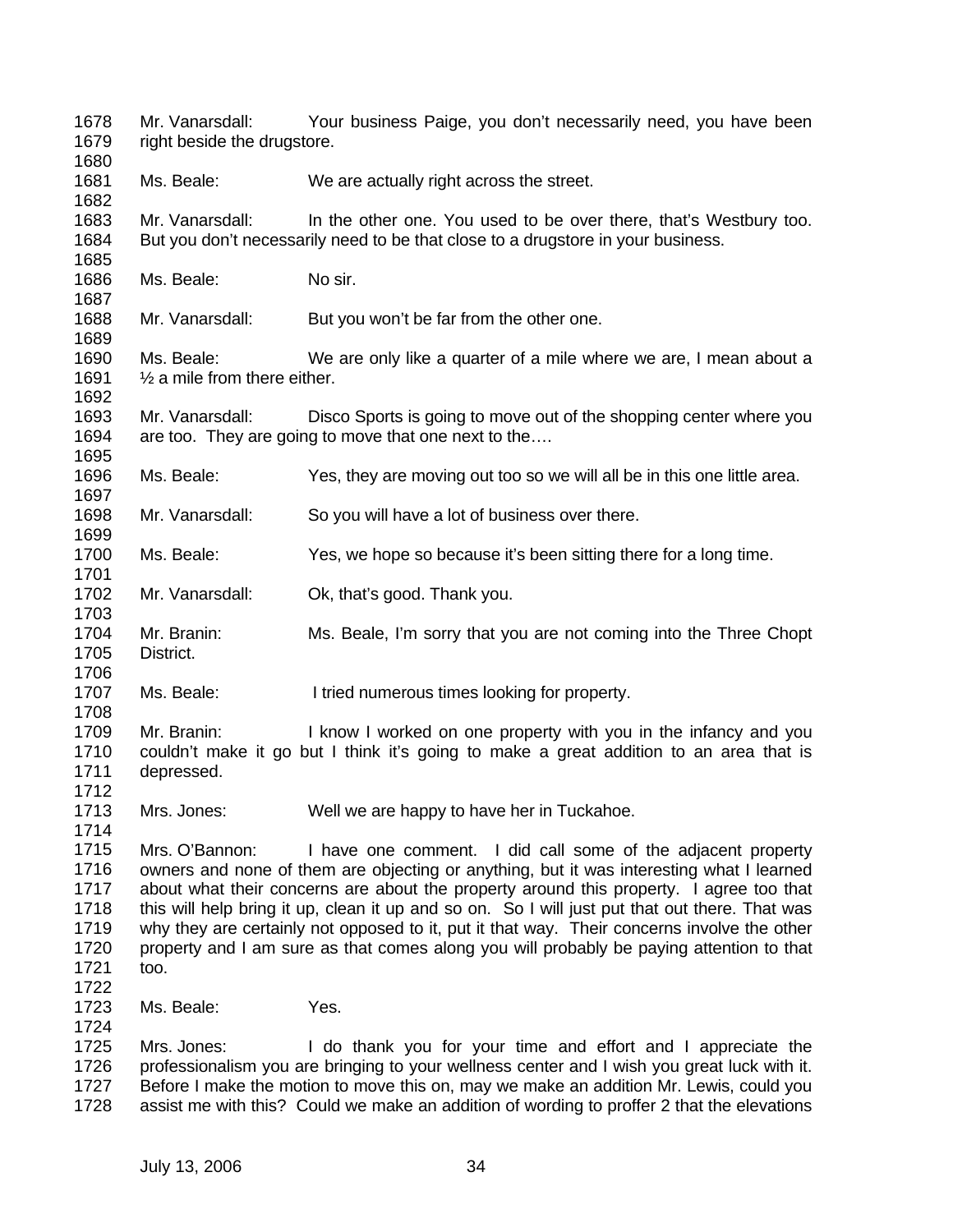- 1729 1730 would be presented at the time of POD, something to that effect? Is that appropriate wording?
- 1731 1732 1733 Mr. Lewis: Yes, that sounds appropriate and I will make that addition to the proffer.
- 1735 Mrs. Jones: When we waive the time limits on the proffers that will be included
- 1736 1737 in our vote?

1734

1741

- 1738 1739 Mr. Lewis: Yes.
- 1740 Mrs. Jones: **OK, thank you.**

1742 1743 1744 1745 1746 1747 1748 Mr. Silber: Mrs. Jones, I think before you make the motion I also wanted to say that the proffers still need to have some work done to them. I think there are some things that we would be suggesting to strengthen the proffers. I think they can be worded somewhat differently. You can start but I think there is more work that needs to be done to them. If you are going to forward this on to the Board of Supervisors for consideration, I would ask that the applicant continue to work with staff to make sure the proffers are explicit and indicate more specifically what is being proposed.

- 1749
- 1750 1751 1752 1753 Mrs. O'Bannon: Something to the effect of what it says about the elimination of lighting should be reduced to security level. I mean are you going to ask for foot candles per property owner?
- 1754 1755 1756 Mr. Silber: Maybe to that extent Mrs. O'Bannon. In some cases it's just changing words from may to shall. Maybe some wording changes but I just think it needs more work on the proffers.
- 1757

1763

1769

1773

1775

1758 1759 1760 1761 1762 Ms. Beale: And there is nothing else specific that you needed us to focus on because this proffer business is fun. I keep going back and forth and I am happy to make accommodations if I know what they are so if you have any other specific recommendations do you let the staff know that so that I am aware of them prior to the next process.

- 1764 1765 Mr. Silber: I would be happy to do that.
- 1766 1767 Ms. Beale: Thank you.
- 1768 Mr. Silber: I think the proffer stuff is fun too.

1770 1771 1772 Mrs. Jones: Well with that and the last case on the agenda, I'm sorry but thank you for presenting this. I would like to move that case C-34C-06, excuse me that the proffers for case C-34C-06 have the time limits waived.

1774 Mr. Jernigan: Second.

1776 1777 1778 1779 Mr. Archer: Motion by Mrs. Jones, seconded by Mr. Jernigan on the time limits. All those in favor say aye. Those opposed say no. The ayes have it. Time limits are waived.

July 13, 2006 35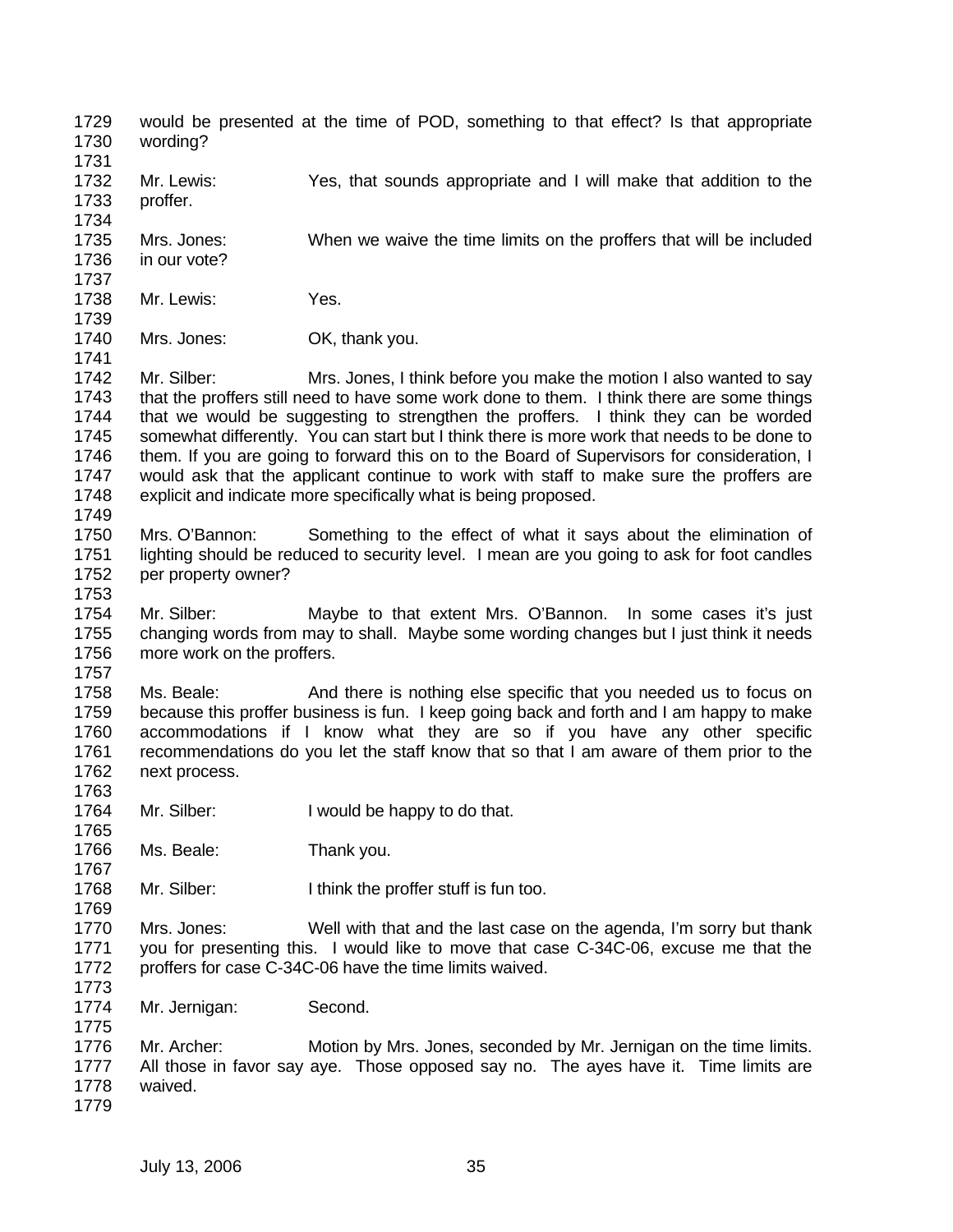1780 1781 1782 1783 1784 1785 1786 1787 Mrs. Jones: Then I will recommend that case C-34C-06 be brought to the Board of Supervisors with the recommendation for approval. Mr. Branin: Second. Mr. Archer: Motion by Mrs. Jones, seconded by Mr. Branin. All in favor of the motion say aye. All of those opposed say no. The ayes have it. The motion is granted. The Planning Commission voted to recommend the Board of Supervisors **grant** the request because it conforms to the recommendations of the Land Use Plan, and it is appropriate business zoning in this area. 1788 1789 1790 1791 1792 1793 1794 1795 1796 1797 1798 1799 1800 1801 1802 1803 1804 1805 1806 1807 1808 1809 1810 1811 1812 1813 1814 1815 1816 1817 1818 1819 1820 1821 1822 1823 1824 1825 1826 1827 1828 1829 1830 Mr. Silber: Next on the agenda we had listed discussion items evaluation of the August agenda considering waiving the maximum number of new cases and that is no longer needed. The case load has dropped. There were a couple of cases that were tabled so the discussion item no longer needs to be considered. We are within the limits of twelve zoning requests. But we do need to consider two additional things; one being the minutes from the June 15, 2006 meeting. Mr. Archer: All right. Is there anyone present who has read the minutes and has any changes? Mr. Vanarsdall: I have a correction. On page 631. Mr. Archer: Excuse me? Mr. Vanarsdall: I'm sorry, page 13, line 631. So he did everything he could with the cooperation of Mr. Wilton and not Wilson. I may have said this, I hope I didn't. 'They make a real good case'. I meant to say they made a real good case. Made it a real good case. Mr. Silber: That's on the same line, 631. Mr. Vanarsdall: Then I don't know how I said this, they are a good office. Mr. Archer: I was wondering why you said that. Mr. Vanarsdall: I must have been in some other kind of….and then on page 20, line 999, I know I didn't say this, I never use "has and got" in the same sentence and I never end a sentence with got. So would you delete got twice. Mr. Branin: No got. Mr. Vanarsdall: He has got a bigger pencil than we have got. I might talk country but I don't talk like that. Mr. Silber: Thank you Mr. Vanarsdall. Mr. Archer: Mr. Vanarsdall never says off of either. Mr. Vanarsdall: I seldom read the minutes but I did that time.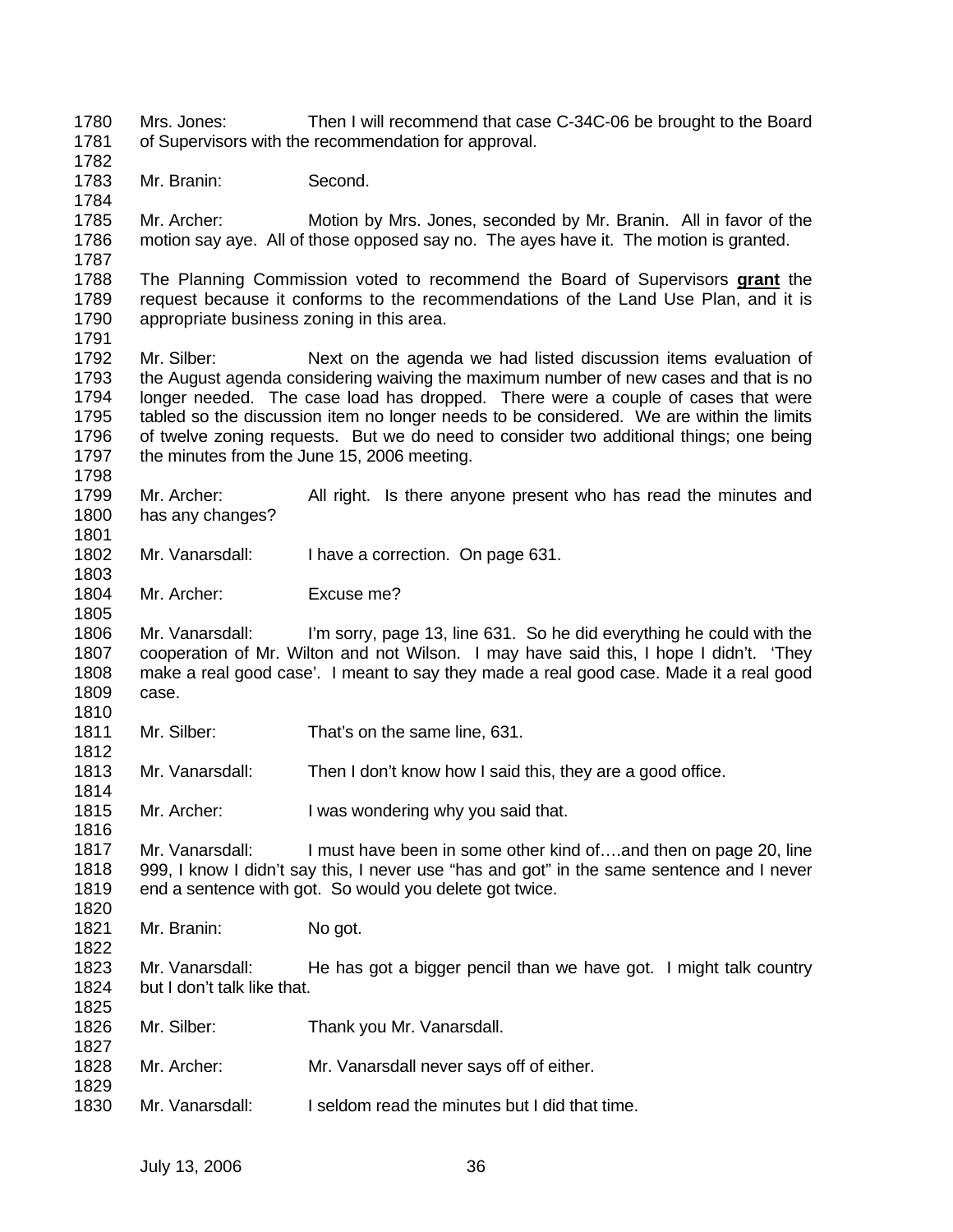| 1831         |                                                                                                                                                                                |                                                                                                                       |  |  |
|--------------|--------------------------------------------------------------------------------------------------------------------------------------------------------------------------------|-----------------------------------------------------------------------------------------------------------------------|--|--|
| 1832         | Mrs. Jones:                                                                                                                                                                    | I have emailed my corrections.                                                                                        |  |  |
| 1833         |                                                                                                                                                                                |                                                                                                                       |  |  |
| 1834<br>1835 | Mr. Branin:                                                                                                                                                                    | I would like to move for the approval of the minutes.                                                                 |  |  |
| 1836         | Mrs. Jones:                                                                                                                                                                    | Second.                                                                                                               |  |  |
| 1837         |                                                                                                                                                                                |                                                                                                                       |  |  |
| 1838         | Mr. Archer:                                                                                                                                                                    | Motion by Mr. Branin, seconded by Mrs. Jones to approve the                                                           |  |  |
| 1839<br>1840 | minutes.                                                                                                                                                                       |                                                                                                                       |  |  |
| 1841         | Mrs. O'Bannon:                                                                                                                                                                 | Wait a minute, I have a change. Line 1215, unintelligible. I'm sorry.                                                 |  |  |
| 1842         |                                                                                                                                                                                |                                                                                                                       |  |  |
| 1843         | Mr. Silber:                                                                                                                                                                    | Do you remember what you said?                                                                                        |  |  |
| 1844         |                                                                                                                                                                                |                                                                                                                       |  |  |
| 1845         | Mrs. O'Bannon:                                                                                                                                                                 | I'm trying to remember but I don't want it to appear that I said a                                                    |  |  |
| 1846         | curse word.                                                                                                                                                                    |                                                                                                                       |  |  |
| 1847         |                                                                                                                                                                                |                                                                                                                       |  |  |
| 1848         | Mr. Archer:                                                                                                                                                                    | No ma'am we always use the word unintelligible.<br>It's a time                                                        |  |  |
| 1849<br>1850 | honored tradition.                                                                                                                                                             |                                                                                                                       |  |  |
| 1851         | Mr. Silber:                                                                                                                                                                    | You will see that it's picked up on page 25 as well Mrs. O'Bannon                                                     |  |  |
| 1852         | and Mrs. Jones.                                                                                                                                                                |                                                                                                                       |  |  |
| 1853         |                                                                                                                                                                                |                                                                                                                       |  |  |
| 1854         | Mrs. Jones:                                                                                                                                                                    | I have another unintelligible and I don't know what I said.                                                           |  |  |
| 1855         |                                                                                                                                                                                |                                                                                                                       |  |  |
| 1856         | Mr. Archer:                                                                                                                                                                    | Yes, you both had an unintelligible on the same page.                                                                 |  |  |
| 1857         |                                                                                                                                                                                |                                                                                                                       |  |  |
| 1858<br>1859 | Mr. Branin:                                                                                                                                                                    | You need to get your unintelligible straight.                                                                         |  |  |
| 1860         | Mrs. O'Bannon:                                                                                                                                                                 | I apologize. I must not be talking loud enough or maybe I don't                                                       |  |  |
| 1861         | have my microphone on at the time.                                                                                                                                             |                                                                                                                       |  |  |
| 1862         |                                                                                                                                                                                |                                                                                                                       |  |  |
| 1863         | Mr. Archer:                                                                                                                                                                    | Ok, we have a motion on the floor. Has it been seconded?                                                              |  |  |
| 1864         |                                                                                                                                                                                |                                                                                                                       |  |  |
| 1865         | Mrs. Jones:                                                                                                                                                                    | Yes, sir.                                                                                                             |  |  |
| 1866<br>1867 |                                                                                                                                                                                |                                                                                                                       |  |  |
| 1868         | Mr. Archer:                                                                                                                                                                    | All in favor of the motion say aye. Those opposed say no. The<br>ayes have it. The minutes are approved as corrected. |  |  |
| 1869         |                                                                                                                                                                                |                                                                                                                       |  |  |
| 1870         | Mr. Silber:                                                                                                                                                                    | The only other thing I have this evening is that we did have a work                                                   |  |  |
| 1871         | session this evening to discuss the proposed ordinance amendment regarding building                                                                                            |                                                                                                                       |  |  |
| 1872         | heights but we did not set a public hearing. I would like to propose that we set a public                                                                                      |                                                                                                                       |  |  |
| 1873         | hearing for September 14, 2006.                                                                                                                                                |                                                                                                                       |  |  |
| 1874         |                                                                                                                                                                                |                                                                                                                       |  |  |
| 1875         | Mr. Jernigan:                                                                                                                                                                  | We will be here anyway so we might as well.                                                                           |  |  |
| 1876<br>1877 |                                                                                                                                                                                |                                                                                                                       |  |  |
| 1878         | Mr. Silber:<br>I know it is going to be a heavy evening with zoning cases but we<br>will not be able to do it at the zoning hearing in August and the second meeting in August |                                                                                                                       |  |  |
| 1879         | for POD has as you know been cancelled so the next available date would be September                                                                                           |                                                                                                                       |  |  |
| 1880         | 14, 2006.                                                                                                                                                                      |                                                                                                                       |  |  |
| 1881         |                                                                                                                                                                                |                                                                                                                       |  |  |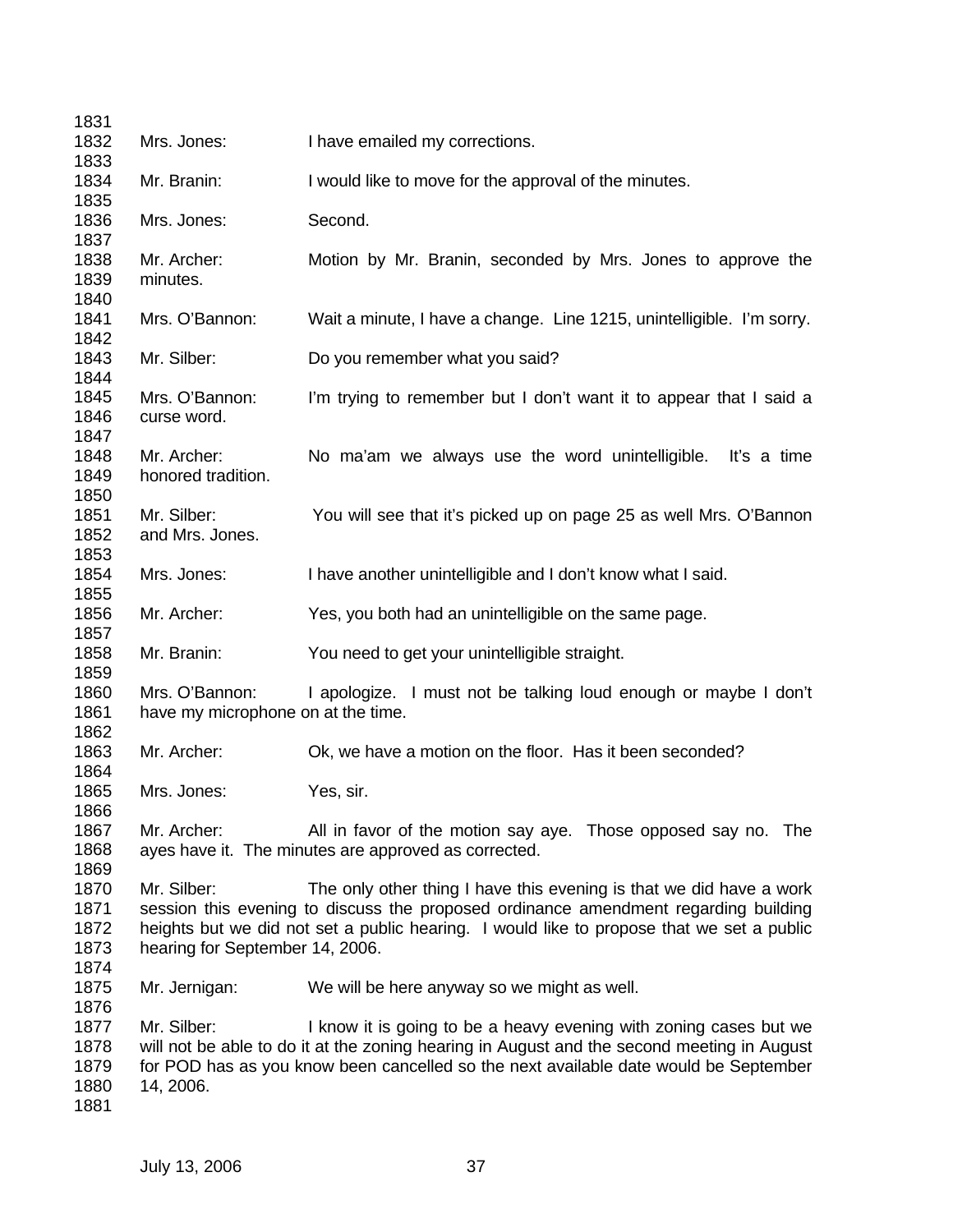| 1882<br>1883                         | Mr. Branin:                                                                                                                                                                                                                                                                                                  | I would like to move for approval of                                  |  |
|--------------------------------------|--------------------------------------------------------------------------------------------------------------------------------------------------------------------------------------------------------------------------------------------------------------------------------------------------------------|-----------------------------------------------------------------------|--|
| 1884<br>1885                         | Mr. Archer:                                                                                                                                                                                                                                                                                                  | What time though before you move?                                     |  |
| 1886<br>1887<br>1888                 | Mr. Silber:<br>That's a good point. Mr. Emerson, do you know what the case load<br>might be for September zoning cases? Do we want to set this public hearing early like<br>6:30 p.m.?                                                                                                                       |                                                                       |  |
| 1889<br>1890<br>1891                 | Mr. Jernigan:                                                                                                                                                                                                                                                                                                | Yes, let's have it early. How many cases do we have?                  |  |
| 1892<br>1893                         | Mrs. Jones:                                                                                                                                                                                                                                                                                                  | We have a lot.                                                        |  |
| 1894<br>1895                         | Mr. Silber:                                                                                                                                                                                                                                                                                                  | It is probably going to be fairly heavy for September.                |  |
| 1896<br>1897                         | Mr. Jernigan:                                                                                                                                                                                                                                                                                                | How many Joe?                                                         |  |
| 1898<br>1899                         | Mr. Emerson:                                                                                                                                                                                                                                                                                                 | I would guess 15.                                                     |  |
| 1900<br>1901                         | Mr. Jernigan:                                                                                                                                                                                                                                                                                                | Let's have it early.                                                  |  |
| 1902<br>1903<br>1904                 | Mr. Silber:<br>7:00 p.m.                                                                                                                                                                                                                                                                                     | We will start the public hearing at 6:30 p.m. and the zoning cases at |  |
| 1905<br>1906                         | Mr. Branin.                                                                                                                                                                                                                                                                                                  | Yes.                                                                  |  |
| 1907<br>1908                         | Mr. Vanarsdall:                                                                                                                                                                                                                                                                                              | Yes.                                                                  |  |
| 1909<br>1910                         | Mr. Archer:                                                                                                                                                                                                                                                                                                  | Do we need a motion here Mr. Secretary?                               |  |
| 1911<br>1912                         | Mr. Silber:                                                                                                                                                                                                                                                                                                  | Yes, we need a motion to set the public hearing.                      |  |
| 1913<br>1914<br>1915                 | Mr. Archer:<br>All right. May I have a motion for setting the public hearing for 6:30<br>p.m. on September 14, 2006? Motion by Mrs. Jones                                                                                                                                                                    |                                                                       |  |
| 1916<br>1917                         | Mr. Branin:                                                                                                                                                                                                                                                                                                  | Second.                                                               |  |
| 1918<br>1919<br>1920<br>1921<br>1922 | Mr. Archer:<br>And seconded by Mr. Branin to accept the public hearing on<br>building heights at 6:30 p.m. on our regular zoning meeting September 14, 2006. All in<br>favor of the motion say aye. Those opposed say no. The ayes have it. The public<br>hearing will be on September 14, 2006 at 6:30 p.m. |                                                                       |  |
| 1923<br>1924                         | Mr. Silber:                                                                                                                                                                                                                                                                                                  | Do we have a motion?                                                  |  |
| 1925<br>1926                         | Mrs. Jones:                                                                                                                                                                                                                                                                                                  | Yes.                                                                  |  |
| 1927<br>1928                         | Mr. Branin:                                                                                                                                                                                                                                                                                                  | Is that all Randy?                                                    |  |
| 1929<br>1930<br>1931                 | Mr. Silber:<br>The only other thing I was going to mention is we have just handed<br>you the minutes from your May 11, 2006 meeting. We apologize for these coming to you<br>late. We plan to put them on to the Planning Commission POD meeting for July for your                                           |                                                                       |  |